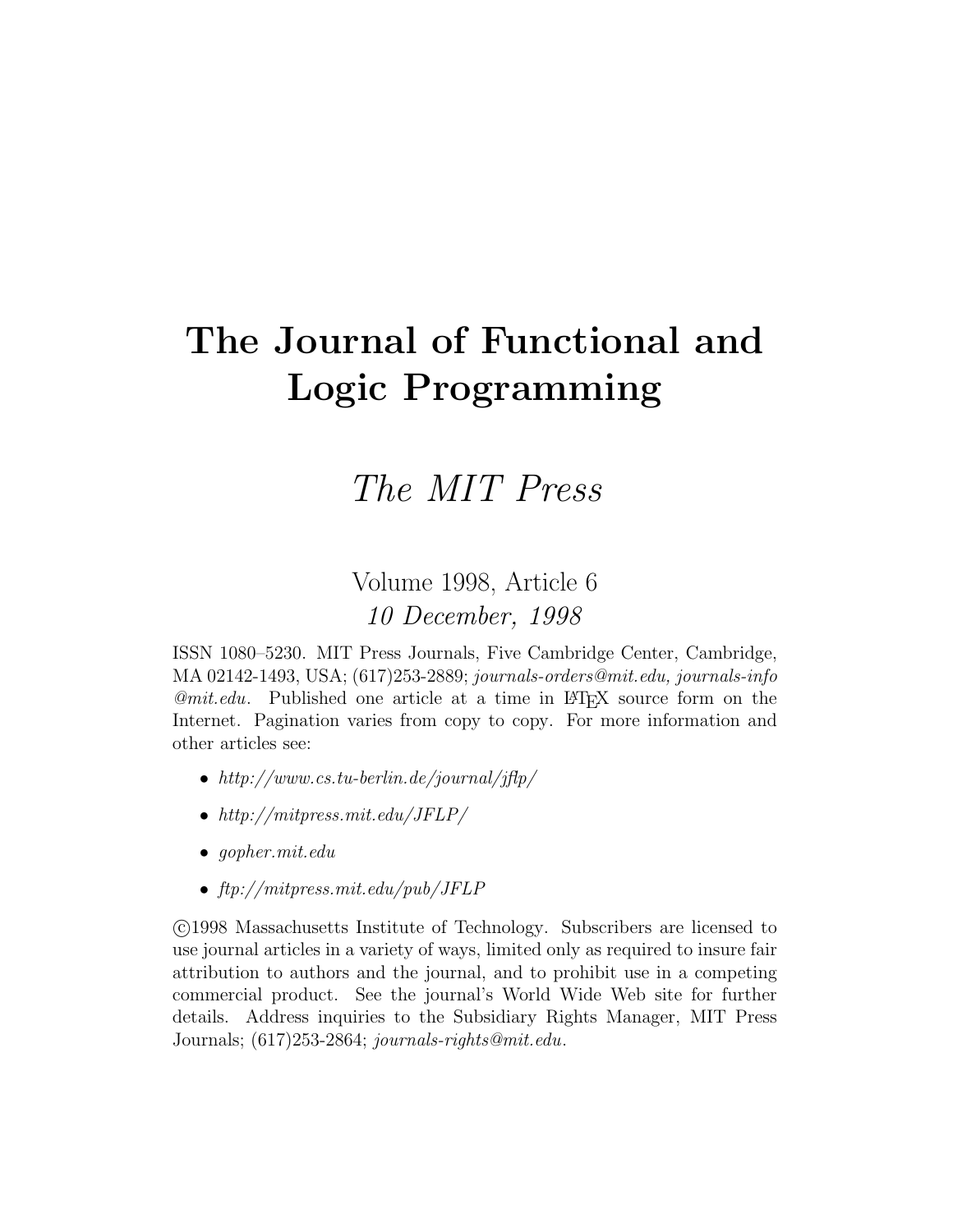The Journal of Functional and Logic Programming is a peer-reviewed and electronically published scholarly journal that covers a broad scope of topics from functional and logic programming. In particular, it focuses on the integration of the functional and the logic paradigms as well as their common foundations.

| <i>Editor-in-Chief:</i> G. Levi |  |  |
|---------------------------------|--|--|
|---------------------------------|--|--|

| <i>Editorial Board:</i> | H. Aït-Kaci                                    | L. Augustsson        |
|-------------------------|------------------------------------------------|----------------------|
|                         | Ch. Brzoska                                    | J. Darlington        |
|                         | Y. Guo                                         | M. Hagiya            |
|                         | M. Hanus                                       | T. Ida               |
|                         | J. Jaffar                                      | B. Jayaraman         |
|                         | M. Köhler*                                     | A. Krall*            |
|                         | H. Kuchen <sup>*</sup>                         | J. Launchbury        |
|                         | J. Lloyd                                       | A. Middeldorp        |
|                         | D. Miller                                      | J. J. Moreno-Navarro |
|                         | L. Naish                                       | M. J. O'Donnell      |
|                         | P. Padawitz                                    | C. Palamidessi       |
|                         | F. Pfenning                                    | D. Plaisted          |
|                         | R. Plasmeijer                                  | U. Reddy             |
|                         | M. Rodríguez-Artalejo F. Silbermann            |                      |
|                         | P. Van Hentenryck                              | D. S. Warren         |
|                         | * Area Editor                                  |                      |
|                         | Executive Board: M M T Chalxawarty, A Hallmann |                      |

| <i>Executive Board:</i> M. M. I. Chakravarty A. Hallmann |           |
|----------------------------------------------------------|-----------|
| H. C. R. Lock                                            | R. Loogen |
| A. Mück                                                  |           |
|                                                          |           |

Electronic Mail: jflp.request@ls5.informatik.uni-dortmund.de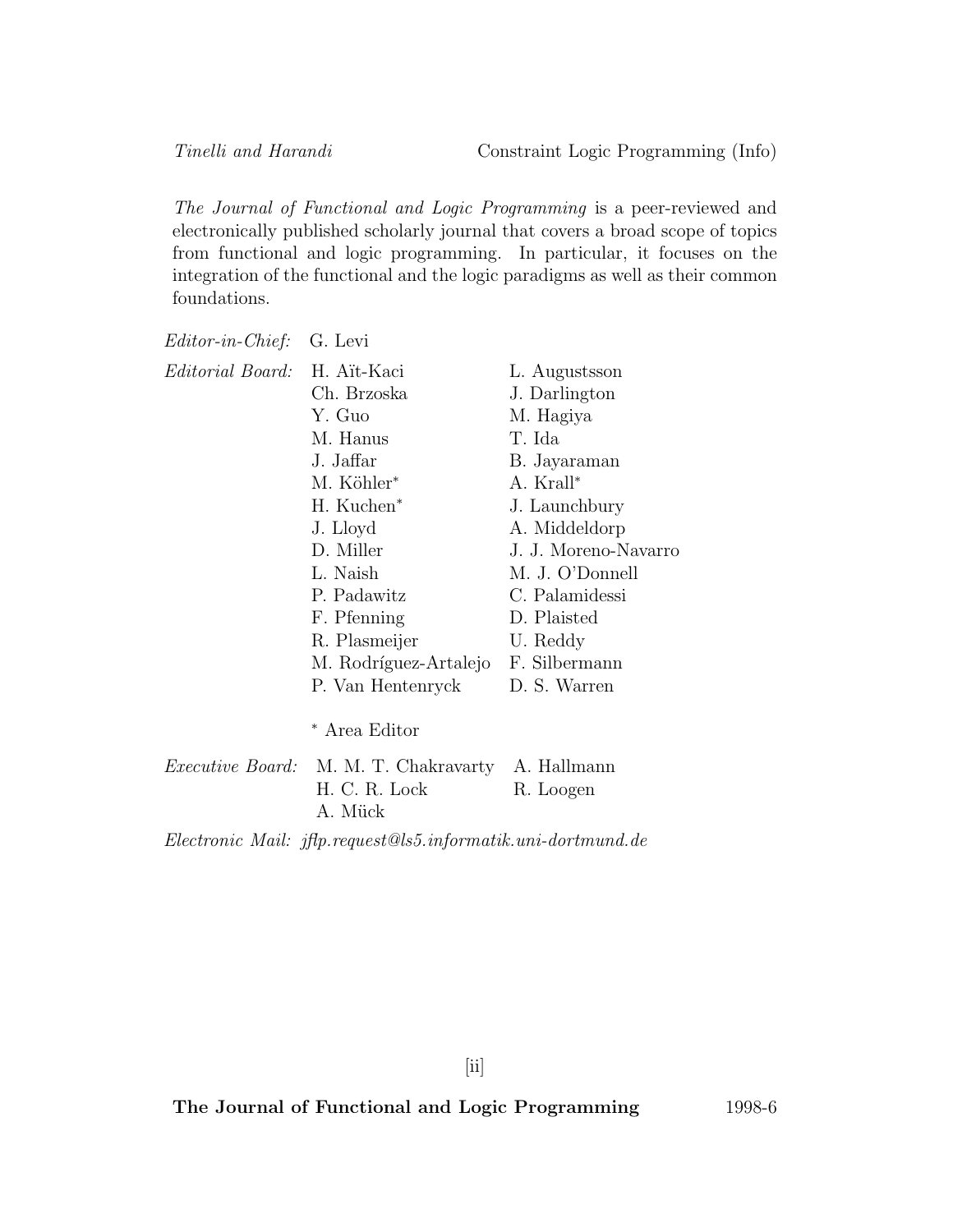# Constraint Logic Programming over Unions of Constraint Theories

Cesare Tinelli Mehdi T. Harandi

10 December, 1998

#### **Abstract**

In this paper, we present an extension of the Jaffar-Lassez constraint logic programming scheme that operates with unions of constraint theories with different signatures and decides the satisfiability of mixed constraints by appropriately combining the constraint solvers of the component theories. We describe the extended scheme, and provide logical and operational semantics for it along the lines of those given for the original scheme. We then show how the main soundness and completeness results of constraint logic programming lift to our extension.

# **1 Introduction**

The constraint logic programming (CLP) scheme was originally developed by Jaffar and Lassez [JL86] as a principled way to combine the computational paradigms of logic programming and constraint solving. The scheme extends conventional logic programming by replacing the notion of *unifiabil*ity with that of constraint solvability over an underlying constraint domain. As originally proposed, the CLP scheme extends immediately to the case of multiple constraint domains, as long as these domains do not share function or predicate symbols. The scheme, however, does not deal with mixed terms (i.e., terms built with function symbols from different signatures) and corresponding mixed constraints. The reason for this limitation is that although the CLP scheme in principle allows multiple constraint theories, each with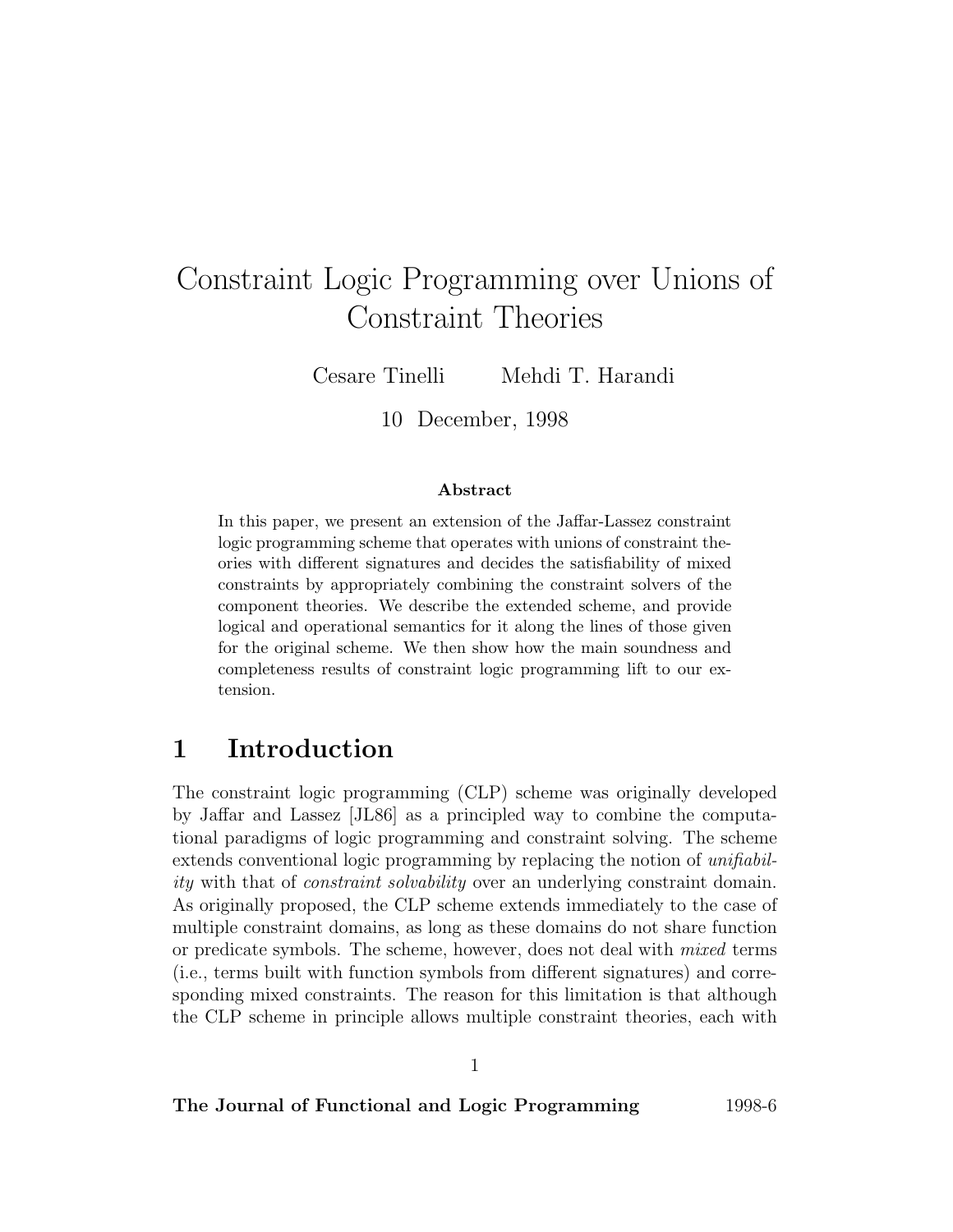its own constraint solver, it is not designed to operate on their combination, to which mixed constraints belong.

In general, we can always instantiate the CLP scheme with a suitable constraint domain once we have a constraint solver for that domain, no matter whether the domain is simple or "composite." For composite constraint domains, however, it is desirable not to have to build a solver from scratch if a constraint solver is already available for each component domain. Ideally, we would like to build more complex solvers by combining simpler ones, much the same way we build conventional programs by combining smaller modules (see [GPT96] for a generalized approach). In recent years, considerable research has focused on both domain and solver combinations (see, for instance, [BS95a, BS95b, KS96, NO79, Sho84]) although most of the efforts have been concentrated on unification problems and equational theories ([BS92, Bou93, DKR94, Her86, KR92, SS89, Yel87], among others).

The current results of these investigations are limited in scope, and a deep understanding of many model- and proof-theoretic issues involved is still out of reach. Despite that, in this paper we attempt to show the effectiveness of combination techniques by adapting an existing combination method and incorporating it into the CLP scheme, with few modifications to the scheme itself. We present an extension of the scheme that can include constraint domains built as the combination of a number of independent domains, such as, for instance, the domains of finite trees, real numbers, lists, strings, partial orders, and so on. An earlier, less detailed version of our extension appeared in [TH96a].

### **1.1 Notation and Conventions**

We adhere rather closely to the notation and definitions given in [Sho67] for what concerns mathematical logic in general, and [JM94] for what concerns constraint logic programming in particular. We report here the most notable notational conventions followed. Further notation, which may appear in the sequel, follows the common conventions of the two fields.

The letters  $v, x, y, z$  denote logical variables. Although these are metasymbols ranging over the set of logical variables, by a slight abuse of notation, we will occasionally use them in our examples as the actual logical variables of the given object language. The letters  $s, t$  denote first-order terms,  $p, q$ predicate symbols,  $f, g$  function symbols,  $a, b, h$  atoms, A a multiset of atoms, c, d constraints, C, D multisets of constraints,  $\varphi, \psi$  first-order formulas, and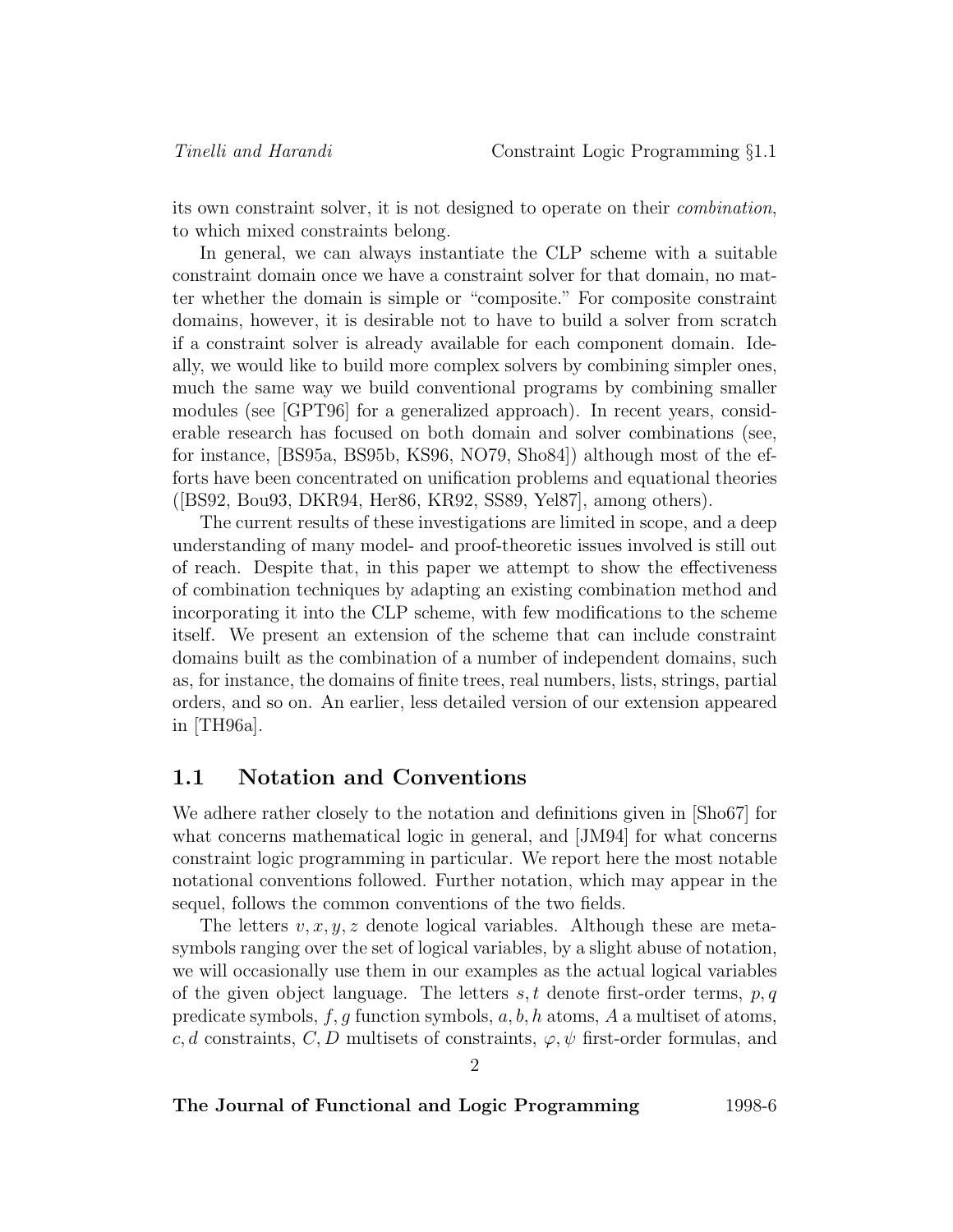$\vartheta$  a value assignment, or valuation, to a set of variables. As usual, the letter  $\omega$  denotes the first infinite ordinal number.

Some of the above symbols may be subscripted or have an over-tilde which will represent a finite sequence. For instance,  $\tilde{x}$  stands for a sequence of the form  $(x_1, x_2, \ldots, x_n)$  for some natural number n. When convenient, we will use the tilde notation to denote just sets of symbols (as opposed to sequences). When  $\tilde{s}$  and  $\tilde{t}$  both have length n, the equation  $\tilde{s} = \tilde{t}$  stands for the system of equations  $\{s_1 = t_1 \wedge \ldots \wedge s_n = t_n\}.$ 

The notation  $\varphi(\tilde{x})$  is used to indicate that the free variables of  $\varphi$  are exactly the ones in  $\tilde{x}$ . In general,  $var(\varphi)$  is the set of all the free variables of  $\varphi$ . Analogously, if S is a set of formulas,  $var(S)$  denotes the set  $\bigcup_{\varphi \in S} var(\varphi)$ . The shorthand  $\exists_{-\tilde{x}} \varphi$  stands for the existential quantification of all the free variables of  $\varphi$  that are not contained in  $\tilde{x}$ , while  $\exists \varphi$  and  $\forall \varphi$  stand for the existential, respectively universal, closure of  $\varphi$ .

Where M is a structure in the sense of model theory and  $\varphi$  is a sentence, that is, a closed formula, the notation  $\mathcal{M} \models \varphi$  means that  $\mathcal M$  satisfies  $\varphi$ or, equivalently, that  $\varphi$  is true in M. For brevity, where  $\tilde{x}$  is a sequence of variables, we will call  $\mathcal{M}\text{-}valuation$  of  $\tilde{x}$  a valuation of  $\tilde{x}$  into the universe of M. If  $\varphi$  is a formula and  $\vartheta$  is an M-valuation of  $\varphi$ 's free variables, the notation  $\mathcal{M} \models \varphi \vartheta$  means that  $\vartheta$  satisfies  $\varphi$  in  $\mathcal{M}$ . Notice that, in analogy with substitutions, we write a valuation application in postfix form.

Where  $S, \mathcal{T}$  are sets of sentences,  $Mod(\mathcal{T})$  denotes the set of all models of T,  $T \models \varphi$  means that T logically entails  $\forall \varphi$ , while  $\mathcal{S}, \mathcal{T} \models \varphi$  stands for  $\mathcal{S}\cup\mathcal{T}\models\varphi$ . We will often identify first-order theories with their deductive closure. We will also identify the union of a finite multiset of formulas with their logical conjunctions.

### **1.2 Organization of the Paper**

In Section 2, we briefly describe the Jaffar-Lassez scheme, which we will simply refer to as the CLP scheme, and motivate the need for mixed constraints, which the CLP scheme does not explicitly consider. In Section 3, we mention a method for deriving a satisfiability procedure for a combination of theories admitting mixed terms from the satisfiability procedures of the single theories. In Section 4, we explain how one can use the main idea of this combination method to extend the CLP scheme and allow composite constraint domains and mixed terms over them. In Section 5, we describe our proposed extension more formally and provide logical and operational semantics for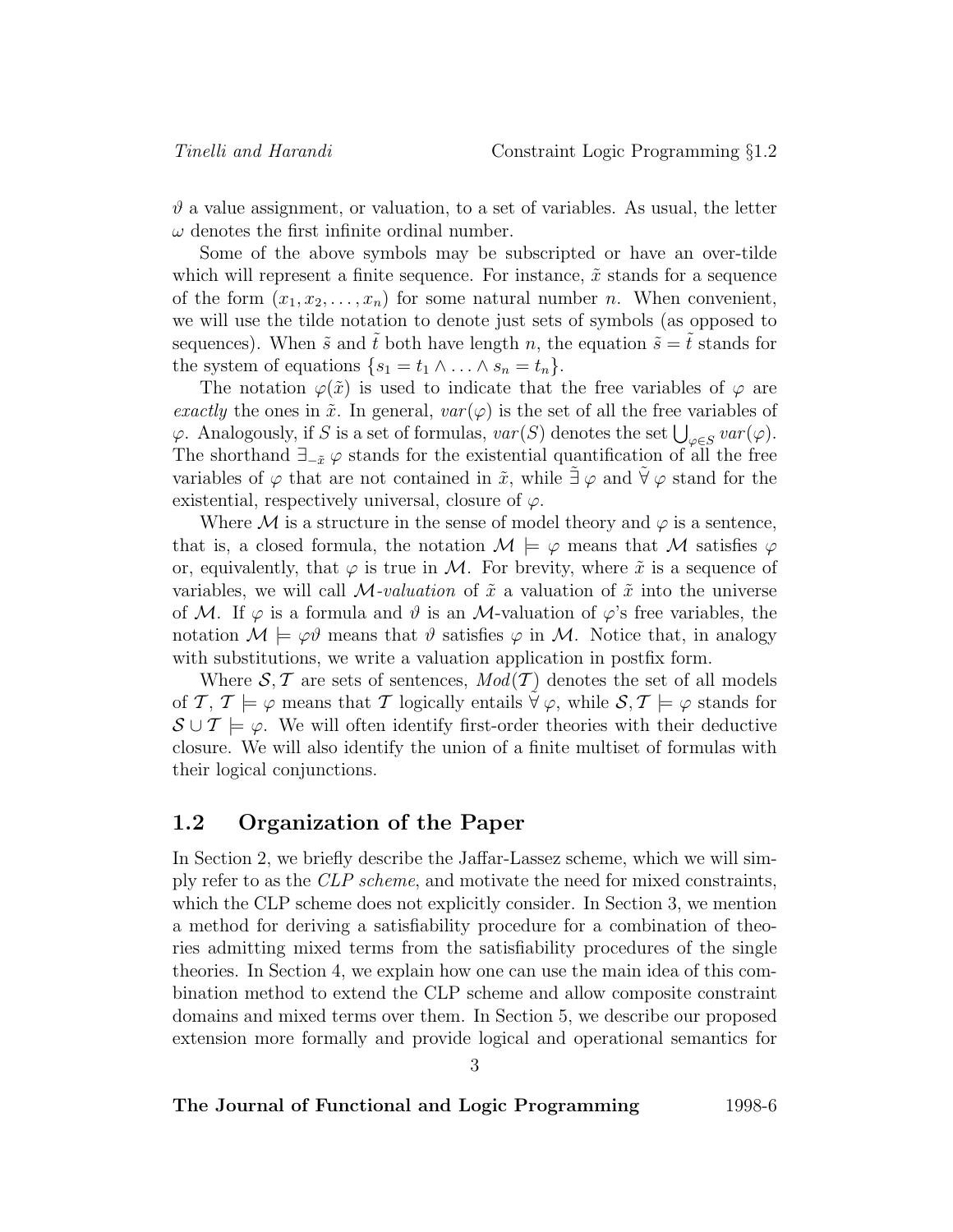it. In Section 6, we prove some soundness and completeness properties of the new scheme. In Section 7, we summarize the main contribution of this paper, outlining directions for further development.

# **2 The Problem**

In essence, constraint logic programming is logic programming over a computation domain other than the Herbrand domain. This is often achieved by retaining logic programming's computational paradigm, goal reduction by SLD resolution, and replacing term unification with constraint solving over the new background domain, the constraint domain.

The CLP scheme formalizes this idea essentially by assuming (1) a computation structure corresponding to the constraint domain; (2) a first-order axiomatization of the main properties of the domain; and (3) a constraint language for expressing constraints over the domain objects. The various CLP languages are then seen as instances of the scheme  $CLP(\mathcal{X})$ , with the parameter  $\mathcal X$  standing for the quadruple

$$
\mathcal{X}:=\langle \Sigma,\mathcal{D},\mathcal{L},\mathcal{T}\rangle
$$

where  $\Sigma$  is a signature containing the constraint predicate and function symbols along with their arities,  $\mathcal D$  is a  $\Sigma$ -structure representing the constraint domain over which computation is performed,  $\mathcal L$  is the constraint language, that is, a class of  $\Sigma$ -formulas used to express the constraints, and T is a first-order  $\Sigma$ -theory (with equality) describing the relevant properties of the domain.

A number of assumptions are generally made about  $\mathcal{X}$ . The most important are:

- $\Sigma$  contains the equality symbol, which  $\mathcal D$  interprets as the identity relation;
- $\mathcal L$  contains an identically true predicate, an identically false predicate, and at least all the *primitive constraints* (see later);
- $\mathcal L$  is closed under variable renaming, conjunction, and existential quantification; and
- D and T correspond on L, that is, D is a model of T and every formula of  $\mathcal L$  satisfiable in  $\mathcal D$  is satisfiable in every model of  $\mathcal T$ .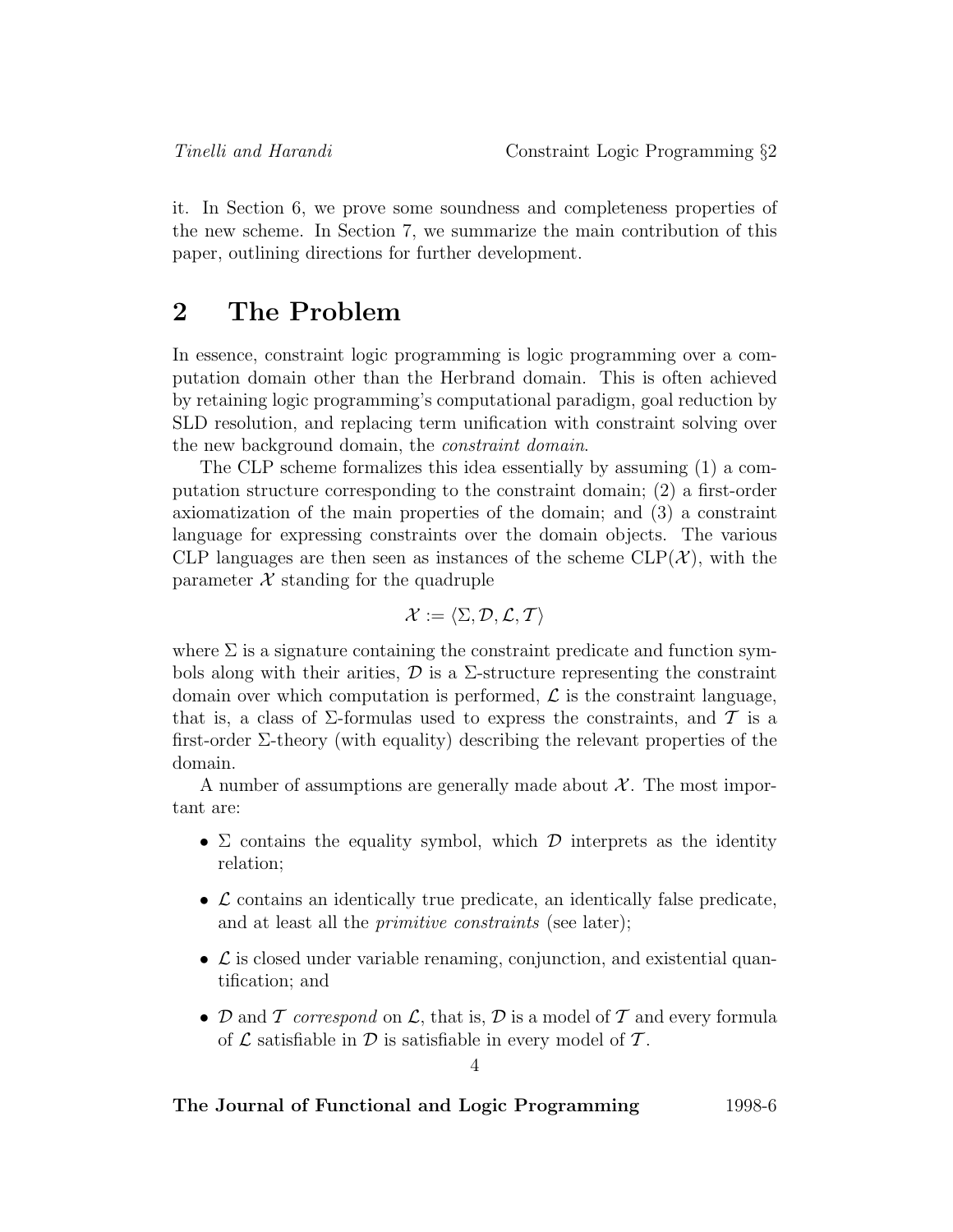In some applications,  $\mathcal T$  may also be *satisfaction complete* with respect to  $\mathcal{L}$ , that is, for every  $c \in \mathcal{L}$ , either  $\mathcal{T} \models \exists c$  or  $\mathcal{T} \models \neg \exists c$ .

The number of instances of  $CLP(\mathcal{X})$  has grown so much in the last years that it would be impractical to cite them all. Classical  $CLP(\mathcal{X})$  systems, so to speak, are  $CLP(\mathcal{R})$  [JMSY92], which computes over the constraint domain of linear arithmetic over the real numbers, CHIP [DVS<sup>+</sup>88], which also computes over the domain of Boolean values and functions, and Prolog III [Col87], which has a host of constraint domains. Prolog itself can be seen as  $CLP(\mathcal{FT})$  where  $\mathcal{FT}$  is the constraint domain of finite trees represented as terms in the Herbrand universe.

Actually, all the CLP( $\mathcal X$ ) systems in which  $\mathcal X$  is not  $\mathcal F\mathcal T$  or an extension of it<sup>1</sup> still retain the possibility of building uninterpreted terms, and so are at least  $CLP(\mathcal{FT}, \mathcal{X})$  systems. Furthermore, many systems support several constraint domains, as mentioned above. They can be seen as  $CLP(\mathcal{X}_1,\ldots,\mathcal{X}_n)$ systems where the various domains are built over disjoint signatures and their constraints are processed by different, specialized solvers. In these systems, predicate or function symbols in one signature are applicable, with few exceptions, only to (nonvariable) terms entirely built with symbols from the same signature. Variables are considered to be in all the signatures; in programming language terminology, they are untyped, at least until the first constraint containing them is processed. From that point on, they can only be bound to terms of a particular domain.

Thus, although in one way or another all CLP systems use more than one constraint domain, they do not freely allow mixed terms or constraints, that is, constraint expressions containing nonvariable symbols from different signatures. Notable exceptions are uninterpreted function symbols, which can generally be applied to any term. In  $CLP(\mathcal{R})$ , for instance,  $f(X + 1, g(3))$  is a legal term, while  $f(X) + 1$  is not, because the first argument of the constraint function symbol  $+$  is not an arithmetic term. Model-theoretically, this is justified by assuming that  $CLP(\mathcal{R})$ 's constraint domain is actually the (sorted) domain of finite trees of real numbers, where uninterpreted symbols are tree constructors and arithmetic terms are leaf names. A similar, many-sorted approach is also used in Prolog III and its successors [Col90]. In particular, Prolog III does allow more complex mixed constraints; for instance, it allows constraints of the form  $length(s) = t$ , where s is a term of the list sort, t is a term of the integer sort, and length denotes the length function. However,

<sup>&</sup>lt;sup>1</sup>Prolog II, for instance [JLM87], works with infinite trees instead of finite trees.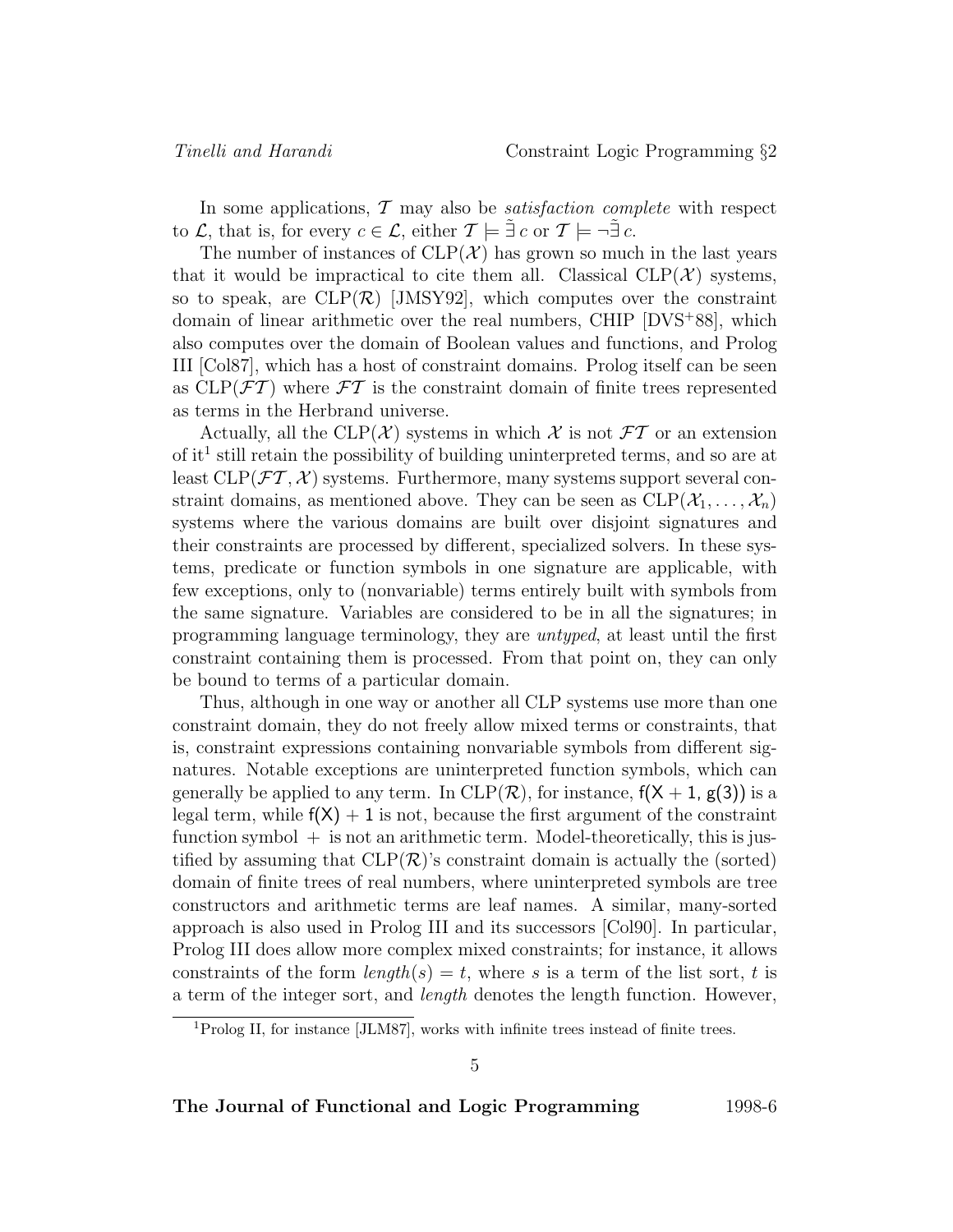such constraints can be processed only if s and t are ground terms or, more generally, are equivalent in the respective constraint stores to some ground term. Otherwise, they are suspended until both terms become equivalent to ground terms thanks to the addition of further constraints to the stores.

In general, meaningful, and not necessarily ground, mixed constraints arise naturally in many classes of applications such as program verification, deductive program synthesis, completion procedures, theorem proving, artificial intelligence, and so on. In these applications, input problems do not range simply over one constraint domain, but over some combination of a number of them. For instance, in a domain that combines lists with natural numbers, the constraint

$$
v = cons(x + 9, y) \land first(y) > z + u
$$

(where cons is the list constructor and first returns the first element of a list) is a very natural one. Similar claims can be made about constraints such as

$$
f(f(x) - f(y)) \neq f(z) \land y + z \leq x
$$

(where  $+,-$ , and  $\leq$  are arithmetic symbols, and f is an uninterpreted symbol), which often appear in program verification [Nel84]. These types of constraints cannot be dealt with by the present CLP systems, simply because their computational paradigm does not consider them.

For a perhaps more poignant example of this shortcoming of the CLP scheme, consider a  $CLP(\mathcal{X}_1,\ldots,\mathcal{X}_n)$  solver with two constraint domains,  $\mathcal{X}_1$  and  $\mathcal{X}_2$  and respective solvers  $S_1$  and  $S_2$ . Suppose that  $S_2$  is a solver for systems of equations and disequations over the real numbers, while  $S_1$  is a simple scheduler which, given a number of activities classified by type, returns one or more possible orderings, if any, of these activities. The language of  $S_1$  includes atomic constraints such as  $x : y$ , stating that the activity x is of type y;  $x \prec y$ , stating that the time point x strictly precedes the time point y; constants such as  $a_1, a_2, a_3, \ldots$ , denoting activities; constants such as  $t_1, t_2, t_3,...$ , denoting activity types; and terms such as  $begin(x)$  and  $end(x)$ , denoting the start and end times of activity x, respectively. Depending on their type, some activities can overlap, or must end before some others, or can overlap with others but must start before, and so on. In particular, suppose that activities have nonzero duration (in formulas,  $\forall x \; begin(x) \neq end(x)$ ), an activity of type  $t_2$  can start only *after* an activity of type  $t_1$  has ended (that is,  $\forall x, y \; x : t_1 \land y : t_2 \rightarrow end(x) \prec begin(y)$ ), and an activity of type  $t_3$ 6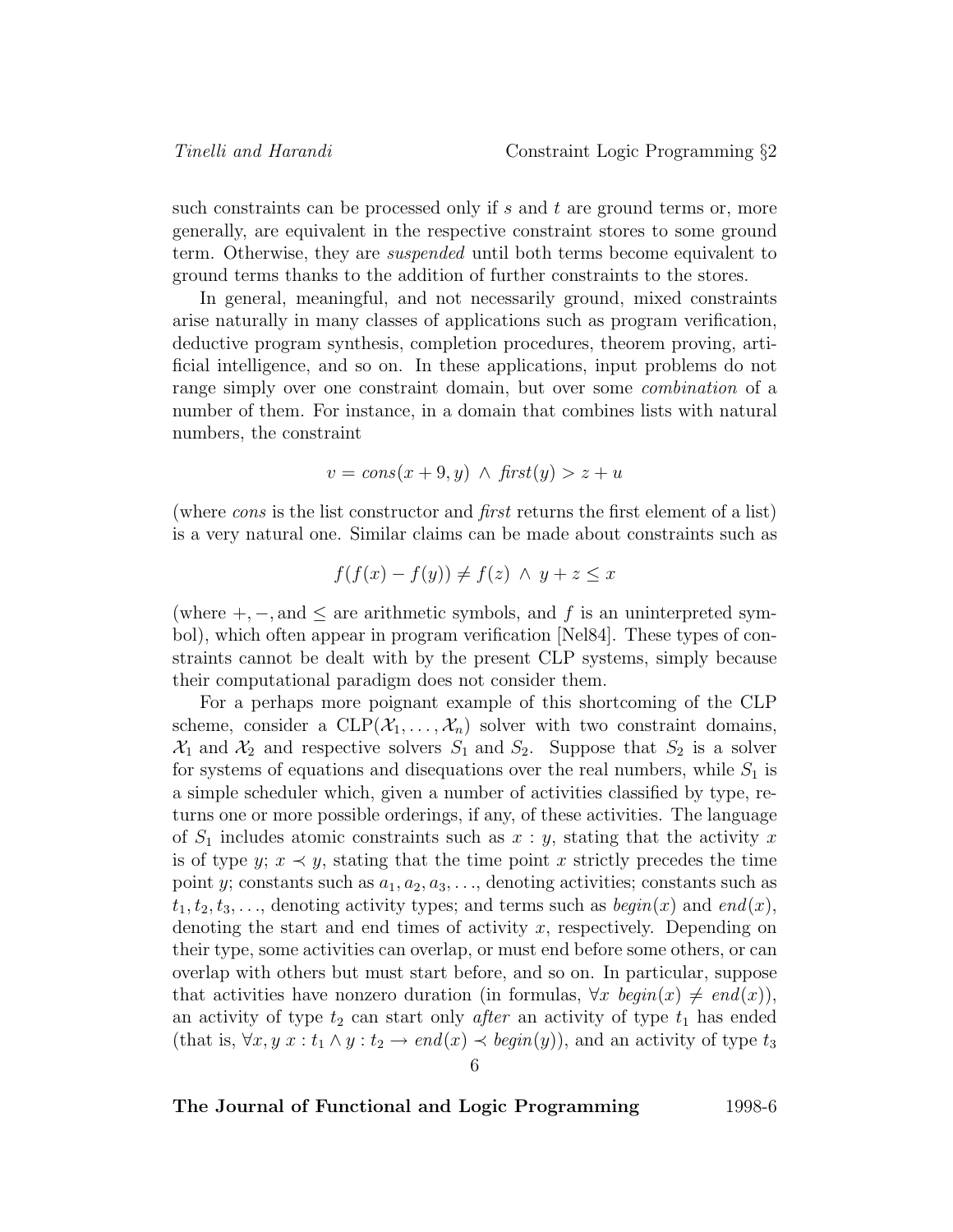

Figure 1: A simple scheduling problem

can overlap with activities of type  $t_1$  or  $t_2$ . A typical conjunctive constraint for this solver could be something like:

$$
\begin{cases}\n a_1 : t_1 \\
 a_2 : t_2 \\
 a_3 : t_2 \\
 begin(a_1) \prec begin(a_2) \\
 begin(a_1) = begin(a_3) \\
 \dots\n\end{cases}
$$

Notice that it is entirely possible to have a solver like this that possesses no arithmetic notion whatsoever. The constraint domain is essentially a set of (typed) intervals that can be partially ordered, and input problems are solved using standard arc-consistency techniques.

Now assume that we need to schedule three activities,  $a_1, a_2$ , and  $a_3$ , of type  $t_1, t_2$ , and  $t_3$ , respectively, subject to these requirements:  $a_1$  starts the day  $a_3$  starts and lasts 4 days;  $a_2$  ends the day  $a_3$  ends and lasts 7 days; and  $a_3$  lasts 10 days. As one can immediately verify by looking at Figure 1, there is no possible schedule for these activities, because the problem requirements force  $a_2$  to start the very day that  $a_1$  ends, which we saw is not allowed in the given scheduling domain. Can we use our  $CLP(\mathcal{X}_1,\ldots,\mathcal{X}_n)$  system to detect that our scheduling problem is overconstrained? First observe that despite its simplicity, this problem cannot be expressed in the language of  $S_1$  alone, because  $S_1$  does not know about numbers that we have used to define the duration of each activity. But  $S_2$  does, so we can think of formalizing the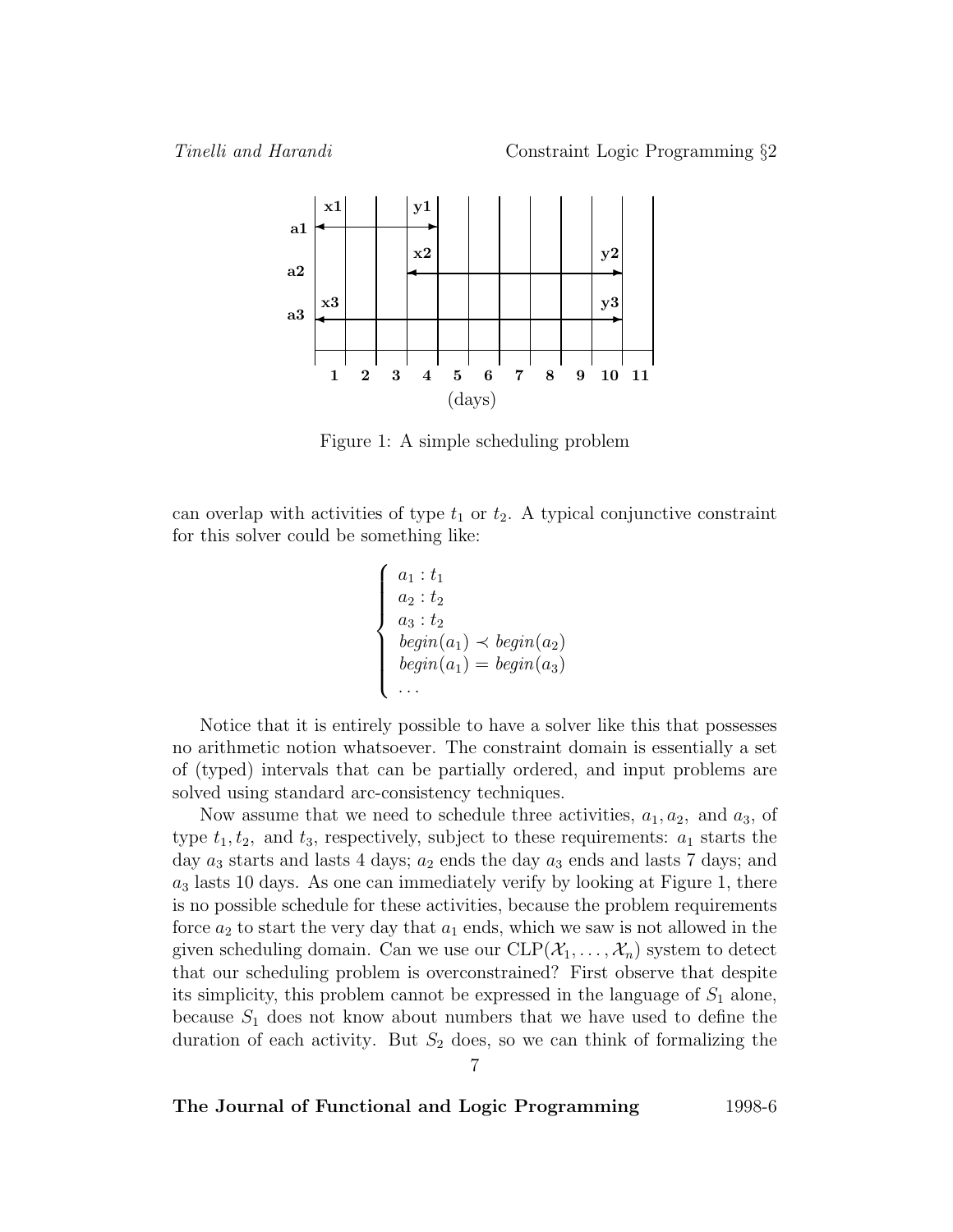problem by using both the languages of  $S_1$  and  $S_2$ . A simple and intuitive formalization of the problem is given by the following conjunctive constraint:

$$
c := \begin{cases} a_1 : t_1 \\ a_2 : t_2 \\ a_3 : t_3 \\ begin(a_1) = begin(a_3) \\ end(a_2) = end(a_3) \\ end(a_1) - begin(a_1) = 3 \\ end(a_2) - begin(a_2) = 6 \\ end(a_3) - begin(a_3) = 9 \end{cases}
$$

Since the constraint above combines the languages of the two solvers by using the mixed terms  $end(a_i)-begin(a_i)$  for  $i = 1, 2, 3$ , it cannot be processed by either of them. However, as we will see later, it is easily transformable into an equivalent constraint without mixed terms. As a matter of fact, it is possible to assume that the system itself is able to carry this transformation and convert c into the conjunction of the constraints  $c_1$  and  $c_2$  below:

$$
c_1 := \begin{cases} a_1 : t_1 \\ a_2 : t_2 \\ a_3 : t_3 \\ begin(a_1) = begin(a_3) \\ end(a_2) = end(a_3) \\ x_1 = begin(a_1) \\ x_2 = begin(a_2) \\ x_3 = begin(a_3) \\ y_1 = end(a_1) \\ y_2 = end(a_2) \\ y_3 = end(a_3) \end{cases} \qquad c_2 := \begin{cases} y_1 - x_1 = 3 \\ y_2 - x_2 = 6 \\ y_3 - x_3 = 9 \end{cases}
$$

where  $x_1, x_2, x_3, y_1, y_2$ , and  $y_3$  are free variables. Now each  $c_i$  is a constraint entirely in the language of  $S_i$ , and so it can be readily processed by  $S_i$ . Furthermore, both  $c_1$  and  $c_2$  are solvable in their respective domains. A closer look at likely solved forms for  $c_1$  and  $c_2$ , as given below, will convince

8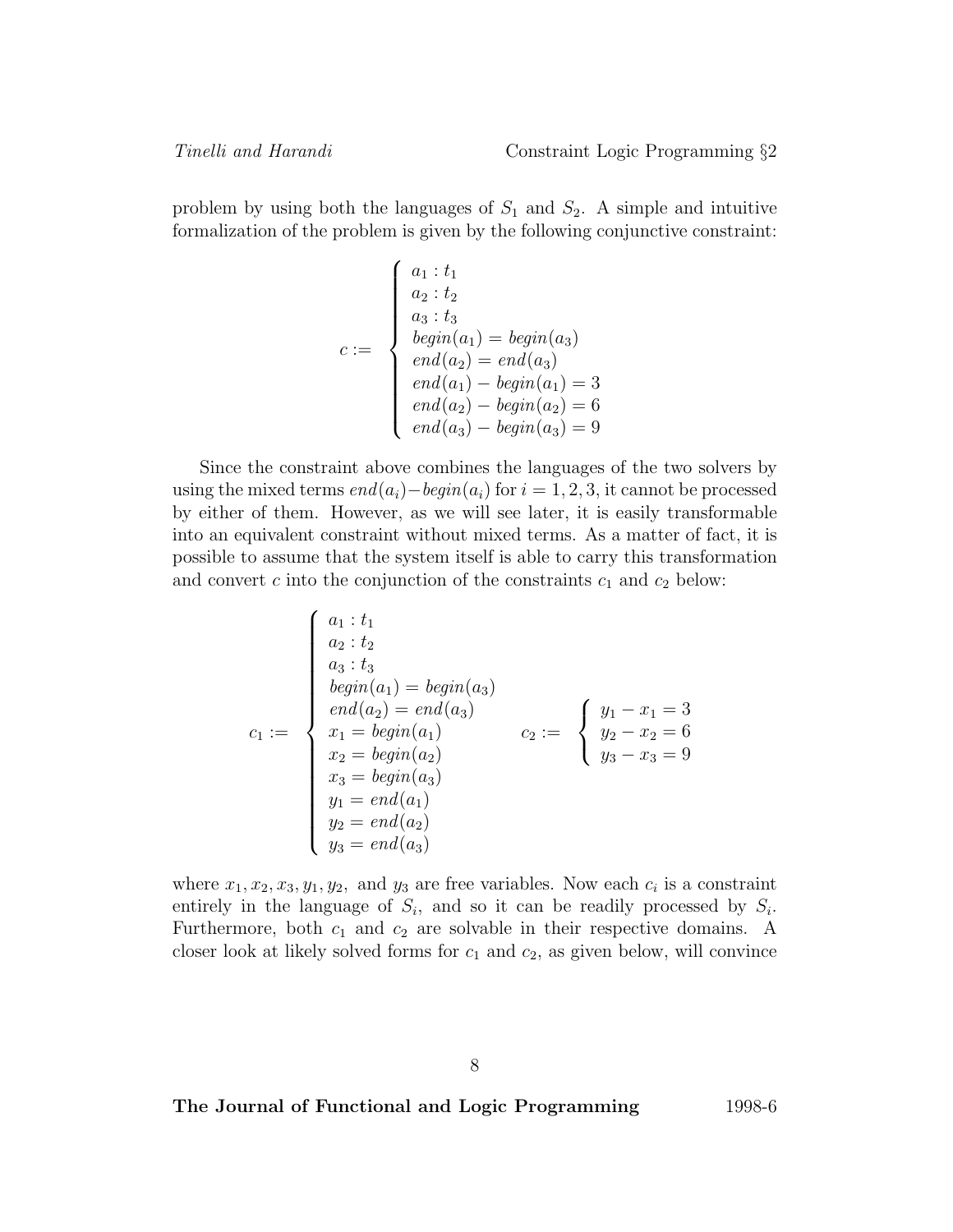the reader that this is indeed so:

$$
c'_1 := \begin{cases} end(a_1) \prec begin(a_2) \\ begin(a_1) = begin(a_3) \\ end(a_2) = end(a_3) \\ x_1 = begin(a_1) \end{cases} \quad c'_2 := \begin{cases} y_1 = x_1 + 3 \\ y_2 = x_2 + 6 \\ y_3 = x_3 + 9 \end{cases}
$$

The problem is that our  $CLP(\mathcal{X}_1,\ldots,\mathcal{X}_n)$  system has no way to realize that the original constraint is nevertheless unsolvable. This is because  $S_2$ 's store is actually underconstrained. It is not difficult to see that all the solutions  $\vartheta$  of  $c_1$  are such that  $x_1\vartheta = x_3\vartheta$ ,  $y_2\vartheta = y_3\vartheta$ , and  $y_1\vartheta \neq x_2\vartheta$ ,<sup>2</sup> but this information is not known to  $S_2$ . If we passed it to  $S_2$  in the form of the constraint  $x_1 = x_3 \wedge y_2 = y_3 \wedge y_1 \neq x_2$ , which is indeed a legal input constraint for  $S_2$ , its store would become equivalent to something like:

$$
\begin{cases}\nx_1 = x_3 \\
y_2 = y_3 \\
x_2 \neq y_1 \\
x_2 = x_3 + 3 \\
y_1 = x_3 + 3 \\
y_3 = x_3 + 9\n\end{cases}
$$

which is clearly unsatisfiable. Now, although  $x_1 = x_3 \wedge y_2 = y_3 \wedge y_1 \neq x_2$ is a constraint that  $S_2$  understands, it is unknown to  $S_2$  because it is only entailed by  $S_1$ 's constraint store and the system has no way of communicating it to  $S_2$ . What is missing in the system, therefore, is a mechanism for propagating constraints of this kind from one solver to another. Ideally, such a mechanism would propagate just enough information for each solver to return compatible—that is, globally consistent—solutions. In the example above, this mechanism would effectively provide the  $CLP(\mathcal{X}_1,\ldots,\mathcal{X}_n)$  system with a virtual solver for a combination of its scheduling and arithmetic domains.

When attempting to achieve intersolver constraint propagation, one is faced with serious model-theoretic questions about the nature of the constraint domains at hand and the type of information that can and must be propagated. Again, recall that a mixed constraint is not a query over any

<sup>&</sup>lt;sup>2</sup>The last one because  $end(a_1) \prec begin(a_2)$ .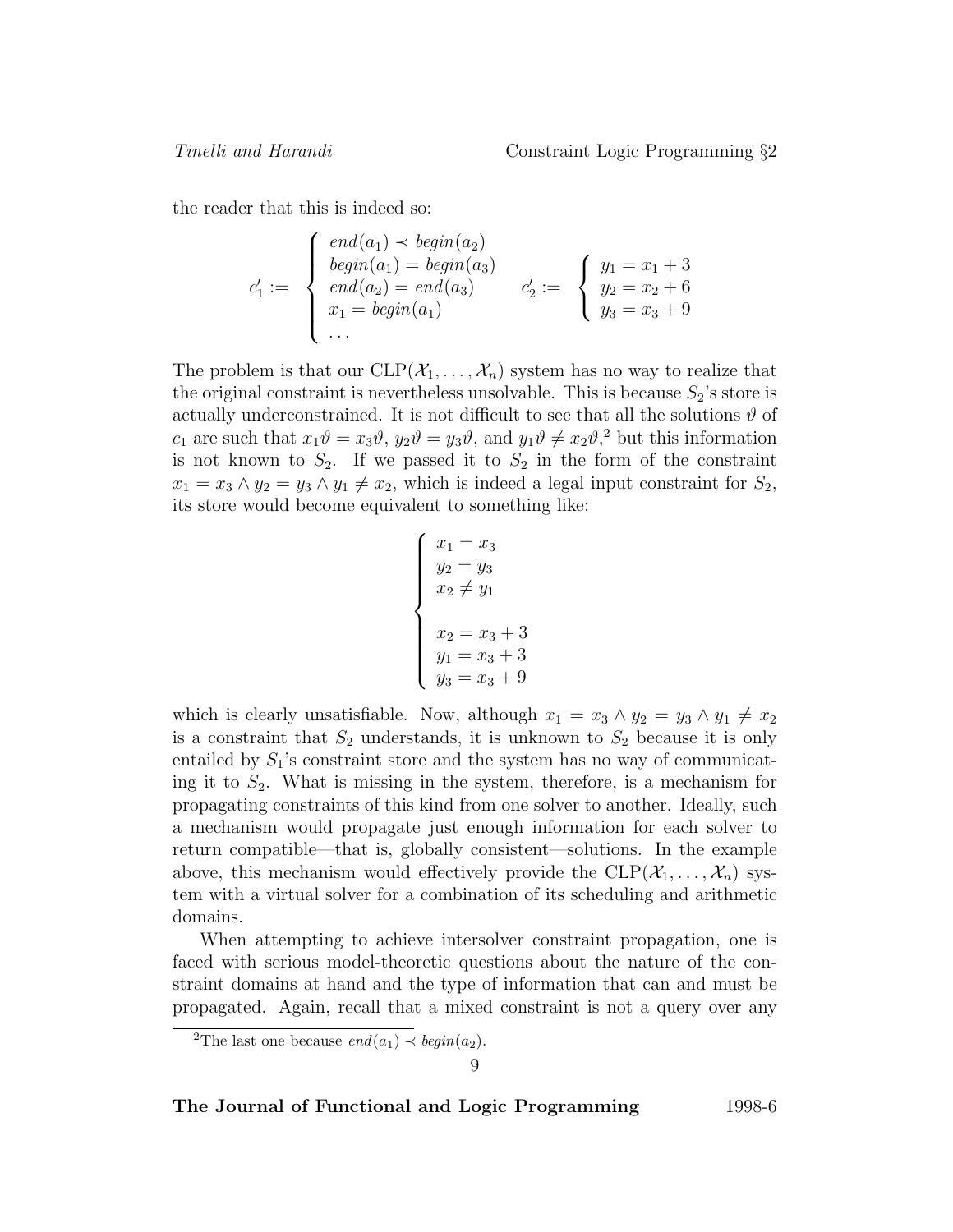particular domain of a  $CLP(\mathcal{X}_1,\ldots,\mathcal{X}_n)$  system, but over some *combination* of them. Defining an adequate (class of) combined constraint domain(s) out of a number of component domains is already a hard task [BS95a, KS96]; but even when that is done, finding sound and complete solver-combination algorithms can still prove extremely difficult. As a matter of fact, most combination problems have no possible solutions. It is relatively easy to find domains or theories such that a certain satisfiability problem is decidable in each of them and undecidable in their combination; for instance, see [DKR94, BT97]. As a result, all the existing combination methods pose more or less serious restrictions on the classes of constraint domains and languages they can combine. Furthermore, essentially all of them require the component constraint languages to have pairwise-disjoint signatures.<sup>3</sup>

A relatively general method has been proposed by Nelson and Oppen in [NO79] for combining decision procedures for the satifiability of quantifierfree formulas with respect to first-order theories with equality. In this paper, we will show how the main idea of the Nelson-Oppen method can be incorporated into the CLP scheme to provide a systematic and consistent treatment of a large class of mixed constraints and combined domains. In essence, we will show how to convert a system of type  $CLP(\mathcal{X}_1,\ldots,\mathcal{X}_n)$  into a system of type CLP( $\mathcal{X}$ ), where  $\mathcal X$  is the constraint structure generated by a suitable combination of all the  $\mathcal{X}_i$ s.

# **3 Combining Satisfiability Procedures**

We start with a brief review of the model-theoretic properties of the Nelson-Oppen combination method. For a description of the original combination procedure, refer to [NO79] or [Nel84]. These properties have been used to prove that the Nelson-Oppen method is sound and complete for a certain class of component theories.

A formula is in simple conjunctive normal form if it is a conjunction of literals, that is, a conjunction of atomic and negated atomic formulas. Given a signature  $\Sigma$ , we denote by  $sCNF(\Sigma)$  the set of all the  $\Sigma$ -formulas in simple conjunctive normal form. We consider the following notion of satisfiability.

<sup>3</sup>But see [Rin96] for a first attempt to lift this restriction. A more general approach is proposed in [TR98].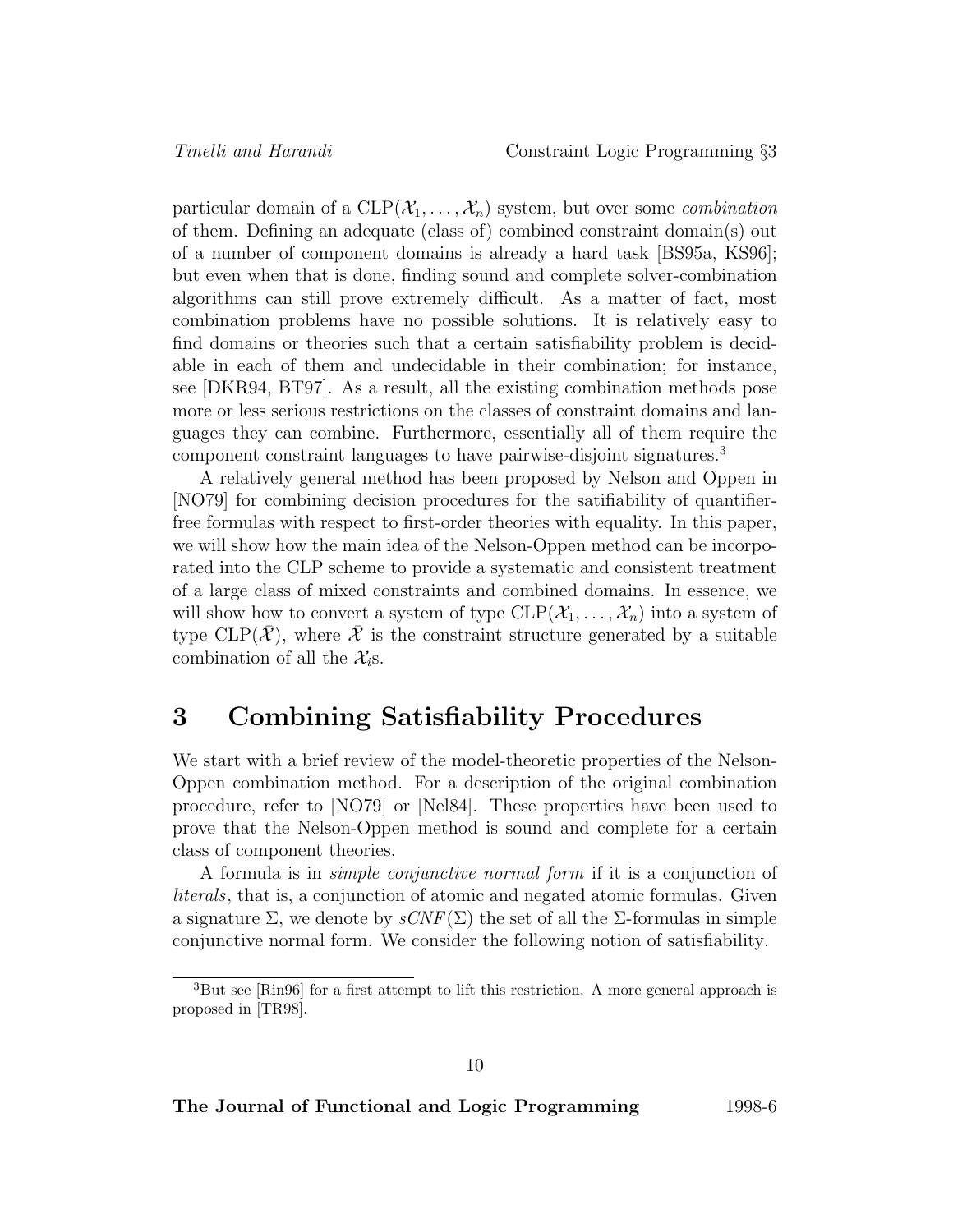**Definition 1** A formula  $\varphi$  is satisfiable in a theory T if and only if it is satisfiable in some model of  $\mathcal T$ , that is, if and only if there exists a model  $\mathcal{M} \in Mod(T)$  such that  $\mathcal{M} \models \tilde{\exists} \varphi$ .

Now, let  $\mathcal{T}_1$  and  $\mathcal{T}_2$  be two theories with equality and respective signatures  $\Sigma_1, \Sigma_2$  such that  $\Sigma_1 \cap \Sigma_2 = \emptyset$ .<sup>4</sup> The simplest combination of  $\mathcal{T}_1$  and  $\mathcal{T}_2$  is the  $(\Sigma_1 \cup \Sigma_2)$  theory  $\mathcal{T}_1 \cup \mathcal{T}_2$ , defined as (the deductive closure of) the union of  $\mathcal{T}_1$  and  $\mathcal{T}_2$ .

If for each  $i = 1, 2$  we have a procedure  $Sat_i$  that decides the satisfiability in  $\mathcal{T}_i$  of the formulas of  $sCNF(\Sigma_i)$ , we can generate a procedure that decides the satisfiability in  $\mathcal{T}_1 \cup \mathcal{T}_2$  of any formula  $\varphi \in sCNF(\Sigma_1 \cup \Sigma_2)$  by using  $Sat_1$ and  $Sat_2$  modularly. Clearly, because of the expanded signature,  $\varphi$  cannot in general be processed directly by either satisfiability procedure, unless it is of the form  $\varphi_1 \wedge \varphi_2$ —call it *separate form*—where  $\varphi_i$  is a (possibly empty) formula of  $sCNF(\Sigma_i)$ . If  $\varphi$  is not already in separate form, we can apply a conversion procedure that, given  $\varphi$ , returns an equivalent separate form of  $\varphi$ . To describe such a procedure, we need to introduce some definitions and notation that we have adapted from those in [BS92], among others.

Consider the signatures introduced above. For  $i = 1, 2$ , a member of  $\Sigma_i$  is an *i-symbol*. A term t is an *i-term* if it is a variable or if its root symbol is an *i*-symbol. An *i*-atomic formula  $(i\text{-}atom$  for short) is defined analogously. A subterm of an *i*-term t is an *alien* subterm of t if it is a j-term, with  $j \neq i$ , and all of its superterms in t are *i*-terms. An *i*-term is *pure* (*i-pure* for short) if it only contains i-symbols. Alien predicate arguments are defined analogously. An *i*-atom is pure if all of its arguments are *i*-pure. Pure formulas are thus defined in the obvious way. Observe that, given our assumption on the various signatures, a variable is an  $i$ -term for any i and an equation is always a pure atom if at least one of its arguments is a variable. Furthermore, an equation between two variables is both a 1-atom and a 2-atom.

### **3.1 The Separation Procedure**

Let  $\varphi$  be a formula of  $sCNF(\Sigma_1 \cup \Sigma_2)$ , seen as a multiset of literals:

• We first perform *variable abstraction* on  $\varphi$  by recursively replacing each alien subterm t with a newly generated variable  $z$  and adding the equation  $z = t$  to  $\varphi$ . In case of equations between nonvariable terms, the choice of the term to replace with a new variable is made arbitrarily.

<sup>&</sup>lt;sup>4</sup>We consider the equality symbol "=" as a logical constant.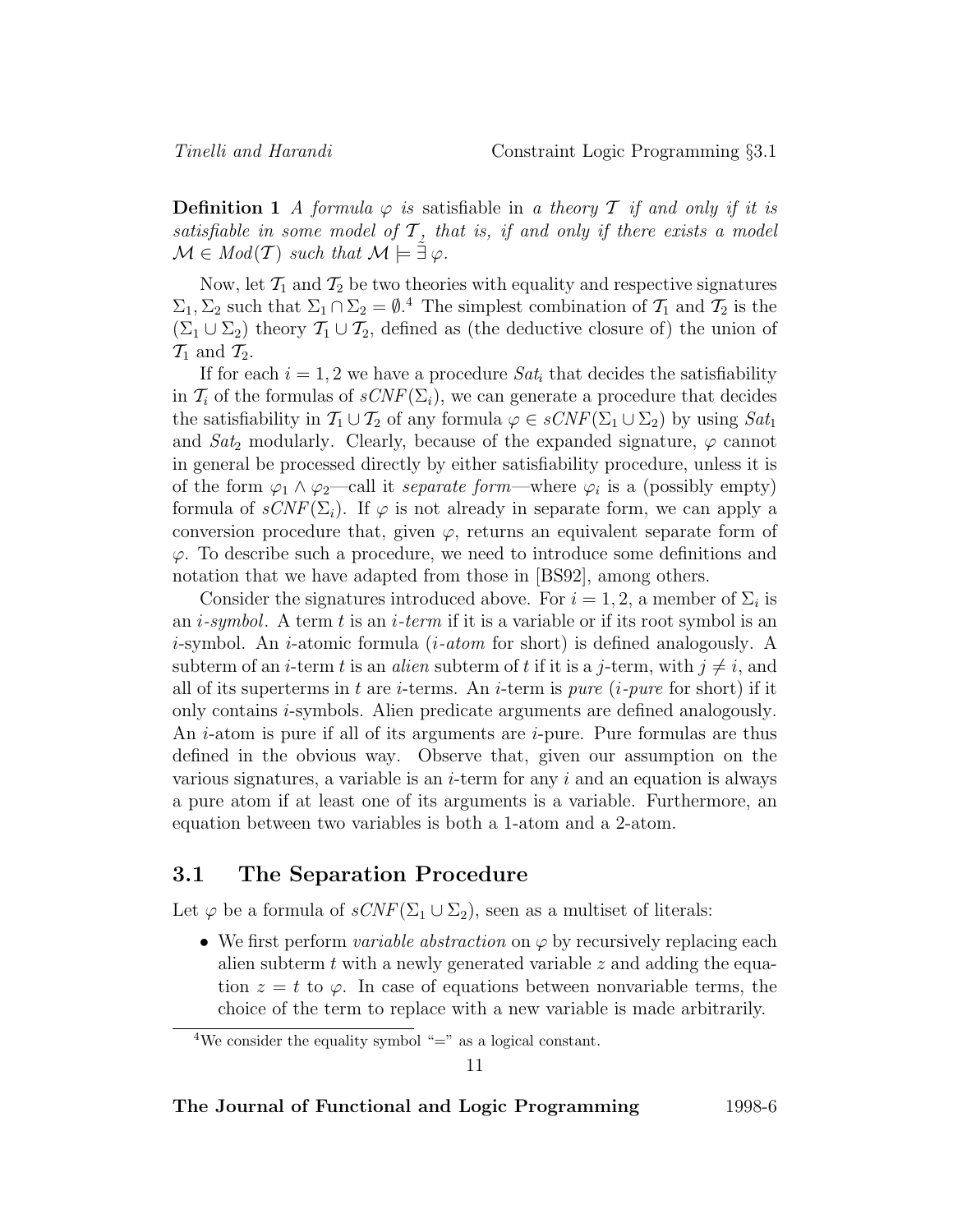$$
\{f(f(x) - f(y)) \neq f(z), y + z \leq x\}
$$
  

$$
\{\{f(x_1) \neq f(z), x_2 = f(x), x_3 = f(y)\}, \{x_1 = x_2 - x_3, y + z \leq x\}\}
$$



• We then partition the new multiset in  $m \leq 2$  sets containing only *i*pure literals, respectively. In analogy with the step above, equations between variables are partitioned arbitrarily.

The resulting partition can be seen as an *sCNF* formula of the form  $\varphi_1 \wedge \varphi_2$ , where each  $\varphi_i$  is an *i*-pure *sCNF* formula. An example of the result of the separation procedure, where  $\Sigma_1 := \{f\}$  and  $\Sigma_2 := \{+, -, \leq\}$ , is given in Figure 2. Although a formula may have many separate forms, these forms are all equivalent modulo variable renaming and the logical properties of conjunction and equality. Hence, it is appropriate to speak of the separate form of a formula. We indicate the separate form of a formula  $\varphi \in sCNF(\Sigma)$ with  $\ddot{\varphi}$ . For notational convenience, we can always think of  $\ddot{\varphi}$  as a conjunction of the form  $\varphi_1 \wedge \varphi_2$ , where each  $\varphi_i$  is an *i*-pure *sCNF* formula, even if  $\varphi$  does not contain any *i*-symbol for some  $i = 1, 2$ . In that case,  $\varphi_i$  is defined as the identically true formula—which can be thought of as belonging to all  $sCNF(\Sigma_i)s$ .

It is easy to show that any  $\varphi \in sCNF(\Sigma)$  is logically equivalent to  $\exists \tilde{z} \, \ddot{\varphi}$ , where  $\tilde{z}$  is the set of fresh variables introduced by the separation procedure. According to our notion of satisfiability, this entails the following:

**Proposition 1** An sCNF formula is satisfiable in a theory  $\mathcal T$  if and only if its separate form is satisfiable in  $T$ .

As we saw in the previous section, the problem with deciding the satisfiability of a formula  $\varphi$  by analyzing its separate form is that, in general, each subformula  $\varphi_i$  of  $\ddot{\varphi}$  could be singly satisfiable without its conjunction being satisfiable. Hence, to be able to apply distinct satisfiability procedures to each  $\varphi_i$  and correctly decide the satisfiability of  $\varphi$ , we need to establish some sort of communication between the various procedures. In Nelson and Oppen's method, such communication is achieved by propagating from one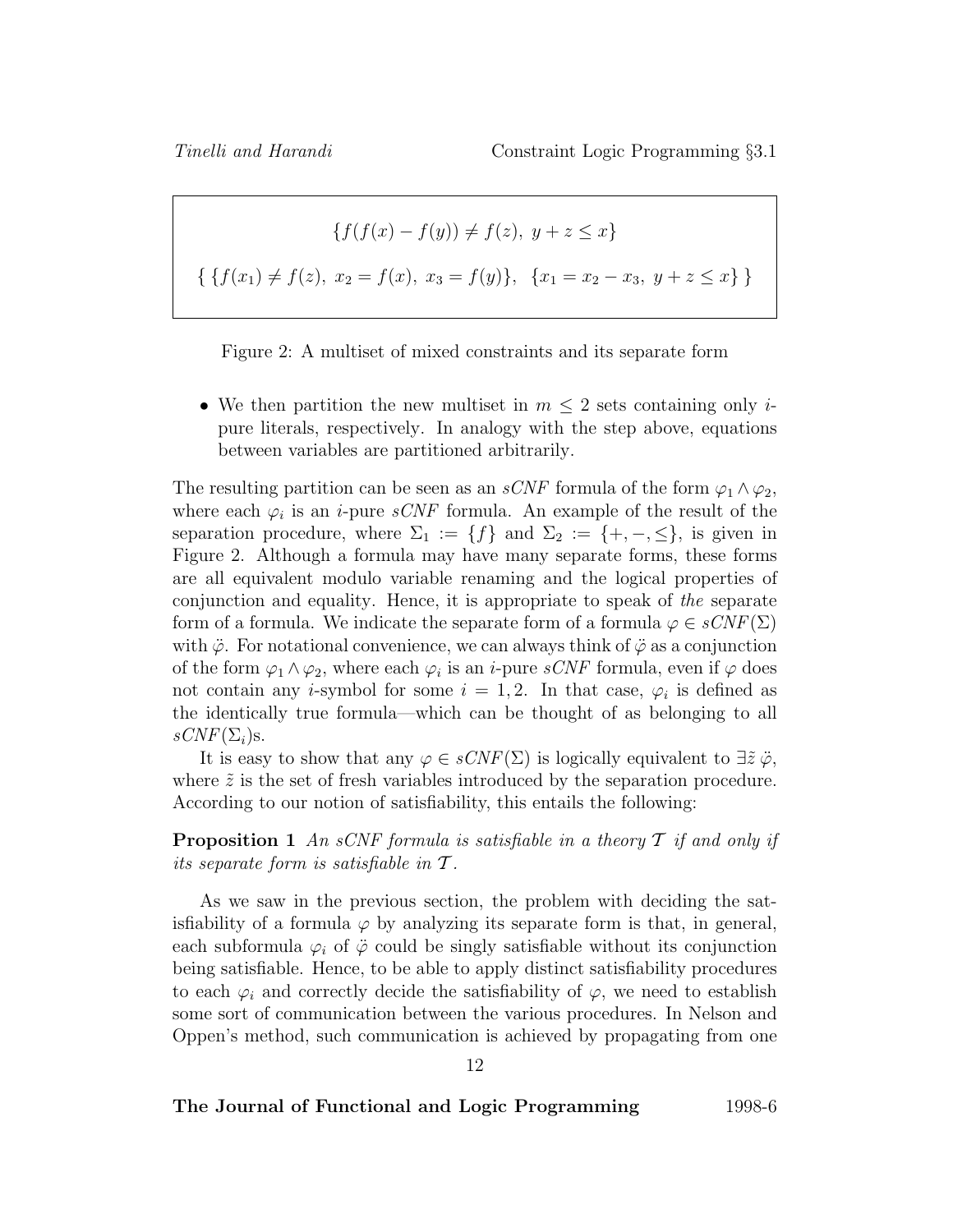procedure to the other any implied equalities between the variables of  $\ddot{\varphi}$ . The correctness of this approach is ensured by Theorem 1 below [TH96b], provided that the component theories are stably infinite [Opp80].

**Definition 2** A consistent, universal theory  $\mathcal T$  of signature  $\Sigma$  is called stably infinite if every quantifier-free  $\Sigma$ -formula satisfiable in  $\mathcal T$  is satisfiable in an infinite model of  $\mathcal T$ .

**Definition 3** If P is any partition on a set of variables V, and R is the  $corresponding \, equivalence \, relation, \, we \, call \, the \, arrangement \, of \, V \, (determined \, )$ by  $P$ ) the set:

 $ar(V) := \{x = y \mid x, y \in V, xRy\} \cup \{x \neq y \mid x, y \in V, not xRy\}$ 

In practice,  $ar(V)$  is made of all the equations between any two equivalent variables of V and all the disequations between any two nonequivalent variables.

**Theorem 1** Let  $\mathcal{T}_1$  and  $\mathcal{T}_2$  be two stably infinite theories with disjoint signatures  $\Sigma_1$  and  $\Sigma_2$ . Let  $\varphi \in sCNF(\Sigma_1 \cup \Sigma_2)$  and assume that  $\ddot{\varphi}$  is  $\varphi_1 \wedge \varphi_2$ with  $\varphi_i \in sCNF(\Sigma_i)$  for  $i = 1, 2$ . Then, where  $\tilde{x} := var(\varphi_1) \cap var(\varphi_2)$ , the following are equivalent:

- 1.  $\varphi$  is satisfiable in  $\mathcal{T}_1 \cup \mathcal{T}_2$ .
- 2. There is an arrangement ar $(\tilde{x})$  such that  $\varphi_i \wedge ar(\tilde{x})$  is satisfiable in  $\mathcal{T}_i$ , *for*  $i = 1, 2$ .

The essence of this result is that given the right conditions on the component theories, we can test the satisfiability of  $\varphi$  above in the combined theory by testing the satisfiability of each  $\varphi_i$  in the corresponding component theory, provided that we add a *global consistency* restriction to both  $\varphi_1$  and  $\varphi_2$ . The original contribution by Nelson and Oppen was to show that this restriction must only be a certain (dis)equality constraint on the variables shared by  $\varphi_1$ and  $\varphi_2$ .

The theorem above can be actually lifted to the combination of  $n \geq 2$ stably infinite theories with pairwise disjoint signatures by extending the definition of the separate form of a formula as obvious, and letting  $\tilde{x}$  be the union of all the *shared* variables.<sup>5</sup> An immediate proof of the general case can

<sup>5</sup>Where by "shared variable" we now mean a variable occurring in at least two distinct pure formulas  $\varphi_i$  and  $\varphi_j$  of the separate form  $\varphi_1 \wedge \ldots \wedge \varphi_n$ .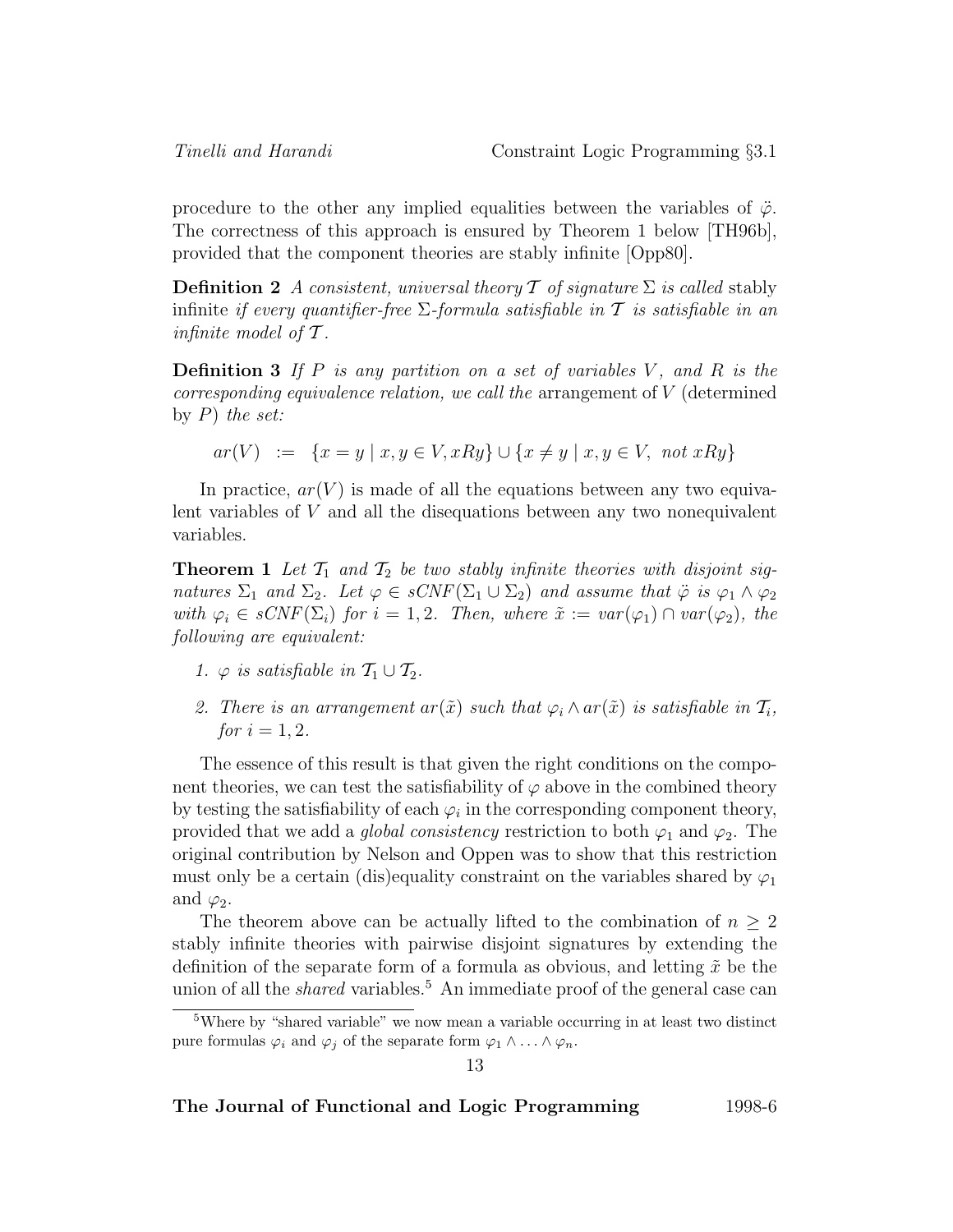be given by using the following modularity result and applying Theorem 1 iteratively.

**Proposition 2 ([Rin96])** The union of two stably infinite theories with disjoint signatures is stably infinite.

To better understand the scope of the combination results above, recall that they require the component theories to be stably infinite. Now, although several interesting constraint theories are indeed stably infinite [Nel84], many others are not; as an example, just consider the universal theory of a finite structure, all of whose models are finite.<sup>6</sup> Luckily, the class of stably infinite theories can be considerably expanded without compromising any of the combination results: it is enough to simply lift the restriction in Definition 2 that the theory be universal. With the new definition, then every complete theory admitting an infinite model, for instance, becomes stably infinite. Since a proof of the correctness of such lifting is beyond the scope of this paper, we refer the interested reader to [TR98], where the claim is actually a mere consequence of more general combination results. There, one can also see that stable infiniteness is a sufficient but not a necessary condition for Theorem 1 to hold, which means that in principle the combination results above may apply even to some nonstably infinite theories.

# **4** Extending  $CLP(X)$

Recall that our main goal is to extend the CLP scheme to go from a language of type  $CLP(\mathcal{X}_1,\ldots,\mathcal{X}_n)$ , where  $\{\mathcal{X}_1,\ldots,\mathcal{X}_n\}$  is a set of signature-disjoint constraint structures, to a language of type  $CLP(\mathcal{X})$ , where X is a combination of these structures in the sense that it allows any computation performed in  $CLP(\mathcal{X}_1,\ldots,\mathcal{X}_n)$  and, furthermore, poses no signature restriction on term construction. To avoid confusion, we will refer to the extended language and scheme as  $MCLP(X)$ .

The reason we are interested in combinations of satisfiability procedures is that CLP systems already utilize separate satisfiability procedures (the constraint solvers) to deal with the various constraint theories they support, and so already have a main module to drive the goal-reduction process and control the communication with the solvers. For instance,  $CLP(\mathcal{R})$  uses a

 ${}^{6}$ It is rather easy to write a universal formula stating that there exist at most n individuals [CK90].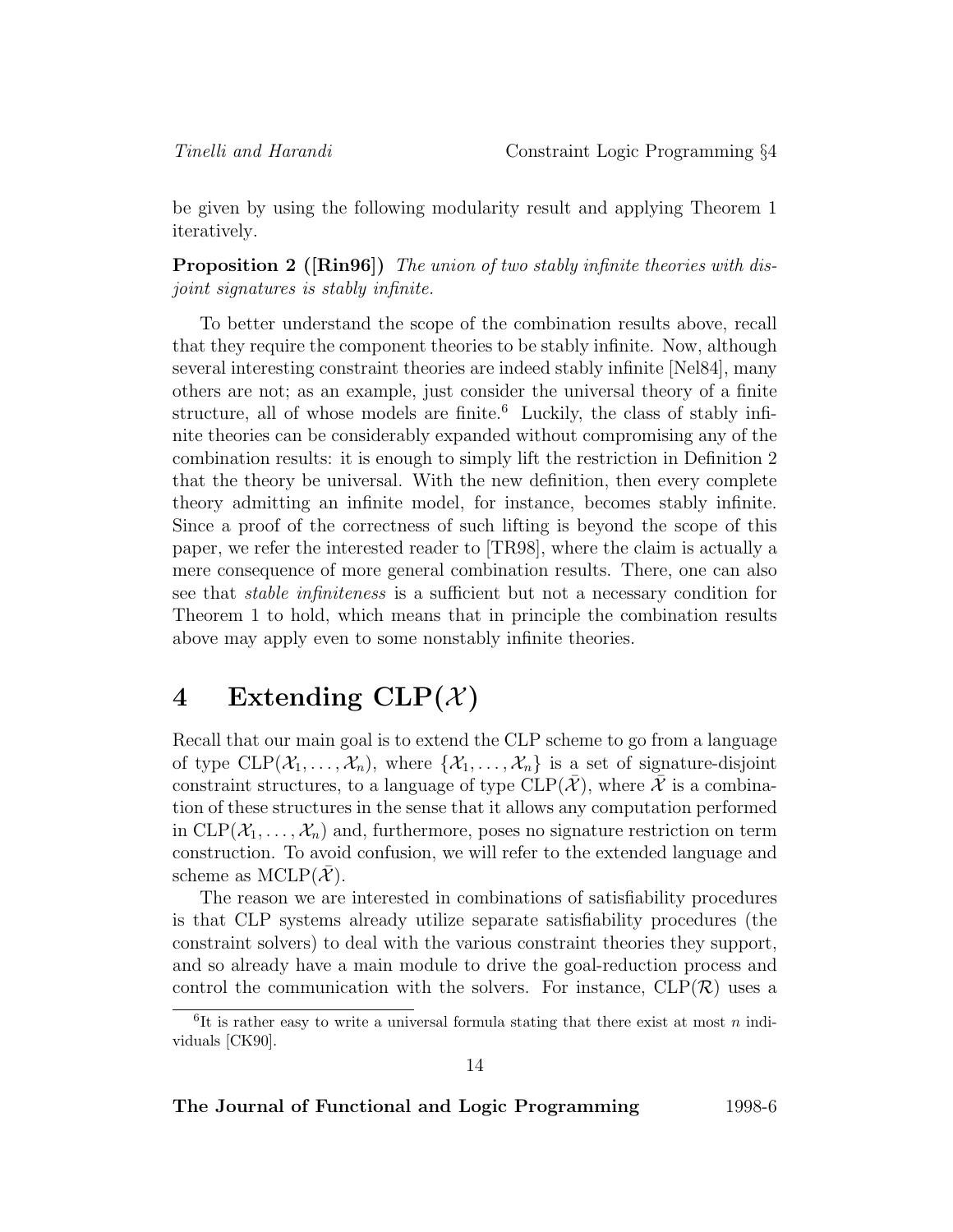standard unification algorithm for equalities between uninterpreted terms (unification constraints) and a constraint solver, based on linear programming techniques, for arithmetic constraints. A main module, which is a Prolog-like SLD-resolution engine, takes care of the goal-reduction process and the communication between the unification module and the constraint solver. Observe that communication is needed because  $CLP(\mathcal{R})$  admits unification constraints such as  $f(X + Z) = f(3)$ , which generate arithmetic constraints as well, in this case  $X + Z = 3$ . Other systems are analogous and possibly more complex, because they support many constraint domains, as mentioned earlier.

Intuitively, if we rewrite  $MCLP(\overline{X})$  statements into a separate form similar to the one mentioned in Section 3, we may be able to use the various constraint solvers much the same way the Nelson-Oppen method uses the various satisfiability procedures. Moreover, the machinery we will need for an MCLP( $\mathcal{X}$ ) system will be essentially the same we would need for a corresponding  $CLP(\mathcal{X}_1,\ldots,\mathcal{X}_n)$  system. The only necessary addition, to realize the solvers combination, will be a mechanism for generating equations and disequations between variables shared by the different solvers and propagating them to the solvers themselves. More precisely, we will need a procedure that, each time a new constraint is given to one solver, (1) identifies the variables that the constraint shares with those in the other solvers, (2) creates a backtrack point in the computation and chooses a (novel) arrangement of those variables, and (3) passes the arrangement to all the solvers.

We formalize this idea in the following sections, starting with a brief review of the logical and operational model of the original CLP scheme.

### **4.1** The Semantics of  $CLP(X)$

Two of the main semantics of CLP are the logical semantics and the top-down operational semantics. In describing them below, we follow almost literally [JM94]'s more recent notation and definitions.

#### **4.1.1 Logical Semantics**

Where  $\mathcal{X} := \langle \Sigma, \mathcal{D}, \mathcal{L}, \mathcal{T} \rangle$  is defined as in Section 2, we will call an atom an expression of the form  $p(\tilde{t})$ , where p is a user-defined predicate and  $\tilde{t}$  is a sequence of  $\Sigma$ -terms. We will call a *primitive constraint* any atomic  $\Sigma$ -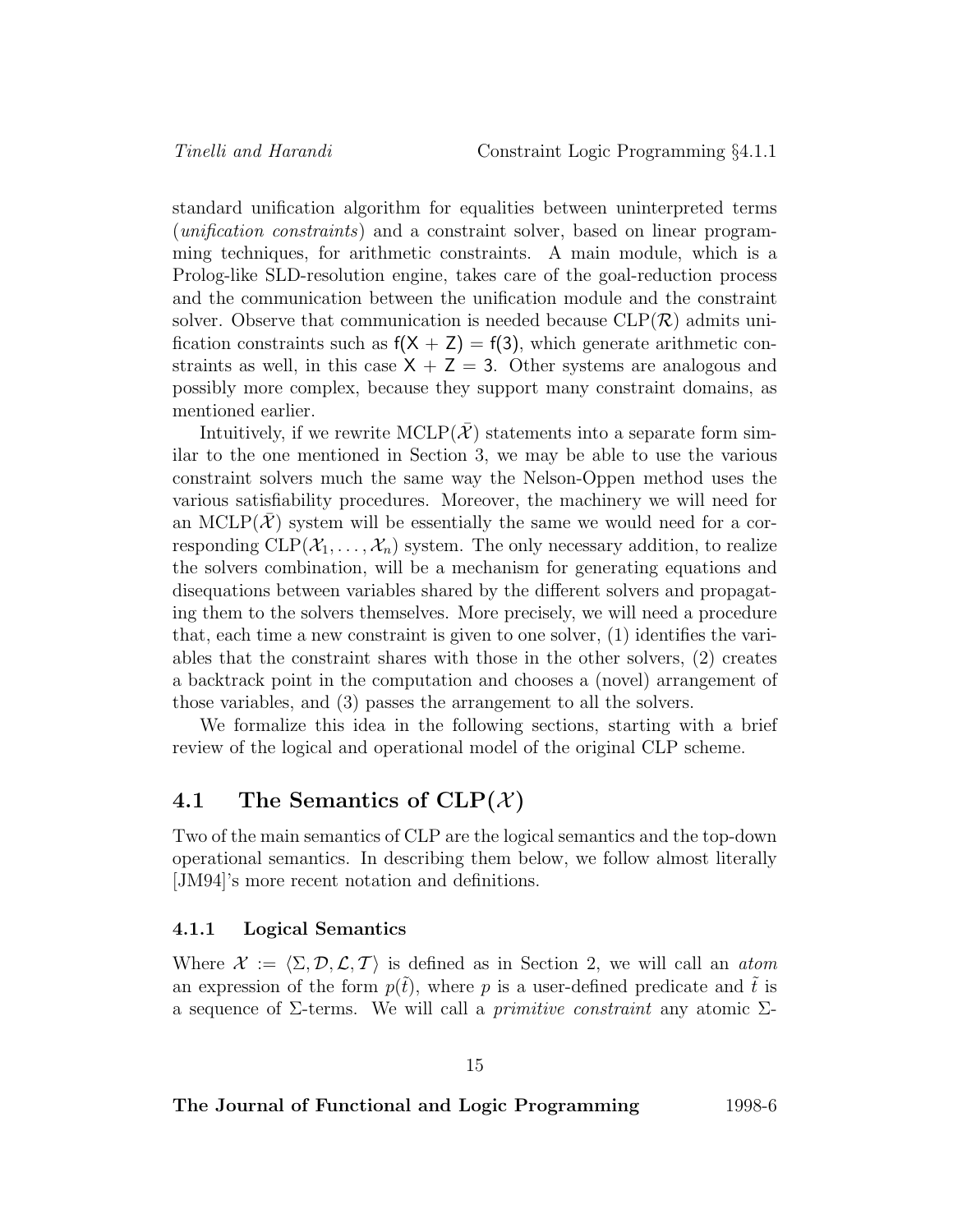formula,<sup>7</sup> and simply a *constraint* any formula in  $\mathcal{L}$ . The standard format for a statement, or rule, of a  $CLP(\mathcal{X})$  program is:

$$
p(\tilde{t}) \leftarrow b_1(\tilde{t}_1), \ldots, b_n(\tilde{t}_n)
$$

while that of a query, or goal, to the program is

$$
b_1(\tilde{t}_1),\ldots,b_n(\tilde{t}_n)
$$

where  $n \geq 0$ ,  $p(\tilde{t})$  is an atom, and each  $b_i(\tilde{t}_i)$  is either an atom or a constraint. A rule whose body is composed only of (zero or more) constraints is called a fact. A goal must contain at least one atom or constraint. Simple goals are goals that contain exactly one atom or constraint.

Analogously to the logic programming paradigm, the logical semantics of CLP interprets a rule and a goal of the above form as the universal formula

$$
\tilde{\forall} (b_1(\tilde{t}_1) \wedge \ldots \wedge b_n(\tilde{t}_n) \rightarrow p(\tilde{t}))
$$

and the existential formula

$$
\tilde{\exists} (b_1(\tilde{t}_1) \wedge \ldots \wedge b_n(\tilde{t}_n))
$$

If  $P$  is a CLP program, when it is convenient we will also denote by  $P$ the set of sentences of the above kind that are associated with the rules of P. The logical semantics above allows us to rewrite every CLP rule into the equivalent normal form:

$$
p(\tilde{x}) \leftarrow \tilde{x} = \tilde{t}, \tilde{x}_1 = \tilde{t}_1, \dots, \tilde{x}_n = \tilde{t}_n, b_1(\tilde{x}_1), \dots, b_n(\tilde{x}_n)
$$

Similarly, we can rewrite goals into an equivalent normal form as well. For simplicity, we will assume such normal form from now on. Moreover, since the constraint language is assumed to be closed under conjunction, with no loss of generality, we will sometimes represent a rule concisely as  $p(\tilde{x}) \leftarrow c, A$ where c is a possibly composite constraint and  $\tilde{A}$  is a possibly empty multiset of atoms. Sometimes we will regard the body of a rule generically as a multiset of atoms and constraints, and therefore represent the rule simply as  $p(\tilde{x}) \leftarrow B$ . Similarly, we will represent a goal as the multiset of atoms and constraints G.

<sup>&</sup>lt;sup>7</sup>This also includes the equation between two  $\Sigma$ -terms.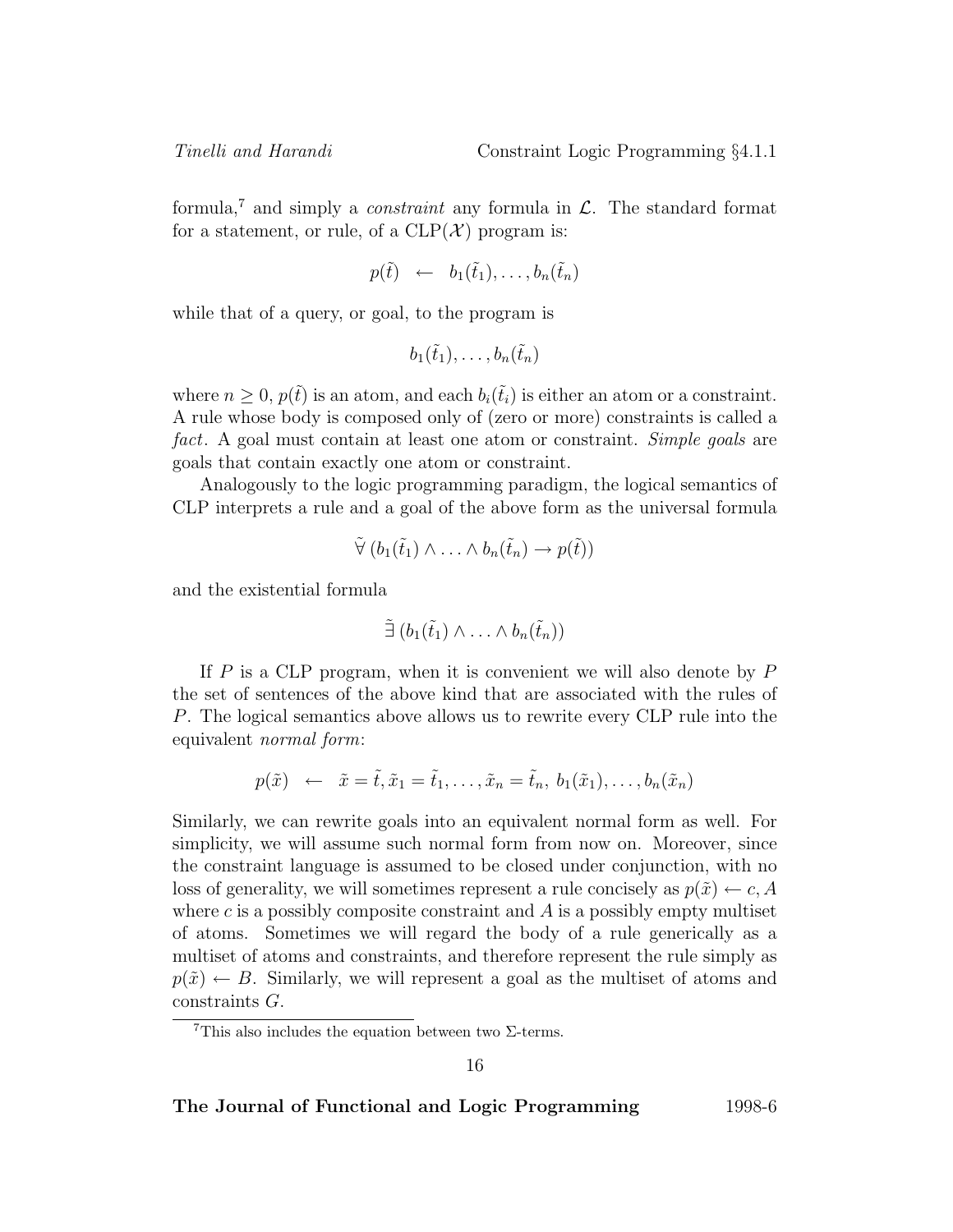A more appropriate logical semantics for CLP programs takes into account the fact that CLP systems implement predicate completion. In that case, if the set of all the rules in the program that have the same predicate symbol as their head is (possibly, after some variable renaming)

$$
\{p(\tilde{x}) \leftarrow B_1, \ldots, p(\tilde{x}) \leftarrow B_m\}
$$

then that set is associated with the formula:

$$
\forall \tilde{x} \ (p(\tilde{x}) \leftrightarrow \exists_{-\tilde{x}} \ B_1 \lor \dots \lor \exists_{-\tilde{x}} \ B_m)
$$
 (1)

Moreover, each of the infinitely many atoms  $p(\tilde{x})$  not occurring in the program as the head of a rule is associated with the formula:

$$
\forall \tilde{x} \neg p(\tilde{x}) \tag{2}
$$

We will denote by  $P^*$  the *completion of P*, that is, the set of all formulas of the forms  $(1)$  and  $(2)$  that are associated with a program P.

#### **4.1.2 Operational Semantics**

Here we consider only a top-down model of execution. Although this is not the only way to describe the functioning of a CLP system, we can adopt this goal-reduction-based view of computation to formalize the operational semantics of most CLP systems. We also assume that the system is composed of a main module that performs goal reduction and a specialized module, the constraint solver, that processes the constraints.

With these assumptions, the computation of a  $CLP(\mathcal{X})$  system can be illustrated formally as a sequence of state transitions. Each state of the computation is completely described by either the symbol fail or the pair  $\langle A, C \rangle$ , where A is a multiset of atoms and constraints and C is a multiset of constraints. Intuitively, A is the current set of subgoals yet to be considered, and C, the constraint store, is the set of constraints already passed to the constraint solver.<sup>8</sup>

<sup>&</sup>lt;sup>8</sup>Mainly to allow *incomplete* solvers into the CLP scheme, [JM94] defines a transition as the triple  $\langle A, C, S \rangle$  where S is a multiset of *delayed* constraints. For the sake of simplicity, we have decided to ignore the issue of delayed constraints in this paper. We would like to point out, however, that our extension could be easily applied to an operational model including delayed constraints with comparable results.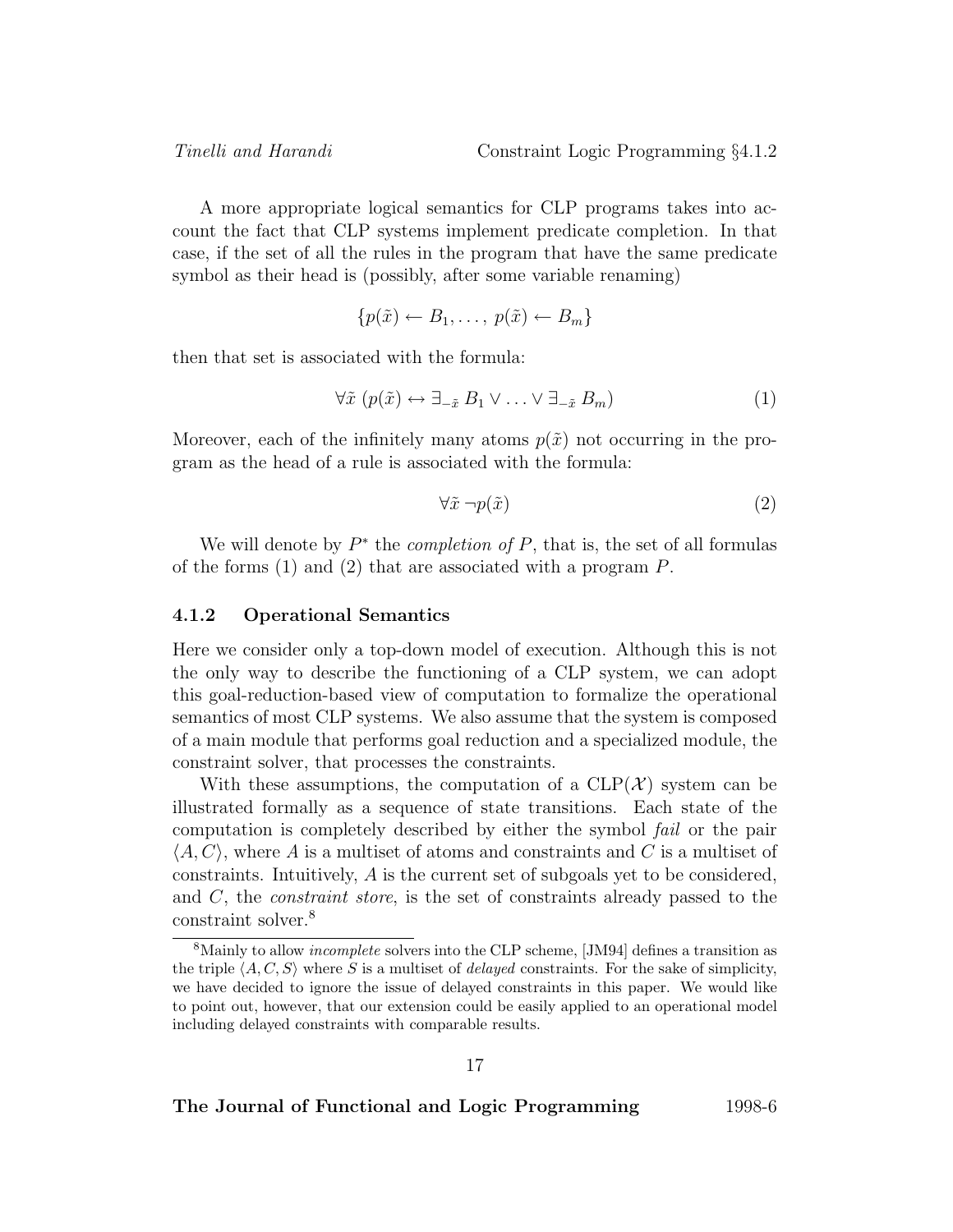Transitions between states are defined by three different operators, and are represented as  $\rightarrow_r, \rightarrow_c$ , and  $\rightarrow_s$ . The transition system utilizes a selection function, select, defined over multisets of atoms and constraints, and a total Boolean function, Sat, defined over multisets of constraints. The operators are defined as follows where  $P$  is the CLP program in execution:<sup>9</sup>

$$
r_1: \langle A, C \rangle \rightarrow_r \langle A \cup B - p(\tilde{x}), C \cup \tilde{x} = \tilde{y} \rangle
$$

where  $p(\tilde{x}) = select(A)$  is an atom in A and  $p(\tilde{y}) \leftarrow B$  is a renaming to fresh variables of a rule of  $P$ ;

$$
r_2: \langle A, C \rangle \rightarrow_r fail
$$

where  $p(\tilde{x}) = select(A)$  is an atom, and P contains no rule whose head's predicate symbol is p;

$$
c: \langle A, C \rangle \rightarrow_c \langle A - c, C \cup c \rangle
$$

where  $c = select(A)$  is a constraint in A;

 $s_1$ :  $\langle A, C \rangle \rightarrow_s \langle A, C \rangle$ 

when  $Sat(C)$  succeeds; and

$$
s_2: \langle A, C \rangle \rightarrow_s fail
$$

when  $Sat(C)$  fails.

The function Sat is implemented by means of a constraint solver for  $\mathcal L$  with respect to the theory  $\mathcal T$ . Sat decides the  $\mathcal T$ -satisfiability of the conjunction of the constraints in the constraint store: where  $C = \{c_1, \ldots, c_p\}$ ,  $Sat(C)$ succeeds if and only if  $\mathcal{T} \models \exists (c_1 \land \ldots \land c_p)$ . Alternatively and more commonly, Sat performs a satisfiability test just in the particular structure  $D$ , and so succeeds on C if and only if  $\mathcal{D} \models \exists C$ . Observe that the two approaches are equivalent whenever  $\mathcal T$  and  $\mathcal D$  correspond on  $\mathcal L$ .

An actual CLP system also has to implement an appropriate computation rule that resolves the nondeterminism of the above transition system by choosing at each state the next-state operator and, in case of  $\rightarrow_r$  transitions, by also choosing one of the possible matching rules.

 $9T<sub>0</sub>$  make the transitions more readable, we will identify a singleton set with its unique element whenever this does not generate confusion.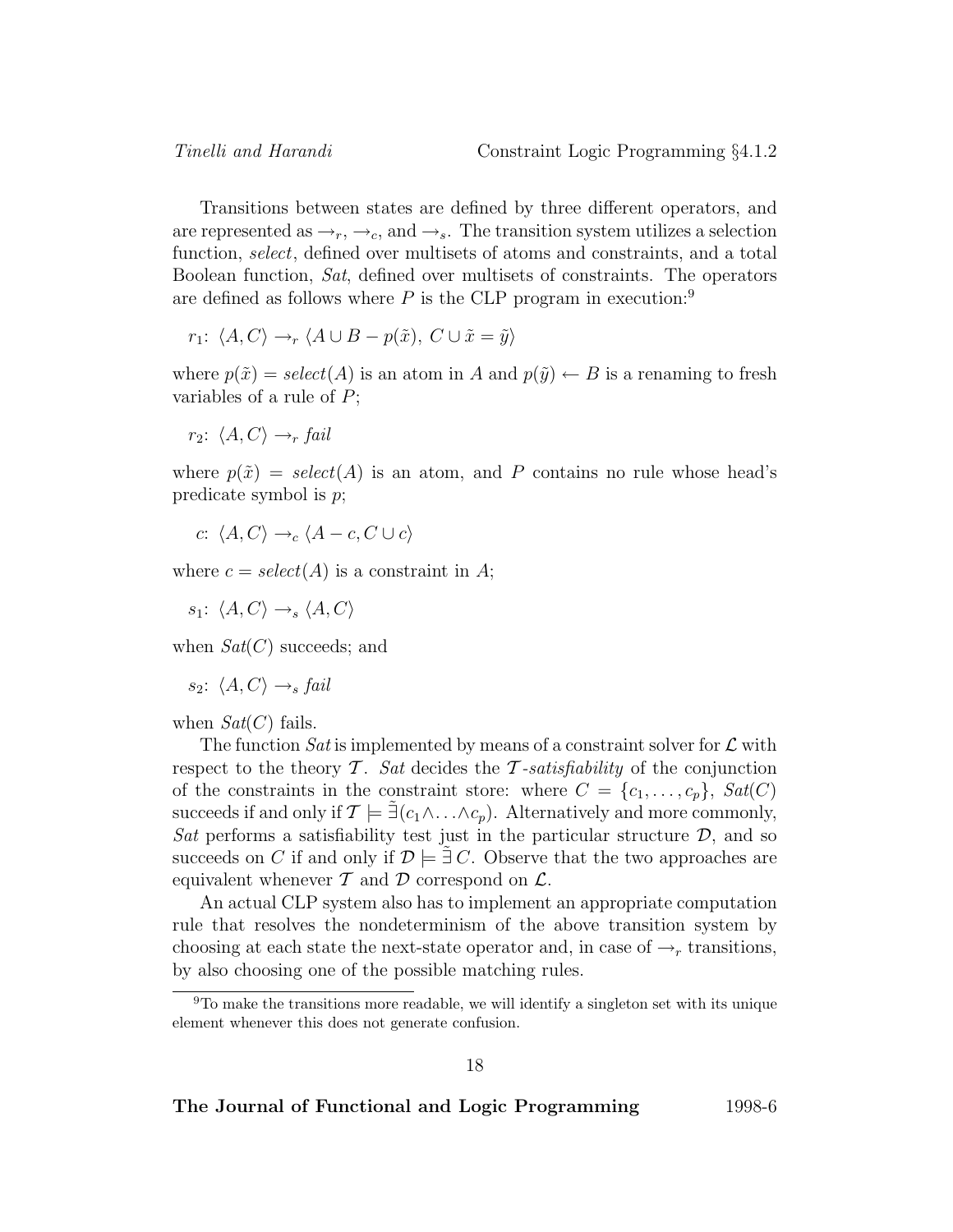In  $CLP(X)$ , a *derivation* (in a given program P) of a set A of atoms and constraints is any sequence of applicable transitions that starts with a state of the form  $\langle A, C \rangle$  and contains no consecutive  $\rightarrow_s$  transitions.<sup>10</sup>

The last state of a finite derivation is a *final* state if no transitions apply to it. A derivation with a final state is *failed* if the final state is *fail*; it is successful if the final state has the form  $\langle \emptyset, C \rangle$ . Observe that by this definition, the final constraint store of a successful derivation is satisfiable in D. If an initial goal G with variables  $\tilde{x}$  has a successful derivation with final state  $\langle \emptyset, C \rangle$ , the formula  $\exists_{-\tilde{x}} C$  is called the *answer constraint* of the derivation. Observe that by definition, all the free variables of an answer constraint are also free variables of the corresponding initial goal.

A derivation is *fair* if it is failed or such that, for every state  $\langle A, C \rangle$  in the derivation, every  $a \in A$  is processed in a later transition. A computation rule is *fair* if it only generates fair derivations. We will call derivations  $\mathcal{D}$ derivations whenever we want to stress the fact that constraint satisfiability is tested on the distinguished structure  $\mathcal{D}$ .

We can see a derivation as an oriented path in which nodes are represented by the computation states and edges are represented by the state transitions. Then, a *computation tree* of a state s in a program  $P$  is the tree rooted at s and containing all the possible derivations from  $s$  in  $P$ . The computation tree of a goal G is defined as the computation tree of the state  $\langle G, \emptyset \rangle$ . Observe that while computation trees can be infinite, they are always finitely branching.

# **5** MCLP $(\overline{X})$ : The Extended Scheme

The first issue to deal with in extending the CLP scheme is the impossibility of fixing a single domain of computation. Recall that the CLP scheme puts primacy on a particular structure that represents the intended constraint domain. The combination method we are considering, however, combines theories, not structures: it succeeds when the input formula is satisfiable in some model of the combined theory. For this reason, our extension will use as its "constraint domain" a whole class of structures instead of a single one.

In this respect, our scheme is actually a restriction of the Höhfeld-Smolka constraint logic programming framework [HS88] (see also [Smo89]). The re-

19

<sup>&</sup>lt;sup>10</sup>This last condition is not present in [JM94], but is necessary to guarantee the existence of final states (see later). It also eliminates the need for the concept of a progressive system, that is, a system that never infinitely avoids  $\rightarrow_r$  and  $\rightarrow_c$  transitions in a derivation.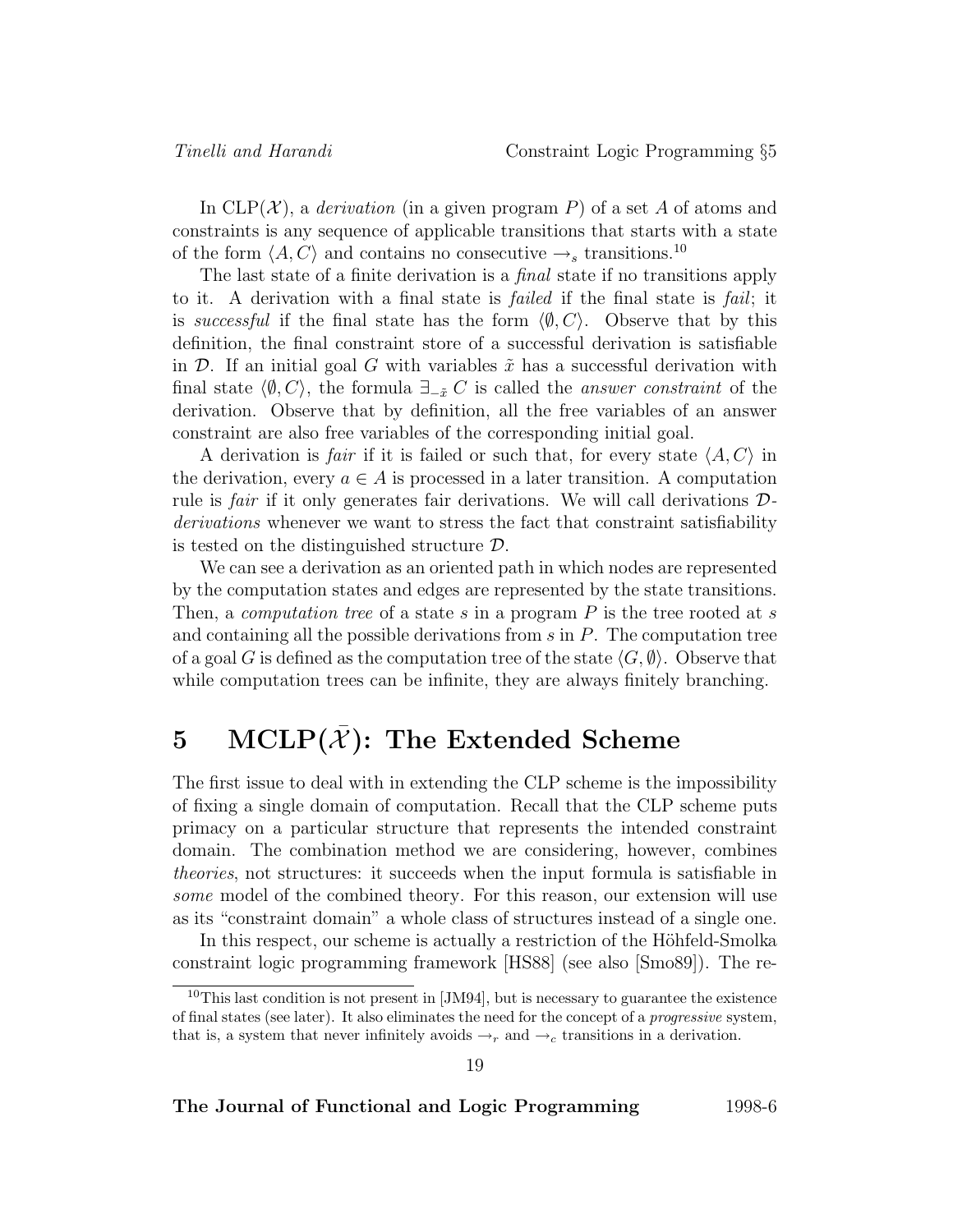striction is achieved along two dimensions: the constraint language and the set of solution structures. We use  $sCNF$  formulas as constraints, and axiomatizable classes<sup>11</sup> as the class of structures over which constraint satisfiability is tested. In particular, the class associated with a given  $MCLP(\overline{X})$  language is the set of models of the union of the component theories.

Formally, the parameter  $\overline{\mathcal{X}}$  in the MCLP( $\overline{\mathcal{X}}$ ) scheme is defined as the tuple:

$$
\bar{\mathcal{X}} \hspace{2mm} := \hspace{2mm} \langle\langle \Sigma_1, \mathcal{L}_1, \mathcal{T}_1 \rangle, \ldots, \langle \Sigma_n, \mathcal{L}_n, \mathcal{T}_n \rangle\rangle
$$

where

- $\Sigma_1, \ldots, \Sigma_n$  are pairwise-disjoint signatures,
- $\mathcal{L}_i := sCNF(\Sigma_i)$  for all  $i \in \{1, \ldots, n\}$ , and
- $\mathcal{T}_i$  is a stably infinite  $\Sigma_i$ -theory for all  $i \in \{1, \ldots, n\}.$

The combined constraint theory for MCLP( $\overline{X}$ ) is  $\mathcal{T} := \mathcal{T}_1 \cup ... \cup \mathcal{T}_n$ , the combined constraint language is  $\mathcal{L} := sCNF(\Sigma)$  with  $\Sigma := \Sigma_1 \cup ... \cup \Sigma_n$ , and the set of solution structures is  $Mod(T)$ .

We can now describe the logical and operational models of MCLP( $\overline{X}$ ). Again, we will consider a top-down model of execution.

### **5.1 Logical Semantics**

The format of  $MCLP(\mathcal{X})$  statements is identical to that of CLP statements, except that mixed constraints are allowed with no restrictions. As a consequence, MCLP( $\mathcal{X}$ ) adopts CLP( $\mathcal{X}$ )'s logical semantics for both its programs and their completion. The only difference concerns the notation used to describe MCLP $(\mathcal{X})$  programs.

Since we want to apply the available solvers modularly, it is convenient to look at each MCLP $(\mathcal{X})$  statement as if it had first been converted into an appropriate separate form. That is, instead of  $MCLP(\mathcal{X})$ , a rule of the form:

$$
p(\tilde{x}) \leftarrow B
$$

 $11A$  class of structures is *axiomatizable* if it coincides with the set of models of some first-order theory.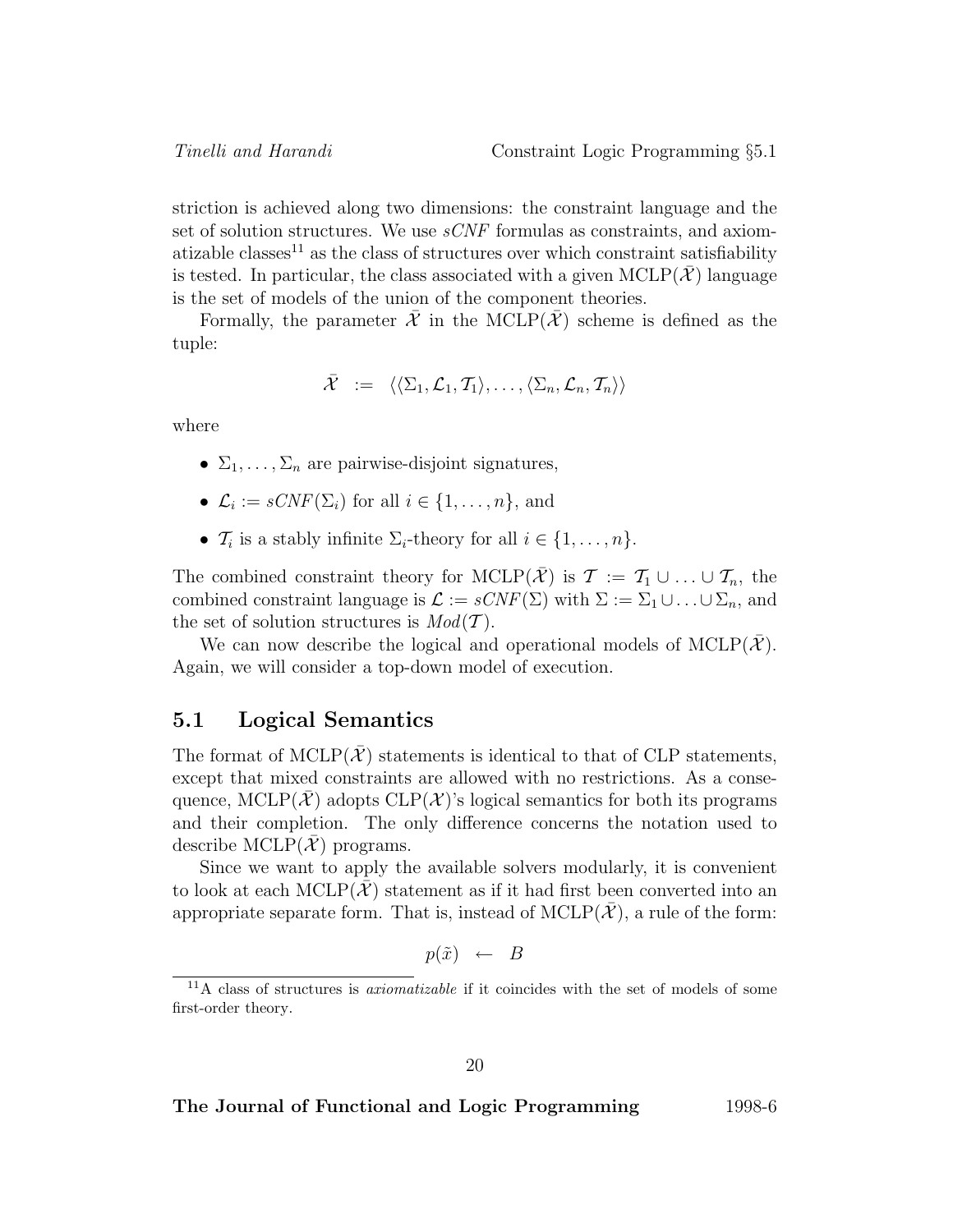Assumptions:  $p, q$  user-defined,  $\{g, f\} \subseteq \Sigma_1$ ,  $\{1, +, <\} \subseteq \Sigma_2$ .  $p(g(x) + g(y), z) \leftarrow q(f(x+1), z), f(x) + f(y) < z$  $p(v_1, z)$   $\leftarrow$   $v_1 = v_2 + v_3, v_2 = g(x), v_3 = g(y),$  $q(v_4, z), v_4 = f(v_5), v_5 = v + 1,$  $v_6 + v_7 < z, v_6 = f(x), v_7 = f(y)$ 

Figure 3: An MCLP( $\overline{\mathcal{X}}$ ) rule and its separate form

as defined in Section 4.1.1, we consider its separate form:

 $p(\tilde{x}) \leftarrow \tilde{B}$ 

obtained by applying to the body of the rule a separation procedure similar to the one described in Section  $3^{12}$  It should be clear that, under the CLP logical semantics, an MCLP( $\overline{X}$ ) rule and its separate form are equivalent. An example of an MCLP( $\mathcal{X}$ ) rule and a possible separate form for it is given in Figure 3.

After we define the computation transitions, the careful reader will observe that it is not necessary to actually write  $MCLP(\mathcal{X})$  programs in separate form, because a separation procedure can be applied "on the fly" during subgoal expansion.

### **5.2 Operational Semantics**

We assume that for each component theory  $\mathcal{T}_i$  and corresponding constraint language  $\mathcal{L}_i := sCNF(\Sigma_i)$ , we have a decision procedure,  $Sat_i$ , for the satisfiability in  $\mathcal{T}_i$  of formulas of  $\mathcal{L}_i$ . We will only consider the case of two component theories here, as the n-component case is a straightforward generalization.

As with  $CLP(\mathcal{X})$ , computation in  $MCLP(\mathcal{X})$  can be described as a sequence of state transitions. Each state in turn is described by either the symbol fail or a tuple of the form  $\langle A, C_1, C_2 \rangle$ , where A is a set of pure atoms and constraints,  $C_1$  is a set of  $\Sigma_1$ -constraints, and  $C_2$  is a set of  $\Sigma_2$ constraints. A represents the current set of subgoals yet to be considered,

21

<sup>&</sup>lt;sup>12</sup>Observe that the body of a rule is in fact an  $sCNF$  formula.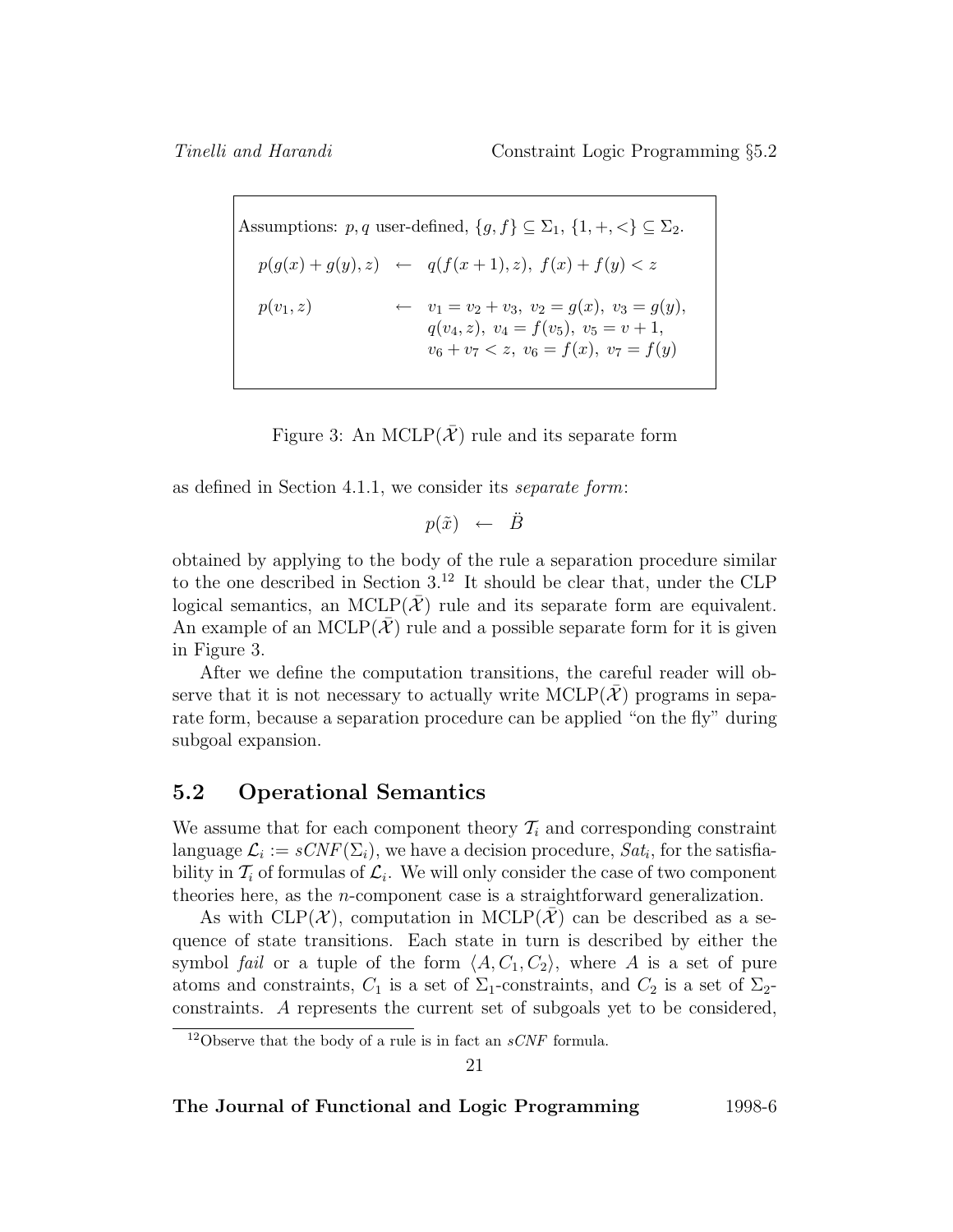while each  $C_i$  represents the constraint store of the solver implementing  $Sat_i$ . State transitions are defined as follows, where P is the MCLP( $\overline{X}$ ) program in execution:

 $r_1$ :  $\langle A, C_1, C_2 \rangle \rightarrow_r \langle A \cup B - p(\tilde{x}), C_1', C_2' \rangle$ 

where  $p(\tilde{x}) := select(A)$  is an atom,  $p(\tilde{y}) \leftarrow B$  is a renaming to fresh variables of a rule of P, and  $C_i' := C_i \cup \tilde{x} = \tilde{y}$  for  $i = 1, 2;$ 

$$
r_2: \langle A, C_1, C_2 \rangle \longrightarrow_r fail
$$

where  $p(\tilde{x}) = select(A)$  is an atom, and P contains no rule whose head's predicate symbol is p;

$$
c: \langle A, C_1, C_2 \rangle \rightarrow_c \langle A - c, C'_1, C'_2 \rangle
$$

where  $c := select(A)$  is a constraint literal and, for  $i = 1, 2, C'_i := C_i \cup c$  if c is a  $\Sigma_i$ -constraint, and  $C'_i := C_i$  otherwise;

 $s_1$ :  $\langle A, C_1, C_2 \rangle \rightarrow_s \langle A, C'_1, C'_2 \rangle$ 

where  $ar(\tilde{v})$  is an arrangement of the variables shared by  $C_1$  and  $C_2$ ,  $C_i' :=$  $C_i \cup ar(\tilde{v})$ , and  $Sat_i(C'_i)$  succeeds for  $i = 1, 2$ ; and

$$
s_2
$$
:  $\langle A, C_1, C_2 \rangle \rightarrow_s fail$ 

where  $ar(\tilde{v})$  is an arrangement of the variables shared by  $C_1$  and  $C_2$ ,  $C_i' :=$  $C_i \cup ar(\tilde{v})$  for  $i = 1, 2$ , and either of  $Sat_1(C'_1)$  or  $Sat_2(C'_2)$  fails.

The concepts of derivation, final state, failed derivation, successful derivation, and computation tree in  $MCLP(\mathcal{X})$  can be defined the same way they are defined in  $CLP(X)$ .

Similarly to  $CLP(\mathcal{X})$ , transitions of type  $\rightarrow_r$  are just goal-reduction steps. The difference is that the variable equalities produced by matching the selected predicate with the head of some rule go to both constraint solvers as, by definition, an equality predicate with variable arguments belongs to both  $\mathcal{L}_1$  and  $\mathcal{L}_2$ .

Transitions of type  $\rightarrow_c$  feed the constraint solvers with a new constraint, where each constraint goes to the corresponding solver (with variable equalities going to both solvers).

Transitions of type  $\rightarrow_s$  differ more significantly from the corresponding transitions in  $CLP(\mathcal{X})$ , as they actually implement, in an incremental fashion,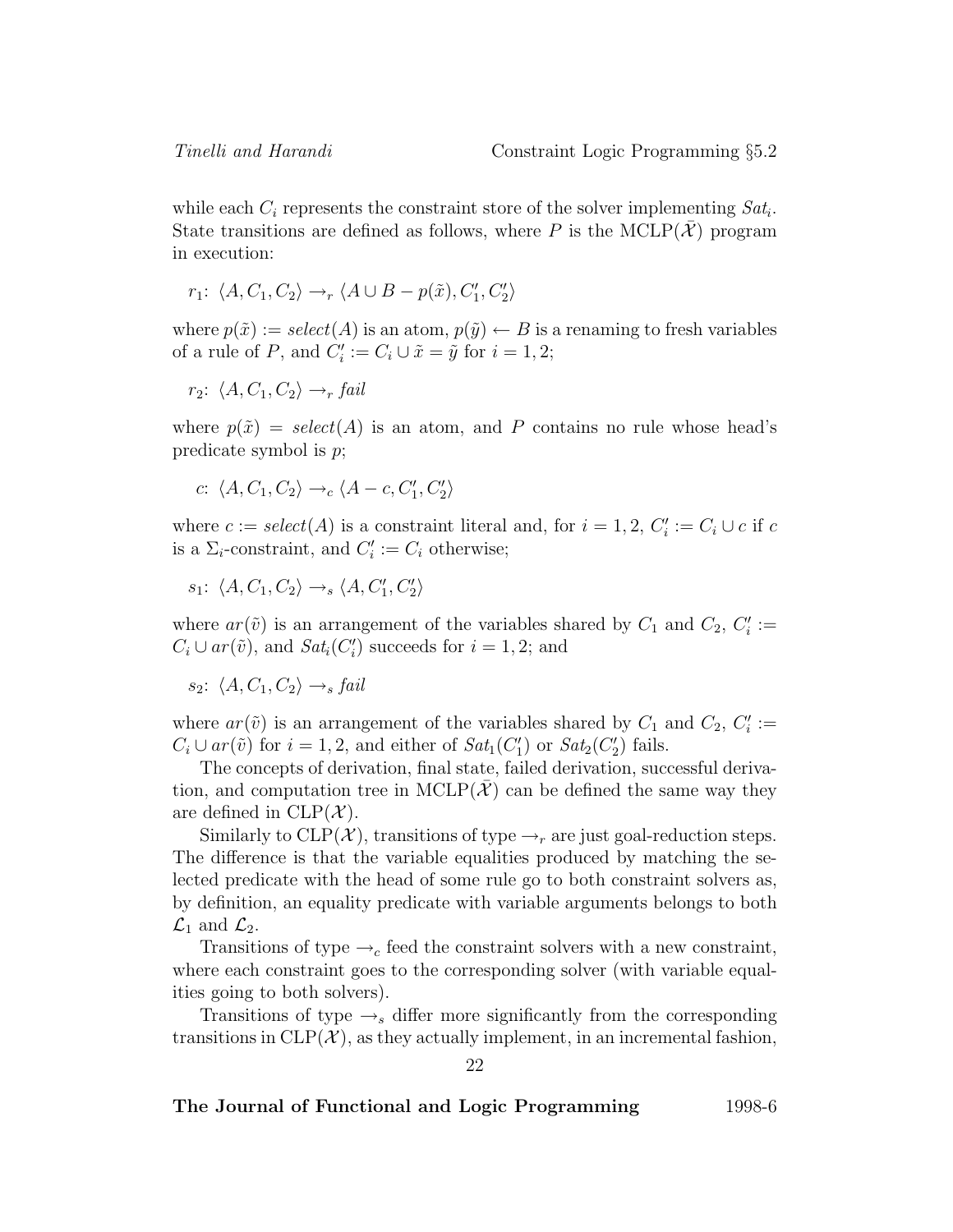the combination method mentioned in Section 3. In the method's terms, for every  $\rightarrow$  transition, we consider the constraint stores  $C_1$  and  $C_2$  as the 1-pure and 2-pure halves of an sCNF formula whose satisfiability must be checked. For each constraint store, we use the constraint solver "as is," but we make sure that *global consistency* information is shared by the two solvers. By Theorem 1, all we need to do to enforce the global consistency of the stores is guess an arrangement of their shared variables and then add it to each of them.

For a better feeling of how an MCLP( $\mathcal{X}$ ) system works, let us go back to the scenario presented in Section 2, where we had a CLP system with a scheduler  $S_1$  and an arithmetic solver  $S_2$ . Assume an MCLP(X) system with the same solvers, and consider the following simple  $MCLP(\mathcal{X})$  program in separate form:

$$
P := \{ d(x, y) \leftarrow z_e = e(x), z_b = b(x), z_e - z_b = y - 1 \}
$$

which defines the duration of an activity.<sup>13</sup> Now consider as input goal the constraint  $c$  seen in Section 2, rewritten to use the user-defined predicate  $d$ :

$$
G = \left\{ \begin{array}{l} a_1 : t_1, a_2 : t_2, a_3 : t_3 \\ b(a_1) = b(a_3), e(a_2) = e(a_3) \\ d(a_1, 4), d(a_2, 7), d(a_3, 10) \end{array} \right\}
$$

For simplicity, also assume that the system represents goals internally as lists, that the selection function always chooses the first element of the current goal, and that goal expansion is done in place. Modulo some unimportant details, a possible derivation of  $G$  is then the one given below, where we have omitted the results of  $\rightarrow_r$  transitions, which are essentially the same as in CLP, and renamed the variables in the constraint stores for better readability:

$$
\left( \left\{ \begin{array}{c} a_1 : t_1, a_2 : t_2, a_3 : t_3 \\ b(a_1) = b(a_3), e(a_2) = e(a_3) \\ d(a_1, 4), d(a_2, 7), d(a_3, 10) \end{array} \right\}, \emptyset, \emptyset \right)
$$
  
 
$$
\downarrow_c
$$
  
 
$$
\vdots
$$

$$
23\quad
$$

<sup>&</sup>lt;sup>13</sup>Where  $x, y, z_e$ , and  $z_b$  are variables,  $e(x)$  abbreviates end(x), and  $b(x)$  abbreviates  $begin(x).$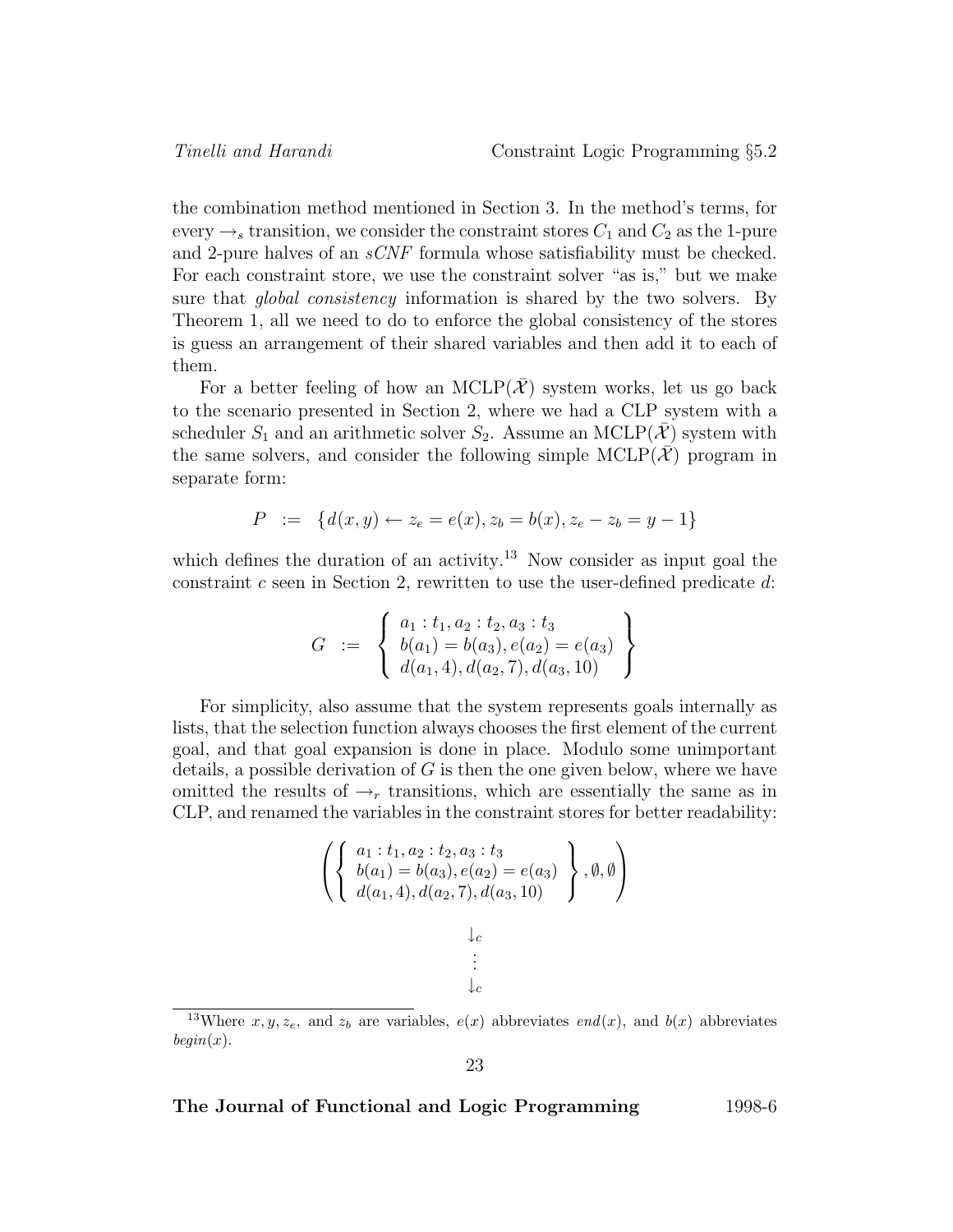Tinelli and Harandi Constraint Logic Programming  $\S 5.2$ 

$$
\left(\left\{\ d(a_1,4), d(a_2,7), d(a_3,10)\right\}, \left\{\begin{array}{l} a_1 : t_1, a_2 : t_2, a_3 : t_3 \\ b(a_1) = b(a_3), e(a_2) = e(a_3)\end{array}\right\}, \emptyset\right)
$$

$$
\vdots \\ \downarrow_c
$$

 $\downarrow_r$ 

$$
\left\{\n\left\{\n\begin{array}{c}\na_1 : t_1, a_2 : t_2, a_3 : t_3 \\
b(a_1) = b(a_3), e(a_2) = e(a_3) \\
x_1 = b(a_1), x_2 = b(a_2)\n\end{array}\n\right\},\n\left\{\n\begin{array}{c}\ny_1 - x_1 = 3 \\
y_2 - x_2 = 6\n\end{array}\n\right\}
$$

$$
\downarrow_s
$$

$$
\begin{Bmatrix}\n\left\{\n\begin{array}{c}\na_1 : t_1, a_2 : t_2, a_3 : t_3 \\
b(a_1) = b(a_3), e(a_2) = e(a_3) \\
x_1 = b(a_1), x_2 = b(a_2) \\
y_1 = e(a_1), y_2 = e(a_2) \\
y_1 \neq x_1, y_1 \neq x_2 \\
y_2 \neq x_1, y_2 \neq x_2\n\end{array}\n\right\}, \begin{Bmatrix}\ny_1 - x_1 = 3 \\
y_2 - x_2 = 6 \\
y_1 \neq x_1, y_1 \neq x_2 \\
y_2 \neq x_1, y_2 \neq x_2\n\end{Bmatrix}\n\right\}
$$

$$
\begin{array}{c}\n\downarrow_r \\
\vdots \\
\downarrow_c\n\end{array}
$$

$$
\begin{pmatrix}\na_1 : t_1, a_2 : t_2, a_3 : t_3 \\
b(a_1) = b(a_3), e(a_2) = e(a_3) \\
x_1 = b(a_1), x_2 = b(a_2), x_3 = b(a_3) \\
y_1 = e(a_1), y_2 = e(a_2), y_3 = e(a_3) \\
y_1 \neq x_1, y_1 \neq x_2 \\
y_2 \neq x_1, y_2 \neq x_2\n\end{pmatrix}\n\begin{pmatrix}\ny_1 - x_1 = 3 \\
y_2 - x_2 = 6 \\
y_3 - x_3 = 9 \\
y_1 \neq x_1, y_1 \neq x_2 \\
y_2 \neq x_1, y_2 \neq x_2\n\end{pmatrix}
$$

↓s

fail

The last transition moves to the fail state by generating an arrangement of  $x_1, \ldots, x_3, y_1, \ldots, y_3$  that in addition to including the old one,

$$
{y_1 \neq x_1, y_1 \neq x_2, y_2 \neq x_1, y_2 \neq x_2}
$$
  
24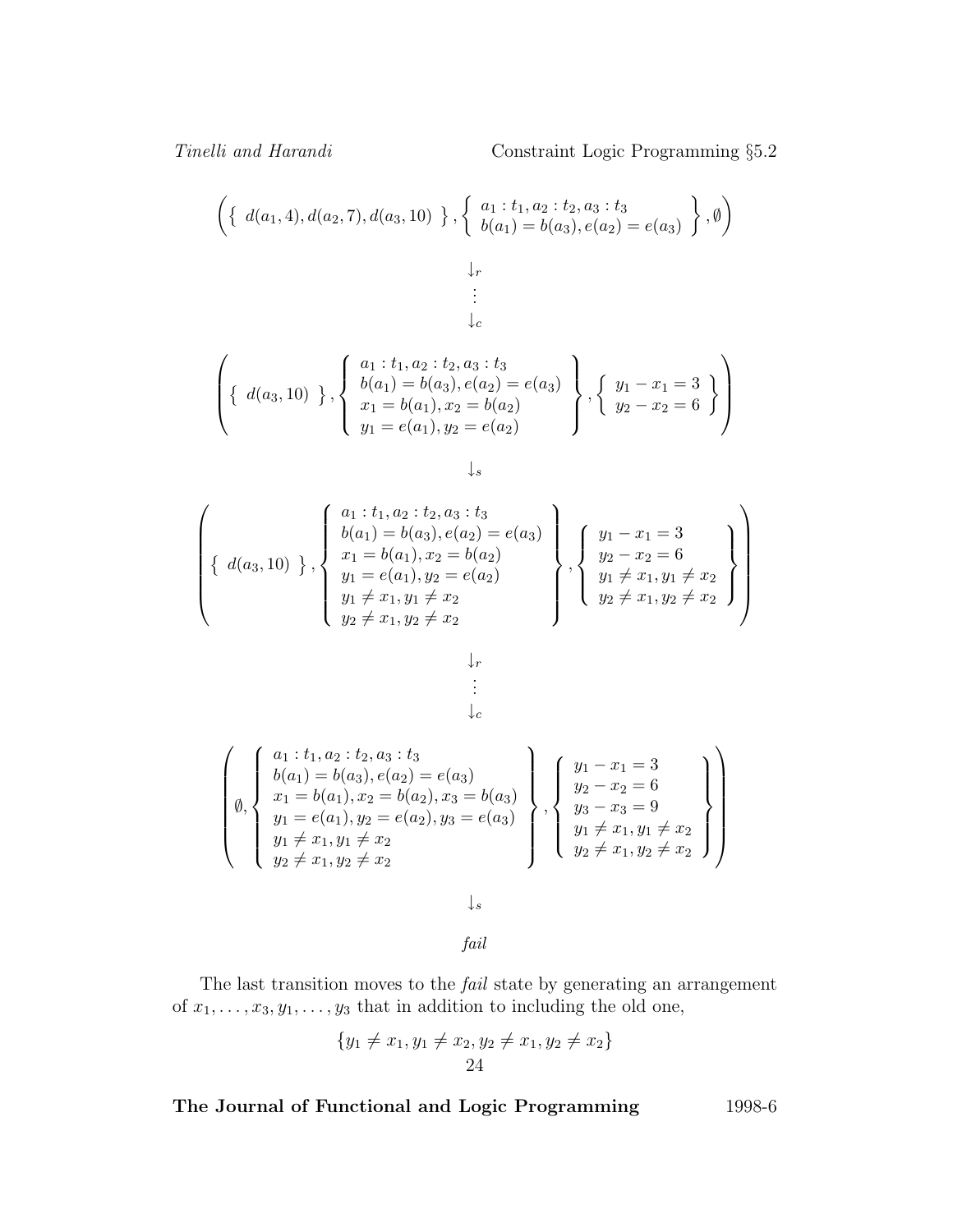also contains the equations  $x_1 = x_3$  and  $y_2 = y_3$ . All the other derivations of G differ in the order and number of  $\rightarrow_s$  transitions and in the arrangement they choose for the shared variables. We leave it to the reader to verify that they too are failed, which shows that, contrary to the CLP system we considered in Section 2, the MCLP $(\mathcal{X})$  system above does succeed in determining the (un)solvability of G.

Looking back at Figure 1, it is obvious that our scheduling problem would be solvable in the union of  $S_1$ 's and  $S_2$ 's theories if  $a_3$  lasted 11 days instead of 10, because then  $a_2$ 's theory could be scheduled to start on day 5. A goal expressing the new problem by replacing the subgoal  $d(a_3, 10)$  with  $d(a_3, 11)$ in G has, as expected, a successful derivation in the  $MCLP(X)$  system. In fact, modulo the replacement of  $d(a_3, 10)$  by  $d(a_3, 11)$ , one such derivation is identical to the one shown above, except for the final state, which is instead of the (simplified) form

$$
\left(\emptyset, \left\{\n\begin{array}{l}\na_1 : t_1, a_2 : t_2, a_3 : t_3, \\
b(a_3) = b(a_1), e(a_1) \prec b(e_2), e(a_2) = e(a_3), \\
x_1 = b(a_1), x_2 = b(a_2), x_3 = b(a_3), \\
y_1 = e(a_1), y_2 = e(a_2), y_3 = e(a_3)\n\end{array}\n\right\}, \left\{\n\begin{array}{l}\nx_1 = x_3 \\
y_1 = x_3 + 3 \\
x_2 = x_3 + 4 \\
y_2 = x_3 + 9 \\
y_3 = x_3 + 9\n\end{array}\n\right\}
$$

### **5.3 On the Combined Constraint Language**

As mentioned, the constraint language for MCLP( $\mathcal{X}$ ) is  $sCNF(\Sigma)$ . Although we will not show it here, it is possible to modify our framework slightly to allow a constraint language at least as large as the class of quantifier-free Σ-formulas. Sometimes, however, we may need to actually restrict the constraint language to a subclass of  $sCNF(\Sigma)$ . This will happen any time the constraint solver at our disposal for a certain component theory  $\mathcal{T}_i$  is able to decide satisfiability in  $\mathcal{T}_i$  only for a proper subset of  $sCNF(\Sigma_i)$ . Many constraint solvers, for instance, do not accept negative literals, because of efficiency or decidability concerns. In such cases,  $sCNF(\Sigma)$  is too powerful a combined language, as it includes the whole  $sCNF(\Sigma_i).^{14}$  The question then is: how much can we restrict the combined constraint language of  $MCLP(X)$  without compromising its operations? Looking at the definitions of  $\rightarrow_c$  and  $\rightarrow_s$  transitions, it should be easy to see that, in general, any subset of  $sCNF(\Sigma)$  can be chosen as a combined constraint language as long as

<sup>&</sup>lt;sup>14</sup>This is because  $\Sigma_i \subseteq \Sigma$  for all *i*.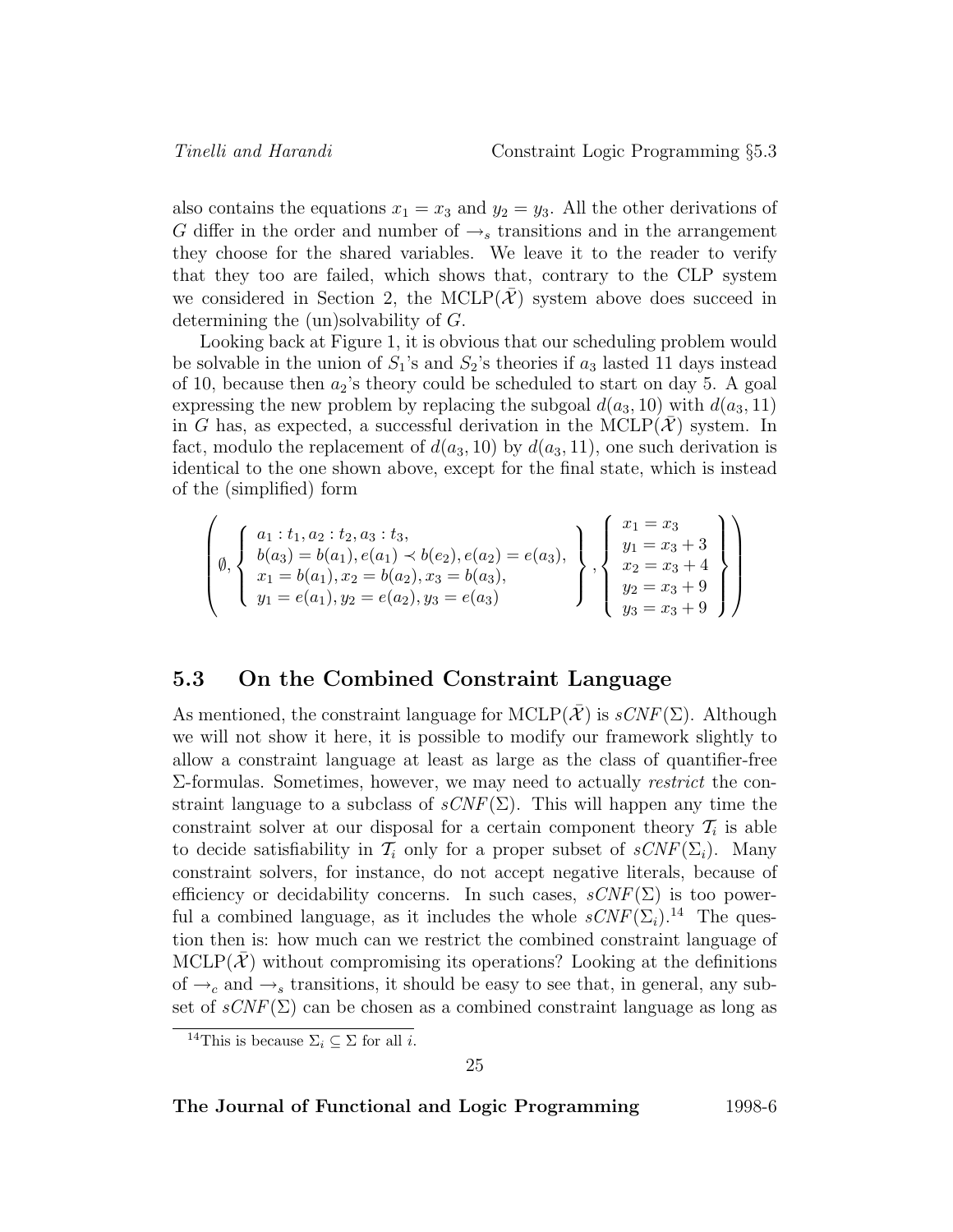this subset includes equations and disequations of variables—and continues to satisfy the closure conditions mentioned in Section 2. In constraint-solver terms, this means that a CLP solver can be *plugged into* an  $MCLP(\mathcal{X})$  system only if it also accepts disequations of variables. Alternatively, the solver must be able to tell for any two variables x and y whether or not its store entails  $x = y$  in the solver's constraint theory. Notice that the two alternatives are basically the same, because a constraint of the form  $c \wedge x \neq y$  is satisfiable in a theory T if and only if  $\mathcal{T} \not\models c \rightarrow x = y$ .

### **5.4 Implementation Issues**

Like the transitions of type  $\rightarrow_r$ , transitions of type  $\rightarrow_s$  are nondeterministic. With  $\rightarrow_r$  transitions, the choice is among the possible reductions of the selected subgoal; with  $\rightarrow$ <sub>s</sub> transitions, it is among the possible arrangements of the shared variables. This means that in actual implementations of the MCLP(X) scheme, backtracking mechanisms similar to those used for  $\rightarrow_r$ transitions must be used.

It should be noted, however, that the kind of *don't know* nondeterminism introduced in  $\rightarrow_s$  transitions poses greater computational complexity concerns than in the original CLP scheme. In fact, the number of possible arrangements of a set V of variables, and hence the number of choice points in correspondence of a  $\rightarrow$  transition, grows extremely quickly in the cardinality of  $V$ . To contain the number of generated arrangements, several optimization techniques can be used when implementing  $\rightarrow$  transitions in an actual MCLP $(\mathcal{X})$  system.

The most obvious optimization is suggested by the observation that, since the constraint stores are built incrementally, it is not necessary to recompute a totally new variable arrangement for each  $\rightarrow_s$  transition in a derivation. To exemplify, consider a given  $MCLP(\mathcal{X})$  implementation which, again just for simplicity, has only two solvers, say  $S_1$  and  $S_2$ . Assume that the main module of the system, the engine, is provided with data structures of its own containing, for  $i = 1, 2$ , the set  $V_i$  of variables currently occurring in the store of  $S_i$  and a partition P of  $V_1 \cap V_2$ , which corresponds to the current arrangement of shared variables in the stores. After a new constraint is added to one of the stores because of a  $\rightarrow_c$  transition, the set  $V_1 \cap V_2$  may increase, and so a new arrangement will eventually have to be generated and passed to the solvers. It is clear, however, that the only meaningful new arrangements will be those that *extend* the current one to include the new shared variables.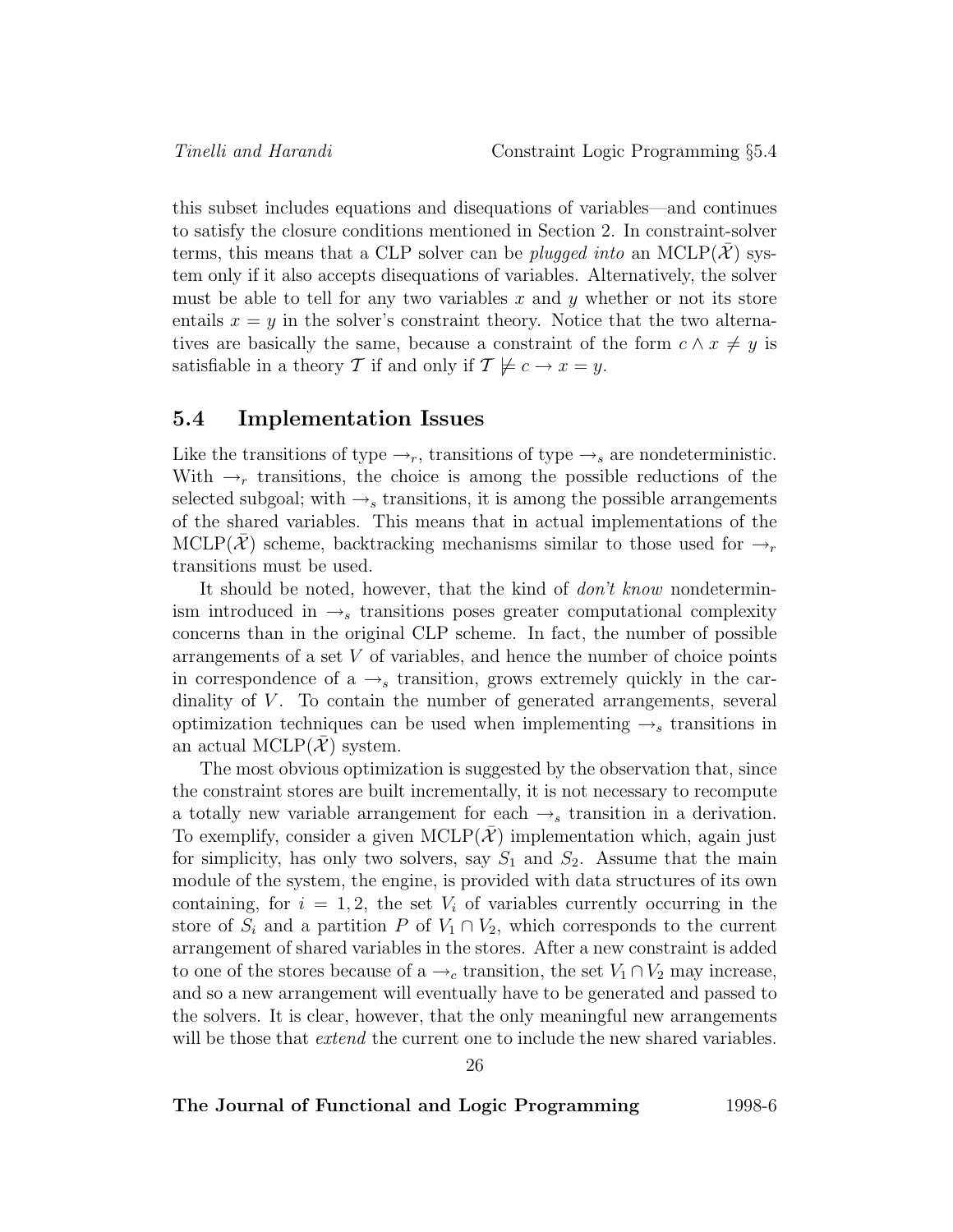Selecting only among these arrangements drastically reduces the number of choice points for each  $\rightarrow_s$  transition. In performing a  $\rightarrow_s$  transition, all the engine has to do to extend the current arrangement is guess in which block of the partition  $P$  to insert each new shared variable. For example, if  $P = \{\{x_1, x_4\}, \{x_2\}, \{x_3, x_5\}\}\$ and  $x_6$  is a new shared variable, the engine guesses whether to insert  $x_6$  in  $x_1$ 's or  $x_2$ 's or  $x_3$ 's block, or in none of them and add the singleton block  $\{x_6\}$  to P. After that, it updates the arrangement in the solvers' stores just by adding the minimal set of (dis)equalities that completely identifies the partition block of the newly inserted variable. In this example, the set will be  $\{x_6 \neq x_1, x_6 \neq x_2, x_6 \neq x_2\}$  if the engine inserts  $x_6$  in its own block,  $\{x_6 = x_1, x_6 \neq x_2, x_6 \neq x_2\}$  if the engine inserts  $x_6$  in  $x_1$ 's block, and so on.

Another obvious optimization comes from the consideration that after a  $\rightarrow_c$  transition, one of the constraint stores can already become locally unsatisfiable. In that case, testing for global consistency through variable equality propagation is pointless, because the stores are already globally inconsistent. When performing a  $\rightarrow$  transition then, the engine can first check the consistency of each store that has been modified by a  $\rightarrow_c$  transition since the last check. If the stores are fine, it can then go ahead and guess a new variable arrangement as seen above; otherwise, it can fail immediately and backtrack instead of hopelessly generating all the possible variable arrangements at that point.

Yet another optimization can be achieved by modifying the current variable partition  $P$  according to more informed guesses. For instance, each time  $a \rightarrow_c$  transition adds an equality constraint in the variables  $x, y$  to (necessarily both of) the stores, the engine can insert them into  $P$  taking their equality relation into account. If the constraint is  $x = y$  and x is already in P, y must be inserted in x's block. If neither x or y is in P, they can be inserted in any block, but this block must be the same for both. The situation is analogous when the constraint is  $x \neq y$ . More informed guesses on how to insert new shared variables in  $P$  can be made, depending on the particular constraint theories and solvers in the system. Sometimes, asking a solver what equalities between a given number of variables are entailed by its constraint store is a rather inexpensive operation.<sup>15</sup> In that case, before

<sup>&</sup>lt;sup>15</sup>This typically happens when equality constraints are kept in the store in a solved form such as  $x = t$ , where x is a variable and t is a term, and the data structures representing these constraints share common subexpressions.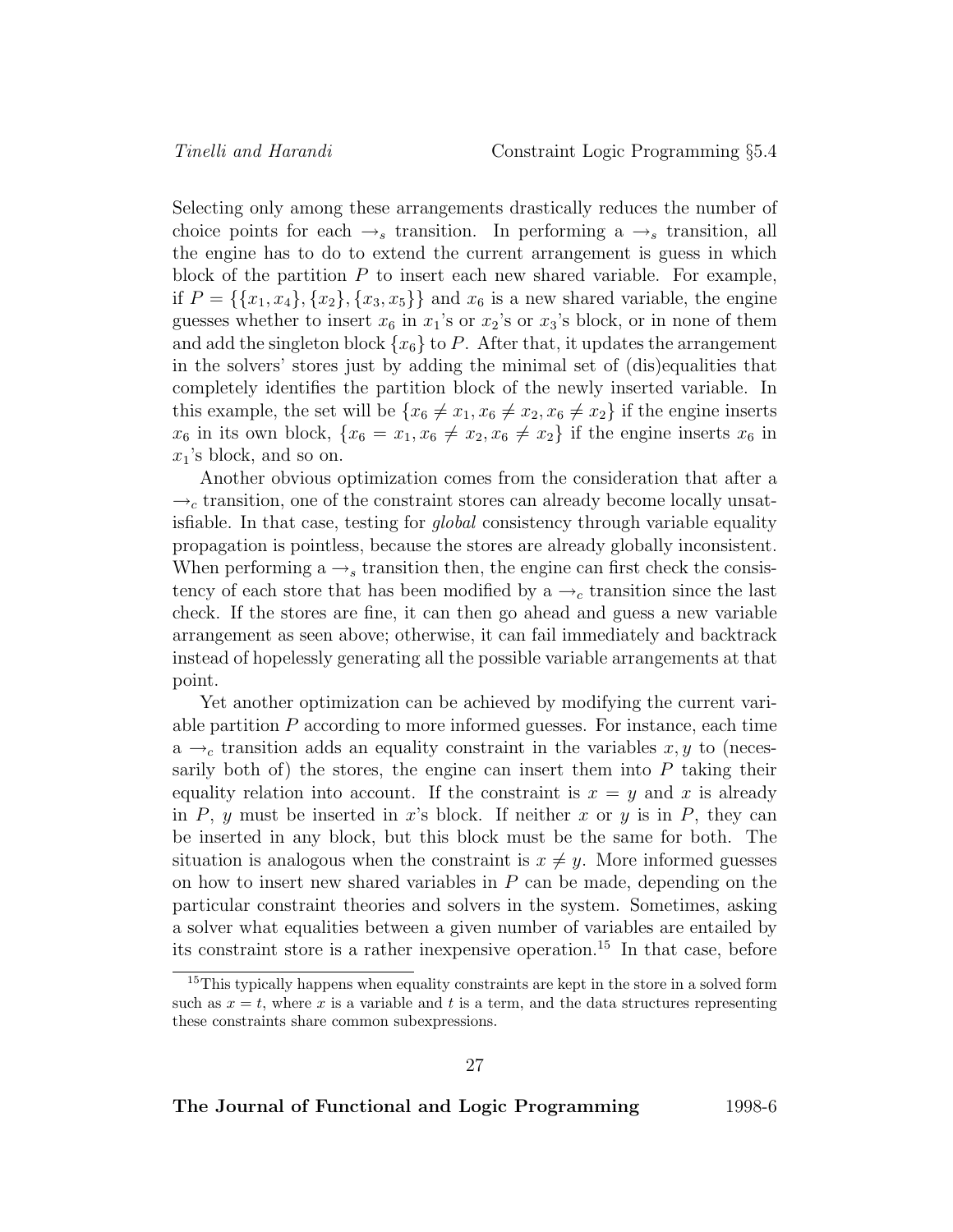inserting a variable  $x$  in the partition, the engine can ask one or more solvers whether  $x$  must be equal to any of the variables already there. If so, the engine will deterministically insert  $x$  in  $P$  where appropriate; otherwise, it will need to make a guess, as already discussed.

Further improvements can be obtained by providing the engine itself with some meta-knowledge on the various constraint theories. Using this knowledge, the engine can perform simple, inexpensive tests on the constraints chosen during  $\rightarrow_c$  transitions, and acquire more information on their variables. For instance, if the engine successfully adds a constraint of the form  $x = t$  to a solver for the theory of finite trees, it can conclude immediately that x cannot be equated to any variable occurring in  $t^{16}$ . Similar conclusions can be drawn for other simple constraints, such as  $x < y$ , where  $\lt$  denotes a strict order in the given constraint theory;  $x = f(\tilde{y})$ , where f denotes a projection function;  $g(\tilde{x}) = g(\tilde{y})$ , where g denotes an injective function; and so on. It is clear, however, that the frequency of such constraints in the application domain in question will mostly determine the real computational impact and usefulness of these tests. An approach of this sort is followed in [Ric96] to improve the performance of an algorithm implementing the Baader-Schulz method [BS92] for combining unification procedures.

# **6** Computational Properties of  $MCLP(\bar{X})$

To discuss the main computational properties of  $MCLP(\mathcal{X})$ , it is necessary to specify a more detailed operational semantics than the one given in the previous section. Since any implementation of  $MCLP(\mathcal{X})$  is a deterministic system, a particular computation rule has to be defined. For us, this amounts to specifying the behavior of the select function and the order in which the various types of transitions are applied. We will need to further restrict our attention to specific classes of  $MCLP(\mathcal{X})$  systems to prove some properties of MCLP $(\overline{\mathcal{X}})$ .

**Definition 4** Let  $\rightarrow_{cs}$  denote the two-transition sequence  $\rightarrow_{c} \rightarrow_{s}$ . We say that an MCLP( $\overline{X}$ ) system is quick checking if all of its derivations are sequences of  $\rightarrow_r$  and  $\rightarrow_{cs}$  transitions only.

A quick-checking  $CLP(\mathcal{X})$  system verifies the consistency of the constraint store immediately after modifying it. Analogously, a quick-checking

28

 $16$ Because this would violate the *occurs check*.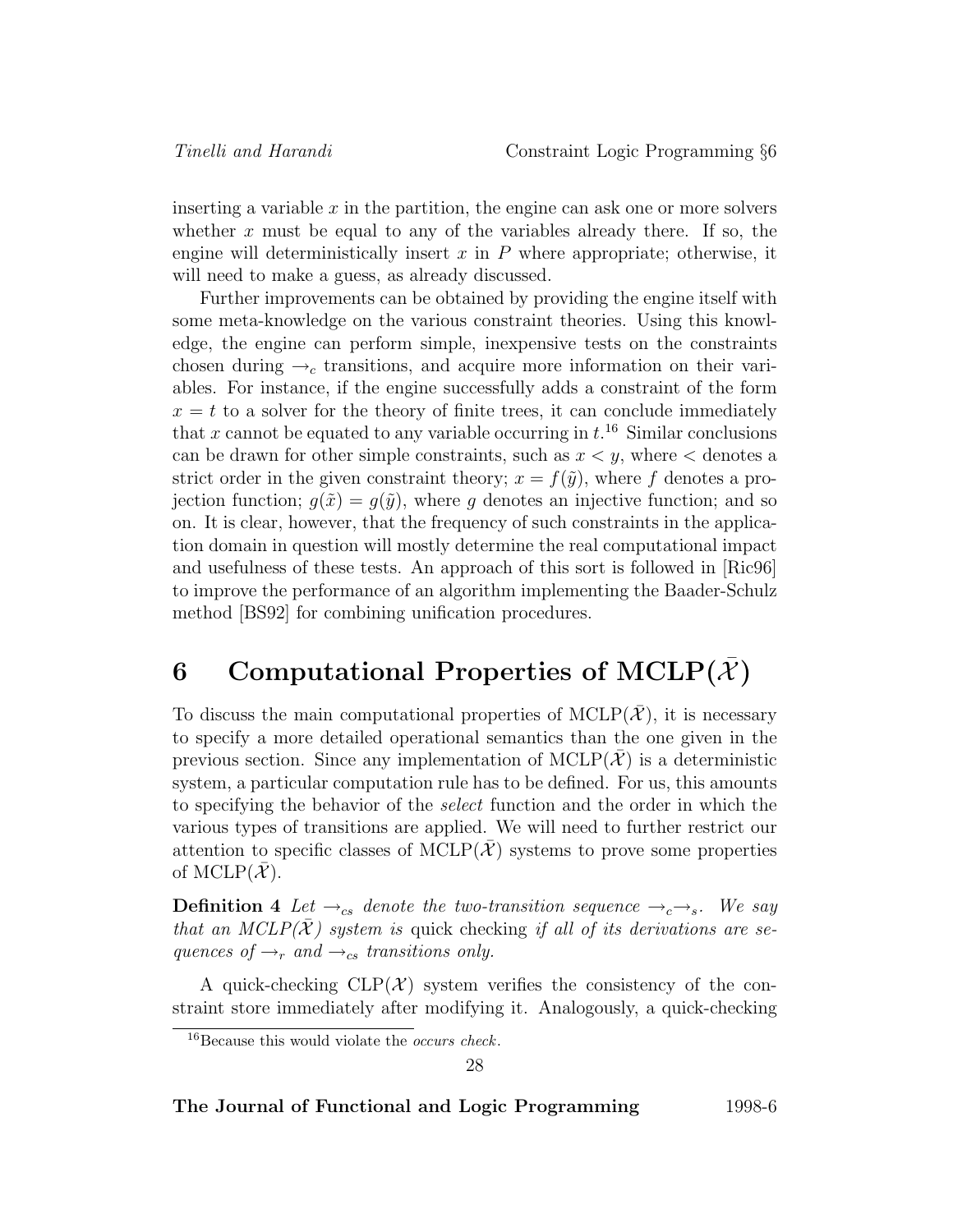$MCLP(X)$  system verifies the consistency of the union of all the constraint stores (by means of equality sharing among the solvers) immediately after it modifies at least one of them.

**Definition 5** An MCLP( $\overline{X}$ ) system is ideal if it is quick checking and uses a fair computation rule.<sup>17</sup>

In both  $CLP(\mathcal{X})$  and  $MCLP(\bar{\mathcal{X}})$ , we can define the concept of finite failure if we restrict ourselves to the class of ideal systems. We say that a goal  $G$  is finitely failed for a program  $P$  if, in any ideal system, every derivation of  $G$ in  $P$  is failed.

# **6.1** Comparing CLP( $X$ ) with MCLP( $\overline{X}$ )

To show that the main soundness and completeness properties of the CLP scheme lift to our extension, we will consider, together with the given  $MCLP(X)$ system, a corresponding  $CLP(\mathcal{X})$  system that, while accepting the very same programs, supports the combined constraint theory directly (i.e., with a single solver), and show that the two systems have the same computational properties.

Actually, MCLP( $\mathcal{X}$ ) systems cannot have a *corresponding* CLP( $\mathcal{X}$ ) system, since the original scheme defines constraint satisfiability in a different manner from our scheme. In CLP( $\mathcal{X}$ ), the satisfiability test for the constraint store is successful if the store is satisfiable in the fixed structure  $D$ . Instead, in MCLP( $\mathcal{X}$ ) the satisfiability test is successful if the (union of all) constraint store(s) is satisfiable in *any* structure among those modeling the constraint theory. However, correspondence becomes possible if we relax, so to speak, the  $CLP(\mathcal{X})$  system by testing satisfiability within the class of structures  $Mod(\mathcal{T})$ , where  $\mathcal T$  is the chosen constraint theory, instead of the single structure D.

The impact of going from the CLP scheme, which is based on a distinguished structure  $D$ , to a *relaxed* CLP scheme, which is based on a distinguished class  $K$  of structures, is perhaps best understood with the following observation. In the relaxed case, we can associate with each state of a derivation the set of all the structures of  $K$  that satisfy the constraint store of that state. The set associated with the initial state is obviously the whole  $\mathcal{K}$ ,

<sup>&</sup>lt;sup>17</sup>This definition differs from that given in [JM94], because we adopt a slightly different definition of "derivation," but it refers to the same class of systems.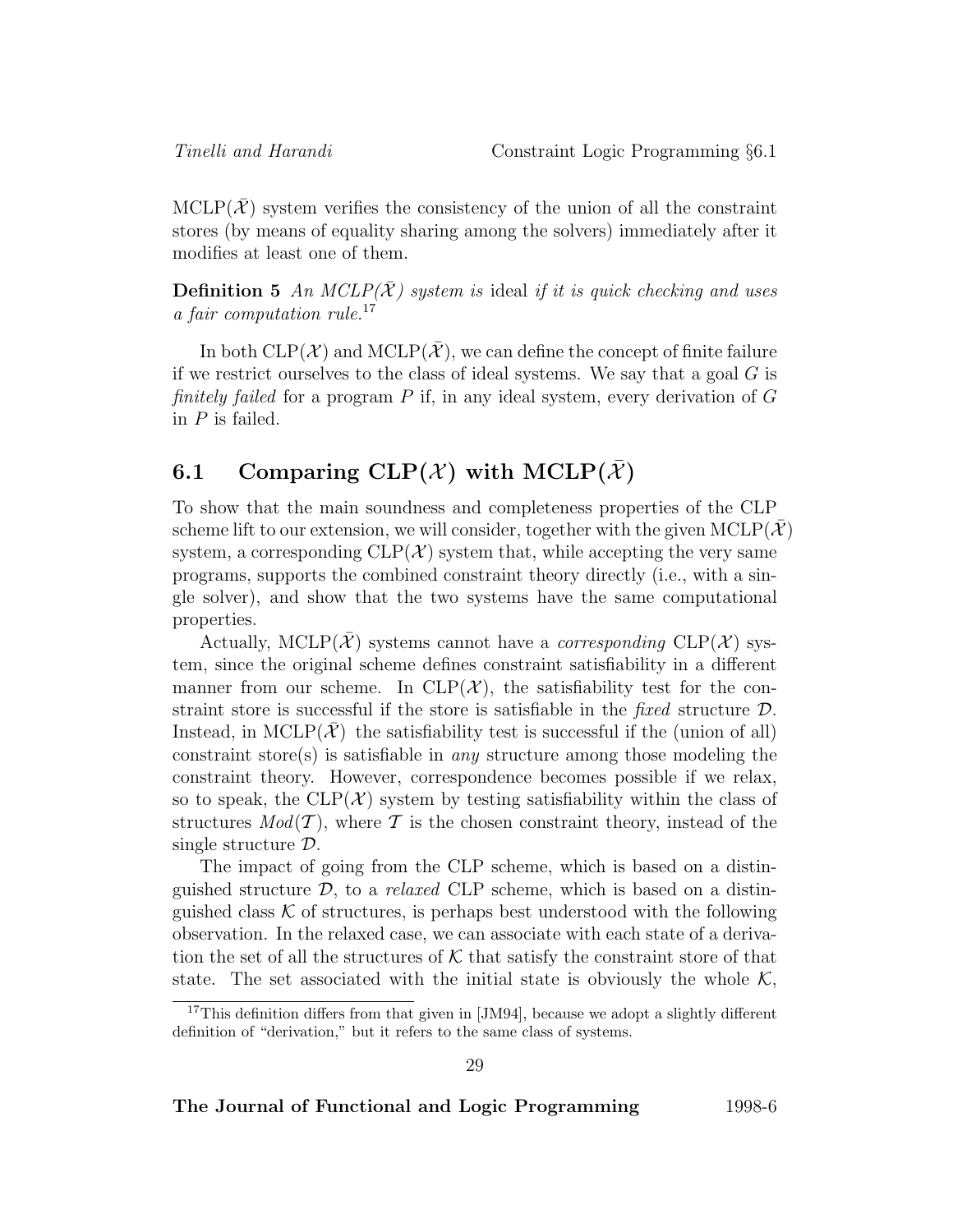since the constraint store is empty and therefore satisfiable in any structure. As new constraints are added to the store, the set is restricted to only those structures that also satisfy the new constraints. That is to say, for each noninitial state i of the derivation, the set  $\mathcal{K}_i$  of structures associated to i is a subset of the set  $\mathcal{K}_{i-1}$  associated to the previous state. The structures left at the end, if any, are all structures in which the initial goal is satisfiable, as we will see. In the original case, that of the CLP scheme, the situation is analogous, but each  $\mathcal{K}_i$  contains at most one element: the distinguished structure  $\mathcal{D}$ . An immediate but important consequence of the above argument is that every successful derivation in a relaxed CLP system is also a successful M-derivation, in the sense given in Section 4.1.2, for any  $\mathcal{M} \in Mod(T)$ satisfying the answer constraint.

Now, it so happens that the main CLP soundness and completeness results hold, in analogous form, even when we move to relaxed CLP. As far as we know, this point seems to have been overlooked in the CLP literature, perhaps because of the initial interest in a single interpretation for the constraints, which paralleled the exclusive interest of logic programming in the Herbrand interpretation of unification constraints and, more importantly, permitted the development of a solid algebraic semantics for the CLP scheme.

With [HS88], Höhfeld and Smolka were probably the first to recognize that the focus on a single structure was too restrictive for constraint logic programming, and unnecessary. That led them to the development of a more general scheme, which included the original scheme as a special case. With the increase in generality, however, they obtained somewhat weaker results. Generality-wise, the relaxed CLP scheme is between the two schemes, and in fact its soundness is derivable as a consequence of the soundness of Höhfeld and Smolka's scheme. Its completeness, however, cannot be derived from that scheme because it is essentially a consequence of the choice of a first-order constraint language and theory, which Höhfeld and Smolka do not require.

In the following, we prove that, for axiomatizable classes of structures, not only is the relaxed CLP scheme correct and complete, but also and more importantly, it exhibits logical properties no weaker than those of the CLP scheme. From that, similar soundness and completeness results for  $MCLP(X)$  will easily follow, as we show in Section 6.3.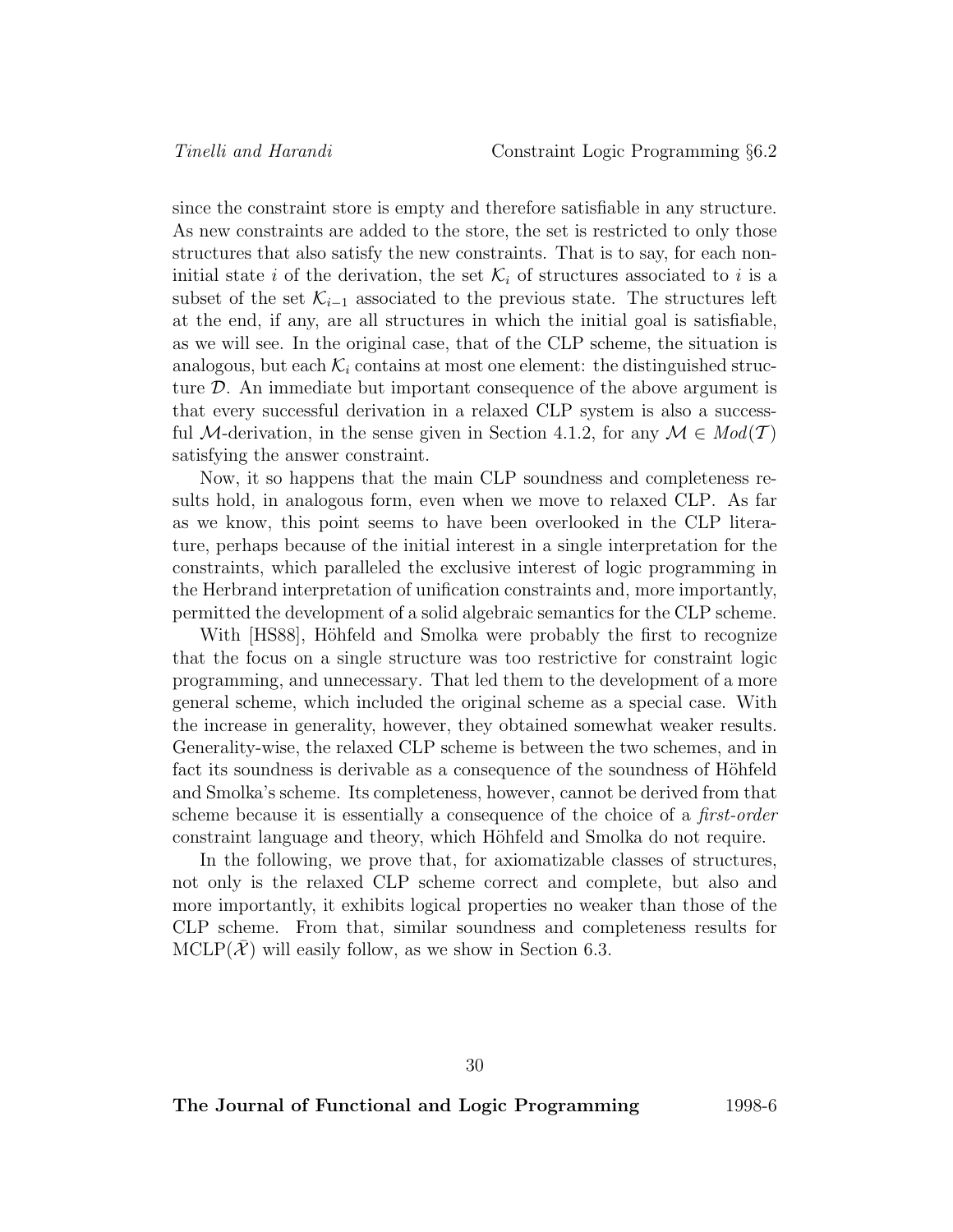### **6.2** Relaxed CLP $(\mathcal{X})$

Some notation and definitions are necessary before we go further. If  $\mathcal M$  is a structure for a constraint language  $\mathcal{L}$ , we will implicitly expand  $\mathcal{L}$ , and hence  $\mathcal{M}$ , to include a constant for each individual of  $\mathcal{M}$ 's universe, which we will call the name of the individual. By a common abuse of notation then, when a is either an atom or a primitive constraint and  $\vartheta$  is an M-valuation of a's variables, we will use  $a\vartheta$  to univocally denote the ground predicate obtained by applying to a the substitution that assigns to each variable  $x$  of  $a$  the name of  $x\vartheta$ <sup>18</sup>

In the following,  $\mathcal L$  will be a constraint language,  $\mathcal T$  the associated constraint theory,  $M$  a model of  $T$ , and  $P$  a CLP program with constraint from L.

**Definition 6 (***M***-Solution**) Let  $c \in \mathcal{L}$ . We call the *M*-solution of c any M-valuation  $\vartheta$  such that  $\mathcal{M} \models c\vartheta$ . We will denote the set of M-solutions of c with  $Sol_{\mathcal{M}}(c)$ .

**Definition 7 (***M***-Interpretations,** *M***-Models)** An M-interpretation of P is a structure that expands M to include an interpretation of the set  $\Pi$ of predicate symbols occurring in P. An  $\mathcal M$ -interpretation I of P is an  $\mathcal M$ model of  $P(P^*)$  if every sentence of  $P(P^*)$  is true in I. The set

$$
\mathcal{B}_{\mathcal{M}}^P := \{ p(\tilde{x})\vartheta \mid p \in \Pi, \vartheta \mathcal{M}\text{-valuation of }\tilde{x} \}
$$

is called the M-base of P.

Where Q is either P or  $P^*$ , we will denote by  $(Q, M)$  the set of all the M-models of Q. Observe that  $\bigcup_{\mathcal{M}\in\mathcal{T}}(Q,\mathcal{M})=Mod(Q\cup \mathcal{T})$ .

It is easy to see that there is a bijection  $h$  from  $\mathcal{M}$ -interpretations onto the power set of the *M*-base of *P* where  $h(I) := \{a\theta \in \mathcal{B}_{\mathcal{M}}^P \mid I \models a\theta\}$ . As is customary in the field, we will often identify  $M$ -interpretations with their images under h. Under such identification and in analogy with the set of all Herbrand models of a logic program,  $(Q, \mathcal{M})$  is a poset with respect to set inclusion, and has a minimal element, the *least*  $M$ -model of  $Q$ , which we will denote by  $lm(Q, \mathcal{M})$ . It is possible to show (see [JM94]) that

$$
lm(P, \mathcal{M}) = lm(P^*, \mathcal{M}) = \{a\vartheta \mid P^*, \mathcal{M} \models c \rightarrow a, \mathcal{M} \models c\vartheta\}
$$

<sup>&</sup>lt;sup>18</sup>In other words, given a structure, we will identify valuations with substitution from variables into names.

<sup>31</sup>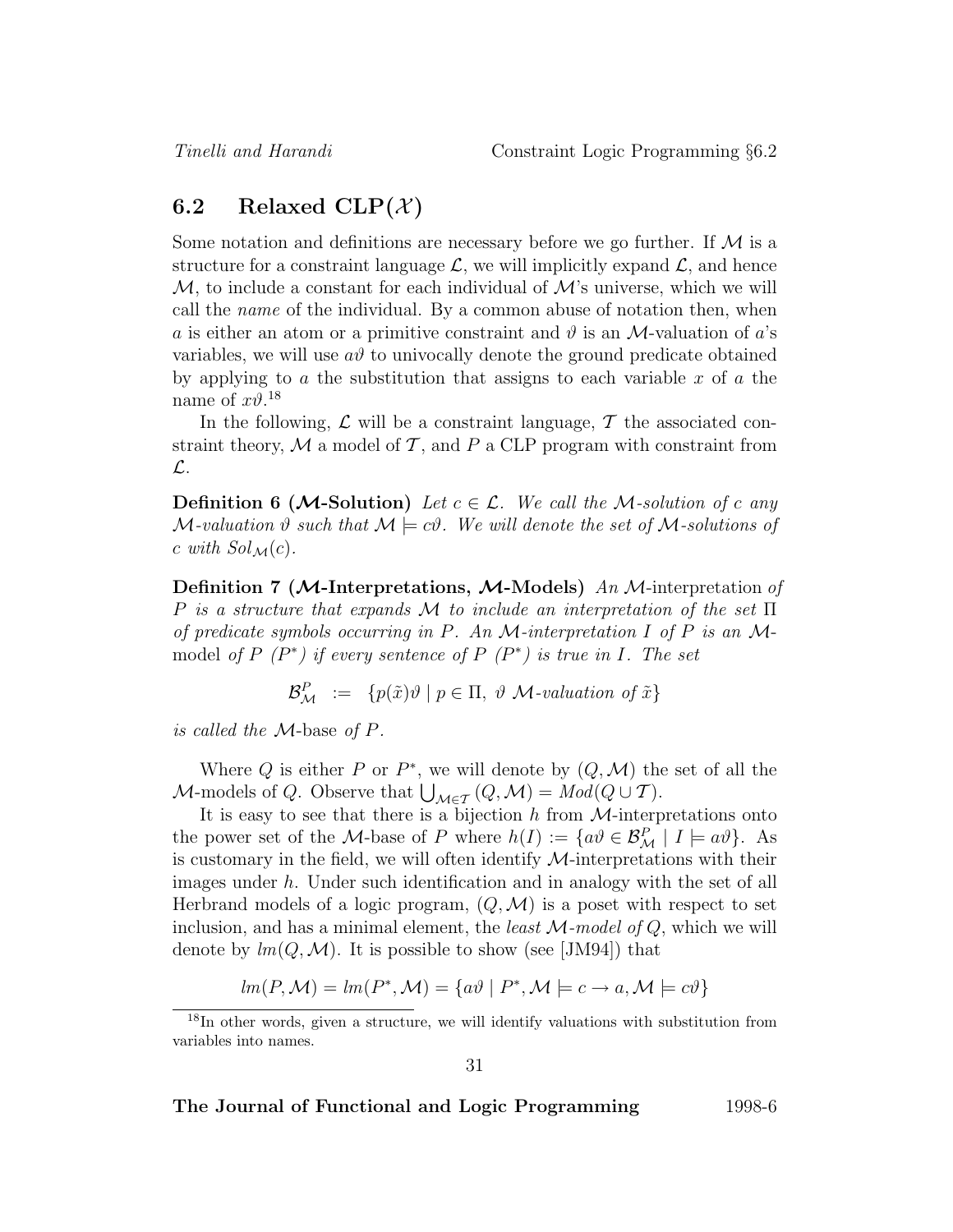Finally, observe that if A is a finite set of atoms, an  $\mathcal{M}$ -interpretation I is a model of  $\exists A$  if and only if there is an M-valuation  $\vartheta$  such that  $A\vartheta \subset I$ .

#### **6.2.1 Soundness and Completeness**

We will now consider  $CLP(\mathcal{X})$  systems that are instances of the relaxed CLP scheme introduced earlier. For these systems, the tuple  $\mathcal X$  is defined as in Section 2, with the difference that  $\mathcal D$  is replaced by  $Mod(\mathcal T)$ , and the satisfiability test succeeds if and only if the input constraint is satisfiable in some element of  $Mod(T)$ .

We have formulated the following results after those given in [JM94] for the CLP scheme.

**Proposition 3 (Soundness)** Given a program P and a goal G:

- 1. if G has a successful derivation with answer constraint c, then  $P, \mathcal{T} \models$  $c \rightarrow G$ ;
- 2. when  $\mathcal T$  is satisfaction complete with respect to  $\mathcal L$ , if  $G$  has a finite computation tree with answer constraints  $c_1,\ldots,c_n$ , then  $P^*,\mathcal{T} \models G \leftrightarrow$  $c_1 \vee \ldots \vee c_n$ .

#### **Proof of Proposition 3**

1. The proof is essentially identical to that for the original CLP scheme. First, we show that in general, if  $\langle A, C \rangle$  is a state in a derivation and  $\langle A', C' \rangle$ is its successor state, then

$$
P, T \models A' \cup C' \rightarrow A \cup C
$$

When  $\langle A', C' \rangle$  is generated by a  $\rightarrow_c$  or  $\rightarrow_s$  transition, the claim is trivial because  $A' \cup C' = A \cup C$  (see Section 4.1.2). When  $\langle A', C' \rangle$  is generated by an  $\rightarrow_r$  transition, it has the form  $\langle A \cup B - p(\tilde{x}), C \cup \tilde{x} = \tilde{y} \rangle$ , where  $p(\tilde{x})$  is an atom of A, and  $p(\tilde{y}) \leftarrow B$  is a renaming of a rule of P. By elementary logical reasoning, one can see that if  $A \cup B - p(\tilde{x}) \cup C \cup \tilde{x} = \tilde{y}$  is satisfied in  $P \cup T$  by some valuation  $\vartheta$ , then  $A \cup B \cup C \cup \tilde{x} = \tilde{y}$  is also satisfied by  $\vartheta$ . In particular,  $A ∪ C$  is also satisfied by  $\vartheta$ , from which the claim follows immediately.

Now, let  $\langle G_0, C_0 \rangle, \langle G_1, C_1 \rangle, \ldots, \langle G_n, C_n \rangle$  be the sequence of all the states in a successful derivation of  $G$  with answer constraint  $c$ . We then know 32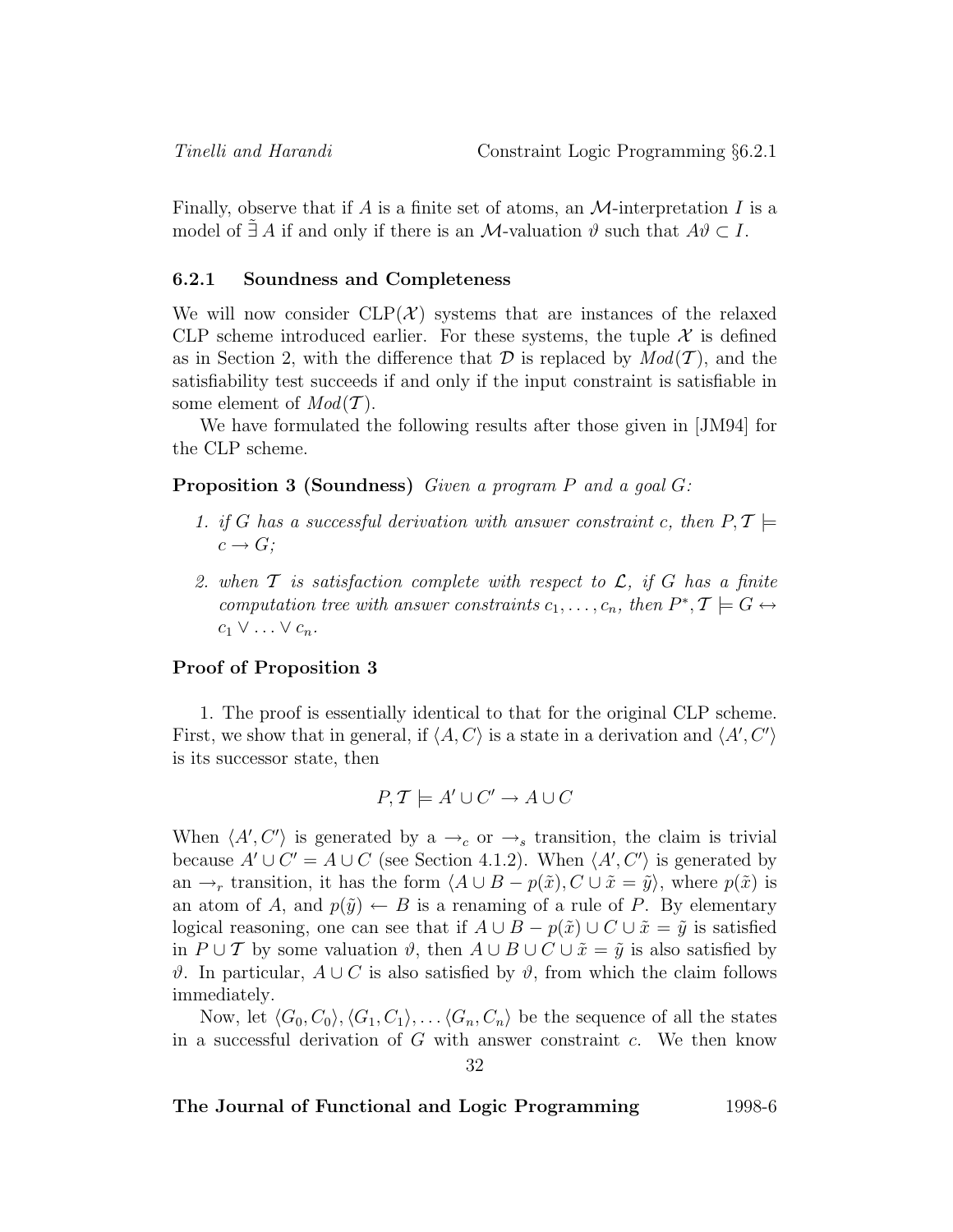that  $\langle G_0, C_0 \rangle = \langle G, \emptyset \rangle$ ,  $\langle G_n, C_n \rangle = \langle \emptyset, C_n \rangle$ , and  $c = \exists_{-var(G)} C_n$ . By a repeated application of the argument above, we can conclude that  $P, T \models$  $G_n \cup C_n \to G_0 \cup C_0$ ; that is,  $P, \mathcal{T} \models C_n \to G$ , which then entails that  $P, \mathcal{T} \models \exists_{-var(G)} C_n \rightarrow G.$ 

2. Immediately follows by the corresponding CLP result in [JM94] since, if T is satisfaction complete with respect to  $\mathcal{L}$ , a constraint is satisfiable in  $\mathcal T$  if and only if it is satisfiable in every model of  $\mathcal T$ ; and so the given system behaves exactly as a CLP system in the original sense.<sup>19</sup>

#### **Proof of Proposition 3** □

**Lemma 1** Given a program P and a simple goal G, let  $\mathcal{M} \in Mod(T)$  and  $\vartheta$  be an M-valuation of var(G). If G $\vartheta$  is true in every M-model of P, then G has a successful M-derivation with an answer constraint d such that  $\mathcal{M} \models d\vartheta.$ 

**Proof of Lemma 1** If  $G\vartheta$  is true in every M-model of P, then  $G\vartheta \in$  $lm(P,M)$ . It follows from an earlier observation that there exists a constraint  $c \in \mathcal{L}$  such that  $\mathcal{M} \models c\vartheta$  and  $(P^*, \mathcal{M}) \models c \rightarrow a$ . By Theorem 6.1(1) of [JM94], then, G has a successful  $\mathcal{M}$ -derivation with answer constraint d such that  $M \models c \leftrightarrow d$ , from which the claim follows immediately by logical reasoning.

#### **Proof of Lemma 1** □

Given  $G, M, \vartheta$  such that  $G\vartheta$  is true in every M-model of P, we will denote by  $Ans(G, \mathcal{M}, \vartheta)$  the set of all the answer constraints d that satisfy the lemma above.

**Theorem 2 (Completeness)** Given a program P, a simple goal G, and a constraint c:

- 1. if  $P, \mathcal{T} \models c \rightarrow G$  and c is satisfiable in  $\mathcal{T}$ , then there are  $n > 0$ derivations of G with respective answer constraint  $c_1, \ldots, c_n$  such that  $\mathcal{T} \models c \rightarrow c_1 \vee \ldots \vee c_n;$
- 2. when T is satisfaction complete with respect to L, if  $P^*, T \models G \leftrightarrow$  $c_1 \vee \ldots \vee c_n$ , then G has a computation tree with answer constraints  $c'_1, \ldots, c'_m$  such that  $\mathcal{T} \models c_1 \vee \ldots \vee c_n \leftrightarrow c'_1 \vee \ldots \vee c'_m$ .

<sup>&</sup>lt;sup>19</sup>Incidentally, observe that any model of  $\mathcal T$  can be seen as the intended constraint domain  $\mathcal{D}$ , as they all correspond to  $\mathcal T$  on  $\mathcal L$ .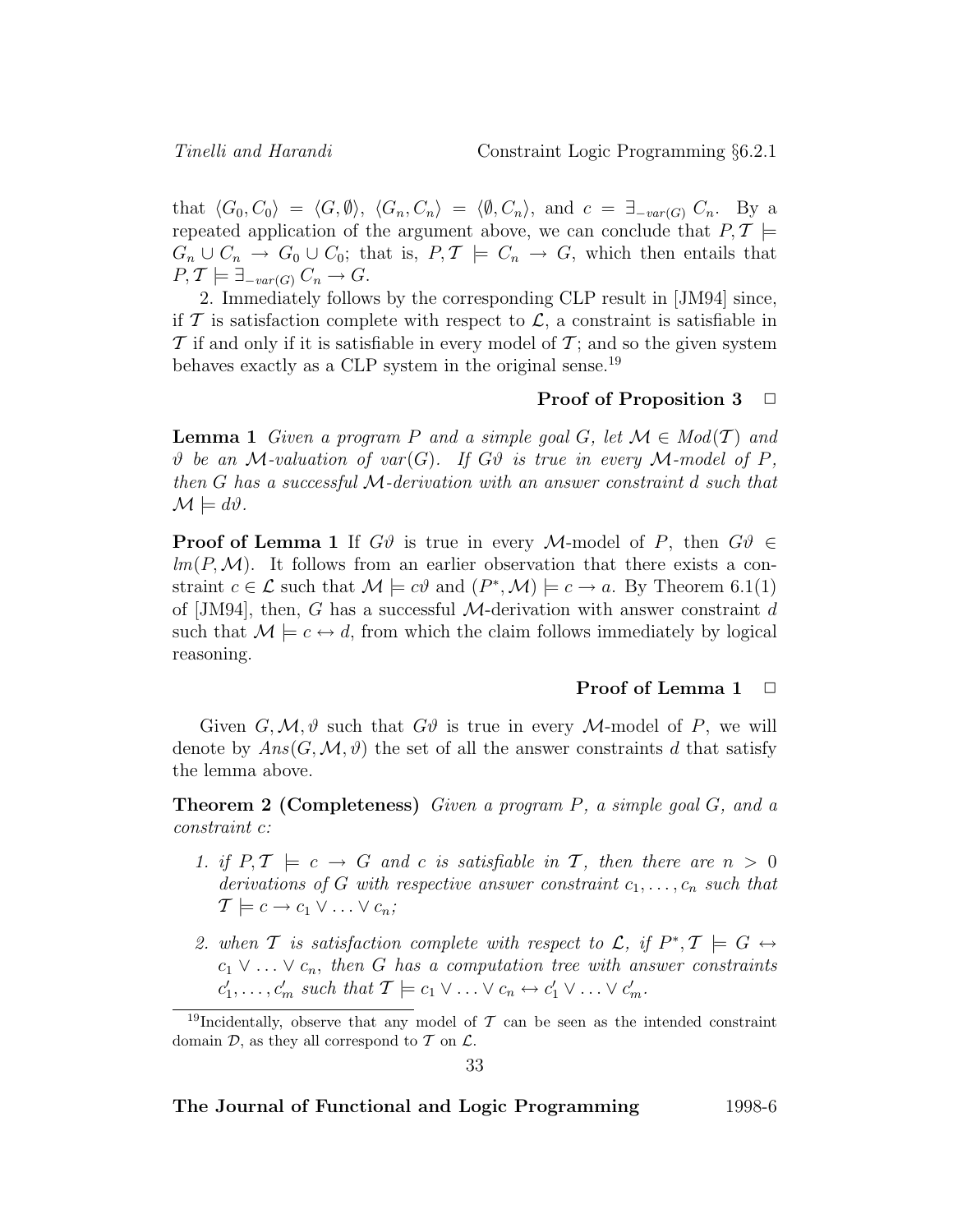**Proof of Theorem 2** What follows is essentially Maher's argument (see [Mah87]) with minor variations. We reproduce it here to stress the fact that satisfiability in a set of structures suffices for this result.

1. Let c be a constraint satisfiable in T such that  $P, \mathcal{T} \models c \rightarrow G$ . Let  $\tilde{v} := var(G)$ , and assume for now that  $var(c) \subseteq \tilde{v}$ . Then let  $N_G :=$  ${\lbrace \neg d \mid d \in C_G \rbrace}$ , where  $C_G$  is the union of all the  $Ans(G, \mathcal{M}, \vartheta)$  such that M is model of T and  $\vartheta$  is an M-valuation of G's variables that makes  $G\vartheta$  true in every M-model of P. Observe that  $var(N_G \cup \{c\})$  is exactly  $\tilde{v}$ , because every  $d \in C_G$  is an answer constraint for G and  $var(c) \subseteq \tilde{v}$  by assumption. We prove by contradiction that  $N_G \cup \{c\}$  is not satisfiable in T; that is, for no  $\mathcal{M} \in Mod(T)$  is there a valuation of  $\tilde{v}$  that is an M-solution for each element of the set.

Suppose there is an  $\mathcal{M} \in Mod(T)$  and an  $\mathcal{M}$ -valuation  $\vartheta$  of  $\tilde{v}$  that satisfy  $N_G \cup \{c\}$ . Then,  $c\vartheta$  is true in M, and hence, since  $P, \mathcal{T} \models c \rightarrow G, G\vartheta$  is true in every M-model of P. But then, by Lemma 1, there is a constraint  $d \in C_G$ such that  $d\vartheta$  is true, against the fact that  $\vartheta$  must falsify every element of  $C_G$ as, by assumption, it satisfies their negations.

Then, by the compactness of first-order logic and the assumption that c is satisfiable in  $\mathcal{T}$ , we can conclude that there is a finite, nonempty set  $\{\neg c_1,\ldots,\neg c_n\} \subseteq N_G$  of negated answer constraints such that  $\{c,\neg c_1,\ldots,\neg c_n\}$ is unsatisfiable in T. It follows that the formula  $c \wedge \neg c_1 \wedge \dots \wedge \neg c_n$  is unsatisfiable in T or, equivalently, that  $T \models c \rightarrow c_1 \vee \dots \vee c_n$ .

To complete the proof, we must consider the case in which  $var(c) \nsubseteq \tilde{v}$ . Now, since  $P, \mathcal{T} \models \exists_{-\tilde{v}} c \rightarrow G$  as well, we know by the above that G has  $n > 0$  answer constraints such that  $\mathcal{T} \models \exists_{-\tilde{v}} c \rightarrow c_1 \vee \ldots \vee c_n$ . That  $\mathcal{T} \models c \to c_1 \vee \ldots \vee c_n$  then follows from the fact that  $var(c_1 \vee \ldots \vee c_n) \subseteq \tilde{v}$ . 2. By the same argument at point 2 of Proposition 3.

#### **Proof of Theorem 2**  $\Box$

#### **6.2.2 Negation as Failure**

We have seen some of the nice properties of the CLP scheme that lift to its relaxed version. A perhaps more surprising lifting, however, concerns the properties of the negation-as-failure rule of computation.

Negation as failure is widely used in logic programming, and is a provably correct and complete inference rule. Jaffar and Lassez have showed that it can also be used in their scheme, provided that the constraint theory is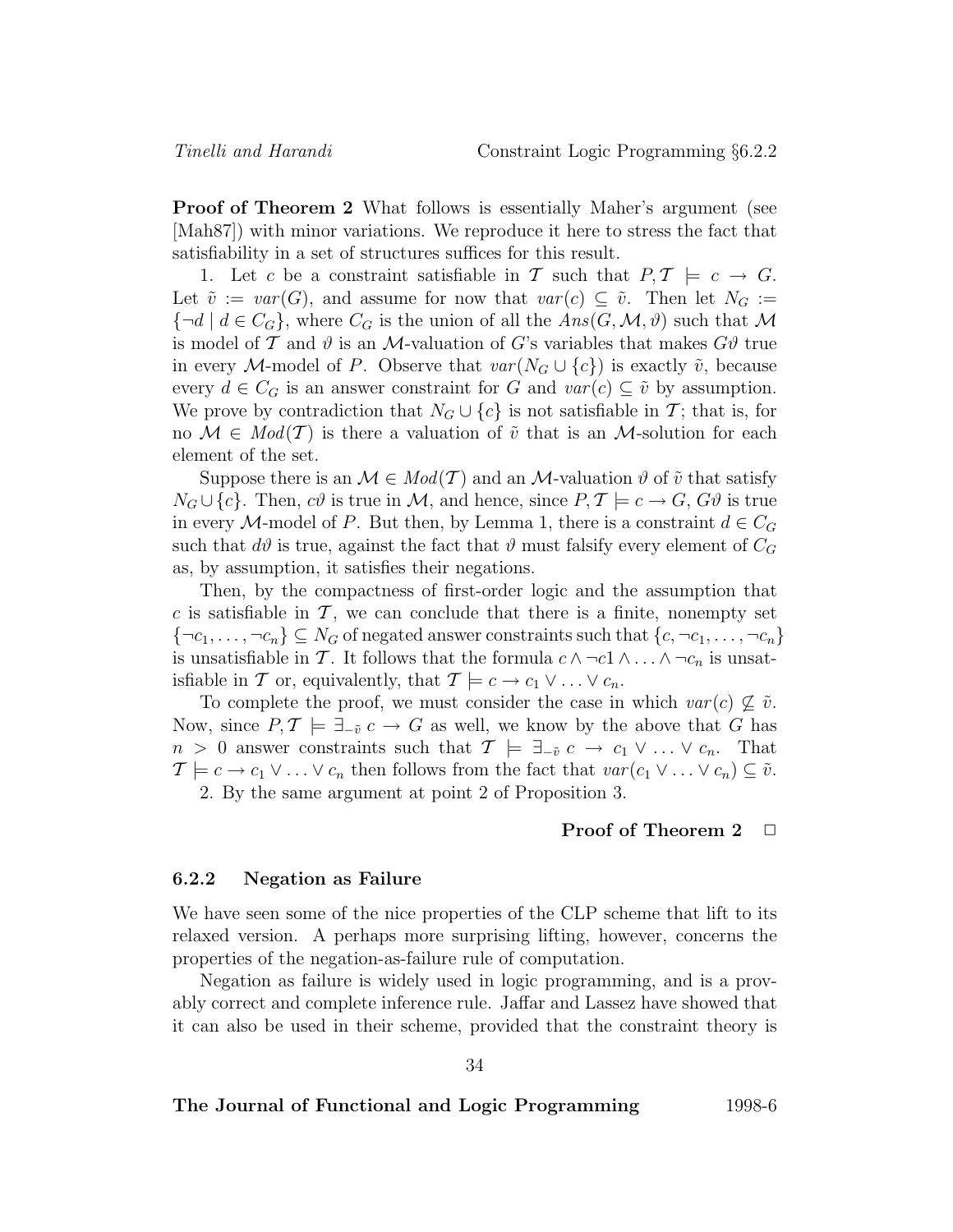strong enough: it must be satisfaction complete with respect to the constraint language. Despite the fact that many typical constraint theories are indeed satisfaction complete, this requirement is a potential problem for our  $MCLP(X)$  systems, because the union of two satisfaction-complete theories is not necessarily satisfaction complete. Here is a simple counterexample.

**Example 1** Consider the first-order theory  $\mathcal{T}_1$  whose signature  $\Sigma_1$  is composed of a countably infinite set  $\{a_1, a_2, \ldots\}$  of constant symbols and a countably infinite set  $\{f_1, f_2, \ldots\}$  of unary function symbols.  $\mathcal{T}_1$  is axiomatized by the set consisting of all the following (implicitly universally quantified) formulas:

> (1.1) for all  $i < \omega$ ,  $f_i(x) = f_i(y) \rightarrow x = y$ (1.2) for all  $i < j < \omega$ ,  $f_i(x) \neq f_j(y)$ (1.3) for all nonvariable  $\Sigma_1$ -terms  $t, x \neq t$

where x, and y are variables. Then consider the first-order theory  $\mathcal{T}_2$  whose signature  $\Sigma_2$  is composed of a countably infinite set  $\{b_1, b_2, \dots\}$  of constant symbols and a countably infinite set  $\{g_1, g_2, \dots\}$  of unary function symbols.  $\mathcal{T}_2$  is axiomatized by the set consisting of all the following (implicitly universally quantified) formulas:

> (2.1) for all  $i < \omega$ ,<br>
> (2.2) for all  $i < j < \omega$ ,<br>  $g_i(x) = g_i(y) \rightarrow x = y$ <br>  $g_i(x) \neq g_j(y)$ (2.2) for all  $i < j < \omega$ , (2.3) for all nonvariable  $\Sigma_2$ -terms  $t, x \neq t$

where x, and y are variables. Then assume that  $\Sigma_1 \cap \Sigma_2 = \emptyset$ .

Essentially,  $\mathcal{T}_1$  and  $\mathcal{T}_2$  are two signature-disjoint versions of the theory of finite unary trees. Each  $\mathcal{T}_i$  is satisfaction complete with respect to the class of equational problems over  $\Sigma_i$ -terms (see [Mah88]). Now, let  $\mathcal{T} := \mathcal{T}_1 \cup \mathcal{T}_2$ , which is provably consistent, and  $\mathcal L$  be the class of equational problems over  $(\Sigma_1 \cup \Sigma_2)$ -terms. Then, consider a formula of the form:

$$
f_i(x) = g_j(x) \tag{3}
$$

for some  $i, j < \omega$ . The existential closure of Equation 3 is not entailed by  $\mathcal T$ , nor is its negation: it is straightforward to construct models of  $\mathcal T$  in which Equation 3 is satisfiable, or even valid, and others where Equation 3 is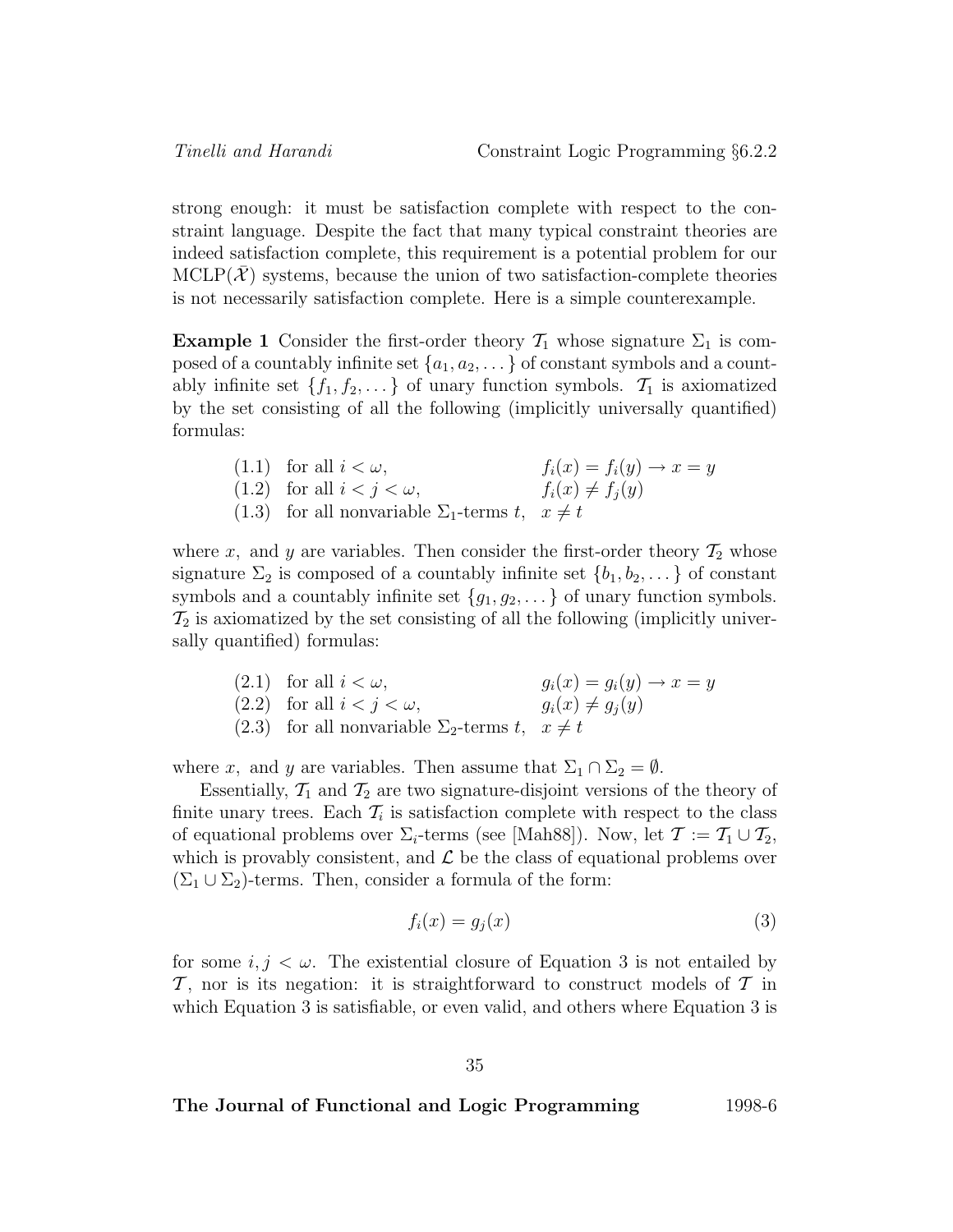unsatisfiable.<sup>20</sup> This entails that  $\mathcal T$  is not satisfaction complete with respect to  $\mathcal{L}^{.21}$ 

Given the nonmodularity of satisfaction completeness with respect to theory union, it is not clear whether negation as failure can be used correctly in the MCLP( $\mathcal{X}$ ) scheme, which works exactly with union of theories. Höhfeld and Smolka's work does not help us here, since they decide to ignore the whole issue after concluding, maybe a little too hastily, that negation by failure is unnecessary in their framework because negation is supported directly by the constraint language. $^{22}$ 

What we discovered, however, is that not only can we still use negation as failure properly in  $MCLP(\mathcal{X})$ , but we do not need satisfaction completeness of the component theories at all. As before, a sufficient condition for our results is that we use a first-order language for the constraints. In light of this, it seems that such results can be easily extended to all the instances of the Höhfeld-Smolka framework that use a first-order constraint language. A proof of that, however, is out of the scope of this work.

To prove our claims, we will first show that negation-as-failure is sound and complete for the relaxed CLP scheme. We will start with a lemma that characterizes the models of complete programs in terms of the standard onestep consequence function  $T_P^{\mathcal{M}}$  (see [JM94]), whose definition is given below.

**Definition 8** Given a structure  $\mathcal{M} \in Mod(T)$ , and a program P, the function  $T_P^{\mathcal{M}}$  mapping from and into the M-base of P is defined as

$$
T_P^{\mathcal{M}}(I) := \{ p(\tilde{x})\vartheta \mid (p(\tilde{x}) \leftarrow c, A) \in P, \ \vartheta \in Sol_{\mathcal{M}}(c), \ A\vartheta \subseteq I \}
$$

It is not difficult to prove that  $T_P^{\mathcal{M}}$  is monotonic. The following lemma is often cited without proof in the CLP literature with the implicit claim that it is an easy lifting of a corresponding lemma for logic programming. We provide a proof here for completeness.

36

<sup>&</sup>lt;sup>20</sup>We stress that Equation 3 is not consistent with either points  $(1.2)$  or  $(2.2)$ .

 $21$ Observe that since the theories chosen above are also complete in the standard sense, the very same example shows—when we consider the universal closure of Equation 3 that completeness as well is not modular with respect to the union of theories. But this is not all. The example shows that in general the union of complete theories is not even satisfaction complete—which is a weaker property than being complete.

 $^{22}$ Apart from the fact that the CLP scheme itself does not exclude this possibility, it is not clear how negation of *atoms* would be dealt with in the Höhfeld-Smolka framework.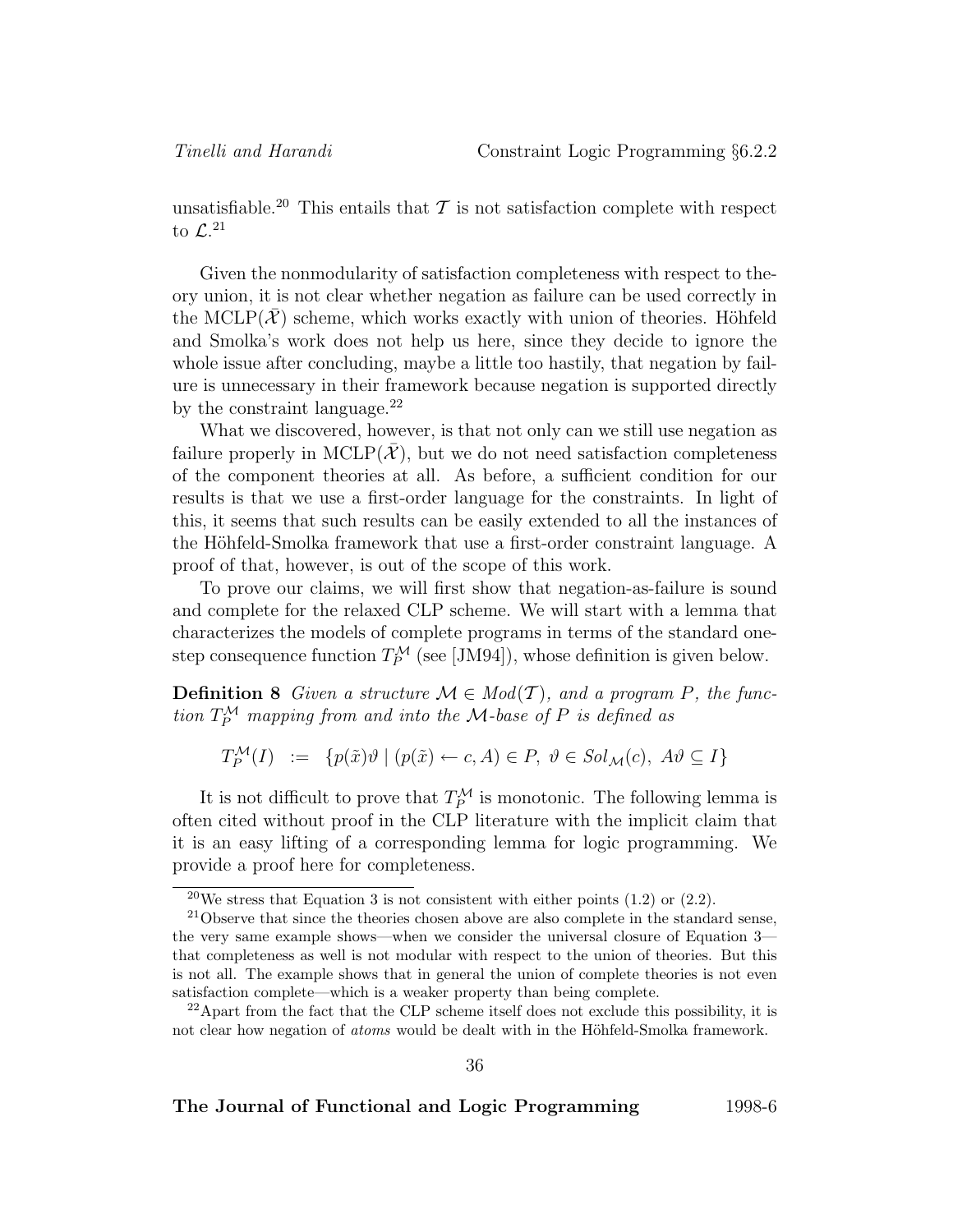**Lemma 2 (Fix-Point Lemma [JL86])** Let P be a program, and I an Minterpretation of P for some  $\mathcal{M} \in Mod(T)$ . Then, I is a model of  $P^*$  if and only if it is a fix-point of  $T_P^{\mathcal{M}}(I)$ .

**Proof of Lemma 2** ( $\Rightarrow$ ) Assume that  $I \in Mod(P)$ , and let p be the predicate symbol of an atom occurring in  $P^*$ . Then we know that  $P^*$  contains the universal closure of exactly one of the following formulas:

$$
\tilde{\forall} (p(\tilde{x}) \leftrightarrow \exists_{-\tilde{x}} (c_1 \wedge A_1) \vee \ldots \vee \exists_{-\tilde{x}} (c_n \wedge A_n))
$$
(4)

$$
\tilde{\forall} \neg p(\tilde{x}) \tag{5}
$$

where each  $c_i$  is a constraint and each  $A_i$  is a set of atoms. Assume that Equation 4 is in  $P^*$ , and let  $\vartheta$  be an M-valuation of  $\tilde{x}$ . Then,  $p(\tilde{x})\vartheta \in I$  if and only if there is an  $i \in \{1, \ldots, n\}$  such that  $I \models \exists_{-\tilde{x}} (c_i \land A_i) \vartheta$  if and only if there is an extension  $\vartheta'$  of  $\vartheta$ , and an  $i \in \{1, \ldots, n\}$  such that  $\vartheta' \in Sol_{\mathcal{M}}(c_i)$ and  $A_i \vartheta' \subseteq I$ . Since, by construction of  $P^*$ , there is a rule in P of the form  $p(\tilde{x}) \leftarrow c_i, A_i$  for every disjunct of Equation 4, we can conclude that for every M-valuation  $\vartheta$ ,  $p(\tilde{x})\vartheta \in I$  if and only if  $p(\tilde{x})\vartheta \in T_P^{\mathcal{M}}(I)$ . Now assume that Equation 5 is in  $P^*$ . Then, I is a model of  $\neg p(\tilde{x})$  if and only if for no M-valuation  $\vartheta$ ,  $p(\tilde{x})\vartheta \in I$ . Since by construction of  $P^*$  there is no rule or fact headed by  $p(\tilde{x})$  in P, it is immediate from the definition of  $T_P^{\mathcal{M}}$  that  $p(\tilde{x})\theta \in T_P^{\mathcal{M}}(I)$  for no M-valuation  $\vartheta$ . In conclusion, we have shown that for all atoms  $p(\tilde{x})$  and valuations  $\vartheta$ ,  $p(\tilde{x})\vartheta \in I$  if and only if  $p(\tilde{x})\vartheta \in T_P^{\mathcal{M}}(I)$ , which entails that  $I = T_P^{\mathcal{M}}(I)$ .

(←) Suppose that  $I \notin Mod(P^*)$ . Then, there is a sentence  $\tilde{\forall} \varphi \in P^*$  and an M-valuation  $\vartheta$  such that:

$$
I \models \neg \varphi \vartheta. \tag{6}
$$

If  $\varphi$  is an equivalence like Equation 4 above, we can conclude by Equation 6 that I and  $\vartheta$  satisfy one side of the equivalence and falsify the other. Assume that  $I \models \exists_{-\tilde{x}} (c_i \wedge A_i) \vartheta$  for some  $i \in \{1, \ldots, n\}$ . Then,  $I \not\models p(\tilde{x}) \vartheta$ , that is,  $p(\tilde{x})\theta \notin I$ . As before, however, we can show that  $p(\tilde{x})\theta \in T_P^{\mathcal{M}}(I)$ . Now assume that  $I \models p(\tilde{x})\vartheta$ , and so  $p(\tilde{x})\vartheta \in I$ . Then  $I \models \exists_{-\tilde{x}} (c_i \wedge A_i)\vartheta$  for no  $i \in \{1, \ldots, n\}$ , which entails that  $p(\tilde{x})\theta \notin T_P^{\mathcal{M}}(I)$ . If  $\varphi$  has the form of Equation 5, it is easy to show that, again,  $p(\tilde{x})\theta \in I$  but  $p(\tilde{x})\theta \notin T_P^{\mathcal{M}}(I)$ . In conclusion, in all cases we obtain that  $I \neq T_P^{\mathcal{M}}(I)$ .

#### **Proof of Lemma 2**  $\Box$

#### 37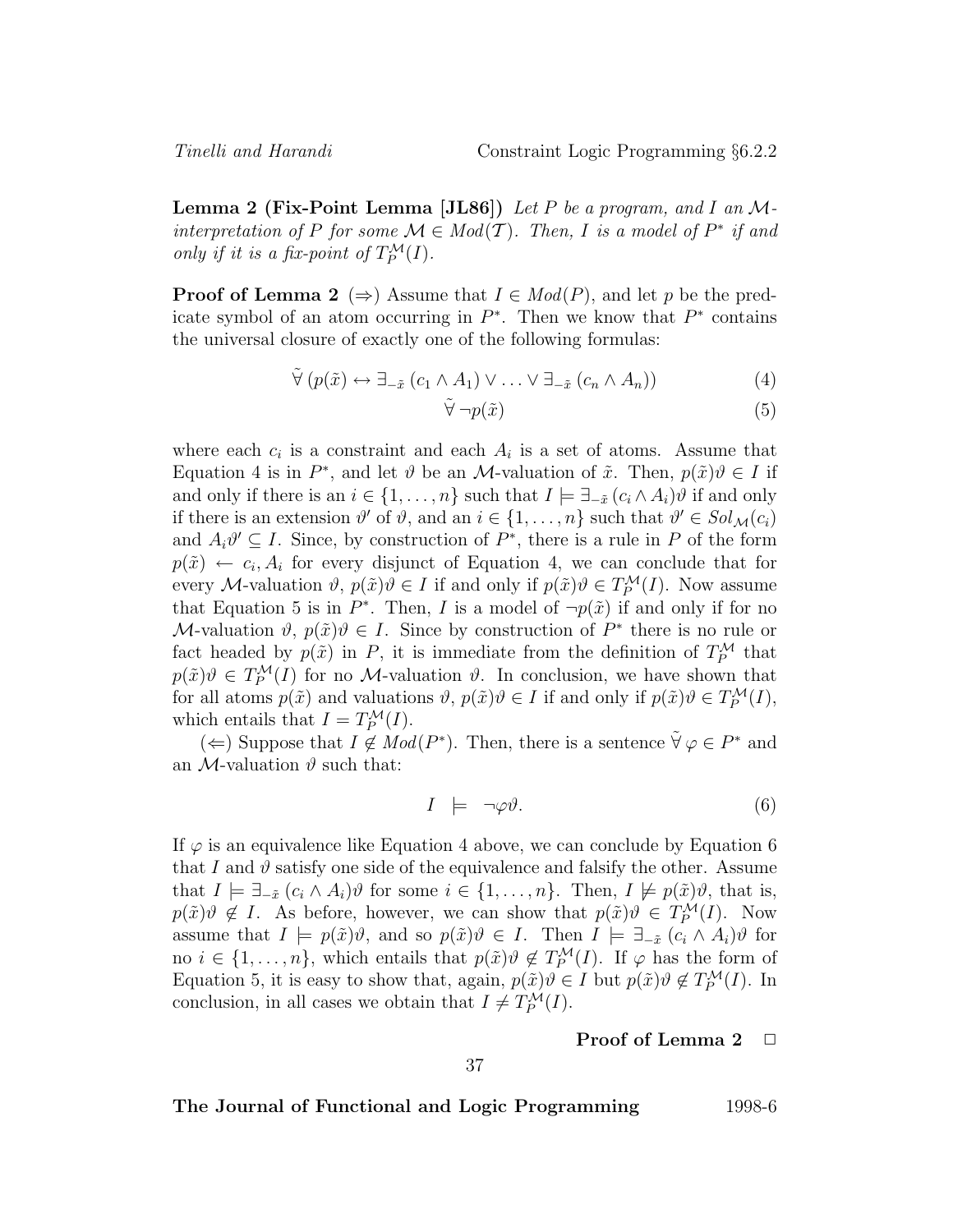The proofs of the propositions below are closely modeled after those given in [JL86]. As in the CLP scheme, we only consider ideal systems here.

**Proposition 4** If the goal G is finitely failed for a program P, then  $P^*, \mathcal{T} \models \neg G$ .

**Proof of Proposition 4** We prove the claim by contradiction, showing that if  $P^*, \mathcal{T} \not\models \neg G$ , the computation tree of G contains either a successful derivation or an infinite one. Therefore, assume that  $P^*, \mathcal{T} \not\models \neg G$ . We first build by induction a family  $\{G_i, C_i\}$  |  $i < \omega$ } of computation states such that, for every  $i < \omega$ ,  $G_i \cup C_i$  is finite and satisfiable in  $P^* \cup \mathcal{T}$ .

For  $(i = 0)$ , let  $\langle G_0, C_0 \rangle := \langle G, \emptyset \rangle$ . Clearly,  $G_0 \cup C_0$  is satisfiable in  $P^* \cup \mathcal{T}$ by the assumption that  $P^*, \mathcal{T} \not\models \neg G$ .

For  $(i > 0)$ , if  $G_i$  is empty, simply let  $\langle G_{i+1}, C_{i+1} \rangle := \langle G_i, C_i \rangle$ . Otherwise, apply select to  $G_i$ . If select  $(G_i)$  is a constraint c, it is easy to see that, since  $G_i \cup C_i$  is satisfiable in  $P^* \cup T$  by assumption,  $C_i \cup c$  is satisfiable in T. It follows that applying a  $\rightarrow_{cs}$  transition to  $\langle G_i, C_i \rangle$  leads to the nonfail state  $\langle G_i - c, C_i \cup c \rangle$ . Then, let  $\langle G_{i+1}, C_{i+1} \rangle$  be such a state. In both cases above, then the set  $G_{i+1} \cup C_{i+1}$  is finite and satisfiable in  $P^* \cup T$  as it coincides with  $G_i \cup C_i$ . If select $(G_i)$  is a predicate  $p(\tilde{x})$ , we know that P<sup>\*</sup> must contain a sentence of the form:

$$
\tilde{\forall} (p(\tilde{y}) \leftrightarrow \exists_{-\tilde{y}} B_1 \vee \ldots \vee \exists_{-\tilde{y}} B_m)
$$
\n
$$
(7)
$$

otherwise, it would contain a sentence of the form  $\tilde{\forall} \neg p(\tilde{y})$ , which is impossible because  $p(\tilde{x})$  is satisfiable in  $P^* \cup T$  for being a subgoal of G. Let  $G_i = p(\tilde{x}) \cup$  $G'_{i}$ , and choose an  $I \in Mod(P^* \cup \mathcal{T})$  in which  $G_i \cup C_i$  is satisfiable. Assuming with no loss of generality that no variable in Equation 7 is also a variable of  $G_i$ , we can conclude by logical reasoning that there is an  $i \in \{1, \ldots, m\}$  such that

$$
B_i \cup (\tilde{x} = \tilde{y}) \cup G'_i \cup C_i
$$

is satisfiable in I. By construction of  $P^*$ , there is a rule of the form  $p(\tilde{y}) \leftarrow B_i$ in P; therefore, define  $\langle G_{i+1}, C_{i+1} \rangle$  to be the result of applying to  $\langle G_i, C_i \rangle$ the  $\rightarrow_r$  transition that picks that rule to expand  $p(\tilde{x})$ . It is easy to see then that  $\langle G_{i+1}, C_{i+1} \rangle$  is finite and satisfiable in  $P^* \cup \mathcal{T}$ .

Now, let  $\delta := \{ \langle G_i, C_i \rangle \mid i < n + 1 \}$  if there is a smallest n such that  $G_n = \emptyset$ , and let  $\delta := \{ \langle G_i, C_i \rangle | i < \omega \}$  otherwise. In each case,  $\delta$  describes 38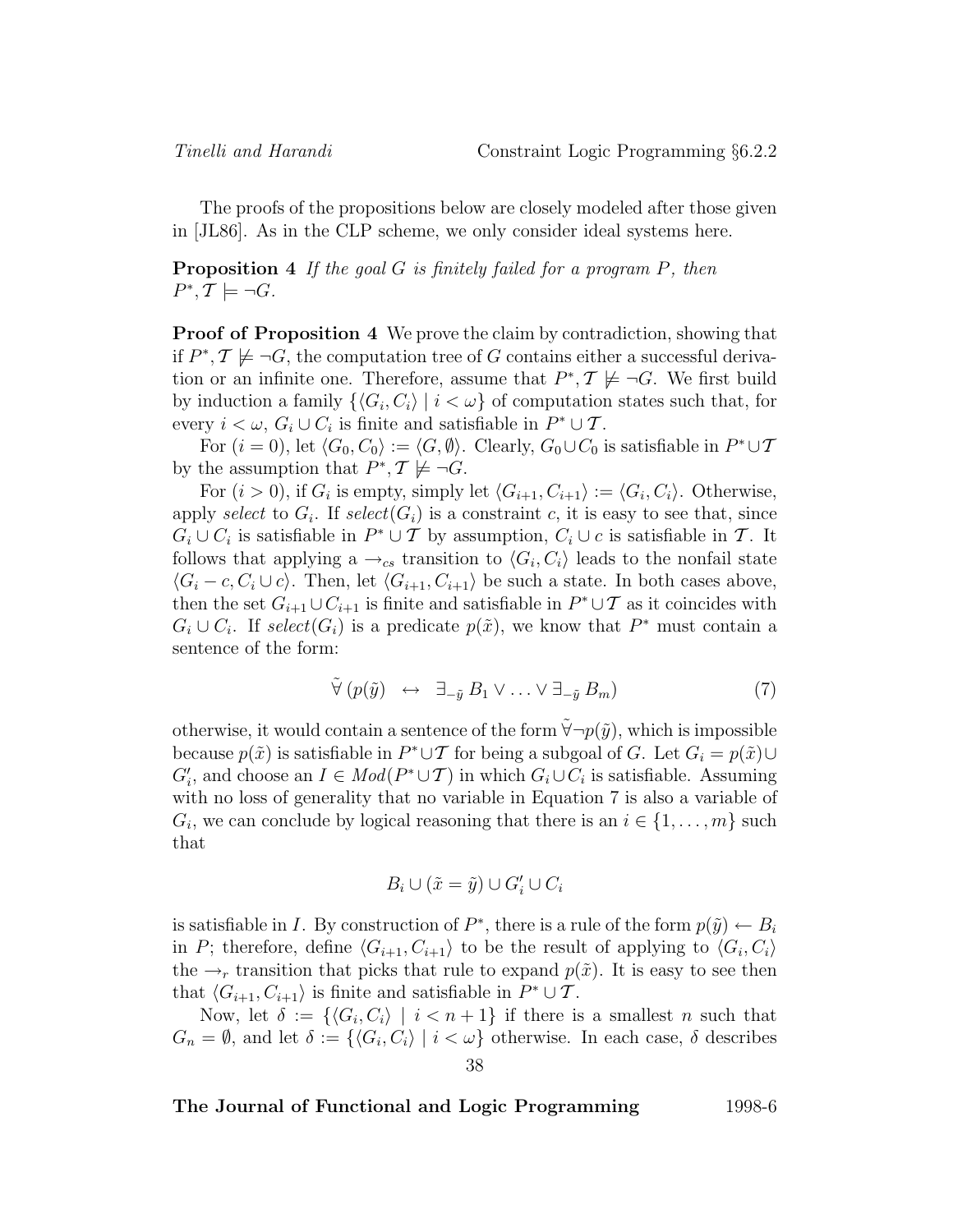a possible derivation of  $G$  in the system. In the first case, the derivation is finite and clearly successful; in the second case, the derivation is infinite.

#### **Proof of Proposition 4**  $\Box$

**Proposition 5** If  $P^*, T \models \neg G$  for some goal G and program P, then G is finitely failed.

**Proof of Proposition 5** Assume G is not finitely failed. We prove that G is satisfiable in  $P^* \cup \mathcal{T}$ , against the hypothesis.

If G has a successful derivation, we know from Proposition 3 that  $P^*, \mathcal{T} \models$  $c \to G$ , where c is the answer constraint of the derivation. By definition, c is satisfiable in T and so G is satisfiable in  $P^* \cup T$ .

If G only has infinite derivations, we choose any of them and indicate with  $\langle G_i, C_i \rangle$  its i<sup>th</sup> state, where  $\langle G_0, C_0 \rangle := \langle G, \emptyset \rangle$  is the initial state. In addition, we denote by  $c_i$  the union of all the constraints contained in  $G_i$ . Given that the system is quick checking, it is easy to see that  $C_i$  must be satisfiable in T for all  $i < \omega$ ; otherwise, the derivation would be finite. Now let

$$
C := \bigcup_{i < \omega} c_i \cup C_i
$$

and consider any finite subset  $C'$  of C. Since every derivation in the system is fair by assumption, we know that each constraint of each  $G_i$  in the derivation chosen gets added to the constraint store eventually. This means that  $C'$  is a subset of  $C_n$  for some  $n < \omega$ , and so is satisfiable in T. By the compactness of first-order logic, then, we can conclude that C itself is satisfiable in  $\mathcal T$ . Therefore, let  $M$  be a model of  $T$  that satisfies  $C$ , and consider the set:

$$
I := \{ p(\tilde{x})\vartheta \mid p(\tilde{x}) \text{ atom of } G_i \text{ for } i < \omega, \vartheta \in Sol_{\mathcal{M}}(C) \}
$$
(8)

Observe that I is well defined as  $\tilde{x} \subseteq var(C)$  for every  $i < \omega$  and atom  $p(\tilde{x})$ of  $G_i$ . In fact, because the derivation is both fair and not failed, every such  $p(\tilde{x})$  will be certainly selected by an  $\rightarrow_r$  transition at some state  $n > i$  and replaced by the body of a rule of the form  $p(\tilde{y}) \leftarrow B$ <sup>23</sup> At the same time, the constraint  $\tilde{x} = \tilde{y}$  will be added to store. But this means that  $C_{n+1}$  will include  $\tilde{x}$  among its variables, and so will C.

<sup>23</sup>Such a rule exists because otherwise the derivation would fail.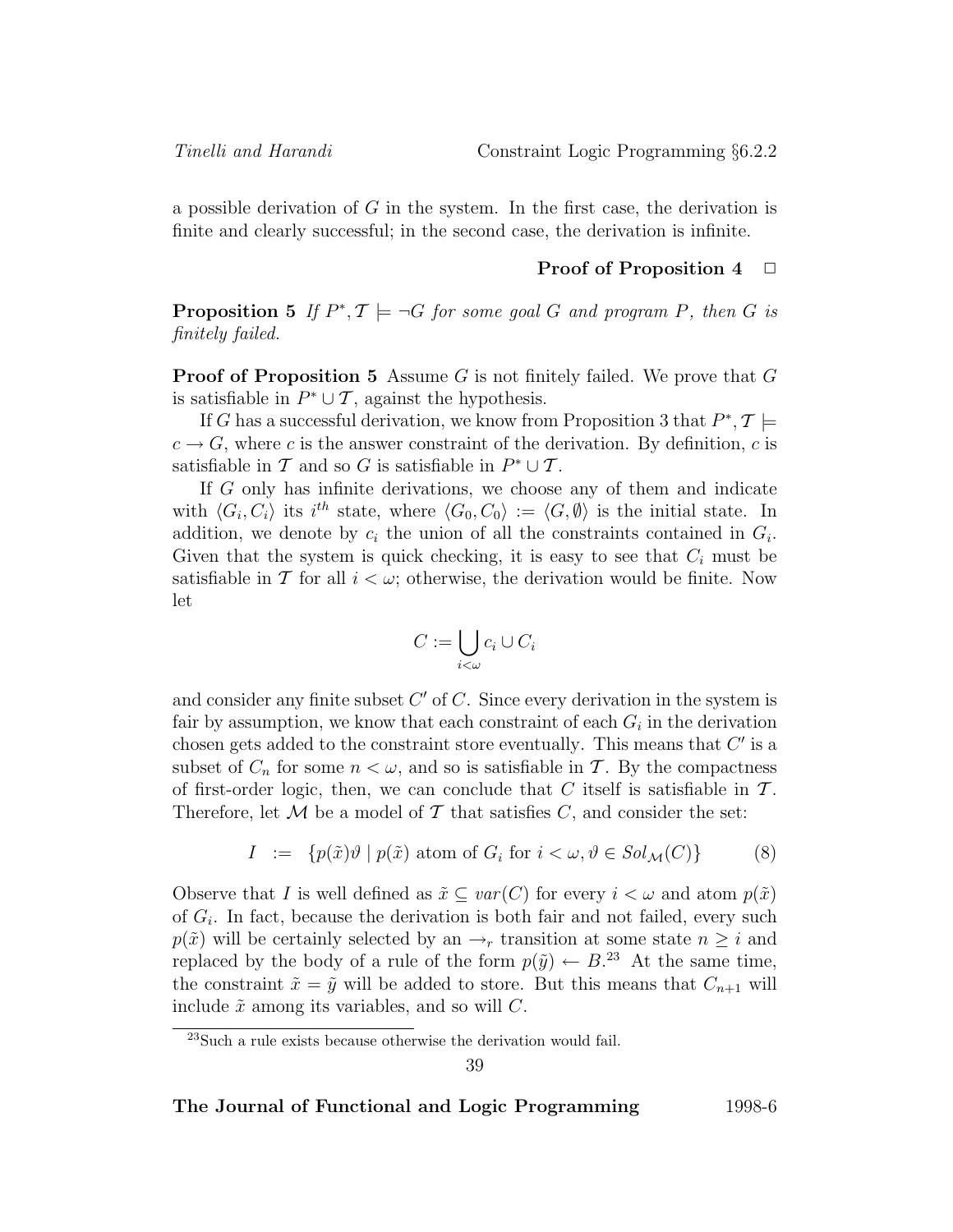The set I, seen as an M-interpretation, is a model of  $\tilde{\exists} G$ , because  $G_0 = G$ ,  $C_0 \subseteq C$ , and  $a\vartheta \in I$  for every atom a of  $G_0$  and M-solution  $\vartheta$  of C. We prove below that  $I \subseteq T_P^{\mathcal{M}}(I)$ , which implies by the Knaster-Tarski fixed-point lemma (see [Tar55]) that there is an M-interpretation J such that  $I \subseteq J$ and  $J = T_P^{\mathcal{M}}(J)$ . Now, J is an M-model of  $\tilde{\exists} G$ , because it includes I, and of  $P^*$ , because of Lemma 2. This means that G is satisfiable in  $P^* \cup \mathcal{T}$ , against the hypothesis.

To see that  $I \subseteq T_P^{\mathcal{M}}(I)$ , consider any  $a \in I$ . By definition of I, there are a  $\vartheta \in Sol_{\mathcal{M}}(C)$ , an  $i < \omega$ , and a  $p(\tilde{x}) \in G_i$  such that  $a = p(\tilde{x})\vartheta$ . If  $\langle c_n \cup p(\tilde{x}) \cup A_n, C_n \rangle$  is the state at which  $p(\tilde{x})$  is selected for expansion, we know that:

$$
\langle G_{n+1}, C_{n+1} \rangle = \langle C_n \cup c \cup B \cup A_n, C_n \cup \tilde{x} = \tilde{y} \rangle
$$

where  $(p(\tilde{y}) \leftarrow c, B)$  is the renaming of some rule in P. Since  $c \in c_{n+1}$ ,  $\tilde{x} = \tilde{y} \subseteq C_{n+1}$ , and  $c_{n+1} \cup C_{n+1} \subseteq C$ , we can immediately conclude that  $\vartheta$  is also an M-solution of c and  $a = p(\tilde{x})\theta = p(\tilde{y})\theta$ . Moreover,  $b\theta \in I$  for each atom  $b \in B$ , because  $b \in G_{n+1}$  and  $\vartheta \in Sol_{\mathcal{M}}(C)$ . It follows that there exists a rule  $(p(\tilde{y}) \leftarrow c, B) \in P$  and a  $\vartheta \in Sol_{\mathcal{M}}(c)$  such that  $B\vartheta \subseteq I$ . By definition of  $T_P^{\mathcal{M}}$ , then,  $p(\tilde{x})\theta \in T_P^{\mathcal{M}}(I)$ ; that is,  $a \in T_P^{\mathcal{M}}(I)$ .

#### **Proof of Proposition 5** □

In conclusion, we obtain the following soundness and completeness result for the negation-as-failure rule in the relaxed CLP scheme.

**Corollary 1** In an ideal system, a goal G is finitely failed for a program P if and only if  $P^*, \mathcal{T} \models \neg G$ .

### **6.3 Main Results**

We are now ready to prove the main computational properties of  $MCLP(X)$ using the results given above for the relaxed CLP scheme. We will consider an MCLP( $\overline{\mathcal{X}}$ ) system with  $\overline{\mathcal{X}} := \langle \langle \Sigma_1, \mathcal{T}_1 \rangle, \ldots, \langle \Sigma_n, \mathcal{T}_n \rangle \rangle$ , as in Section 5. For simplicity, we will assume that  $n = 2$  and that, while the system satisfies the general implementation requirements given earlier, its computation rule is flexible enough with respect to the order of application of the various transitions. Such assumptions are not necessary for our results, but make their proofs easier and more intuitive.

First, we prove that MCLP(X) is sound. In the following,  $\rightarrow_{r/c}$  will denote either an  $\rightarrow_r$  or a  $\rightarrow_c$  transition.

40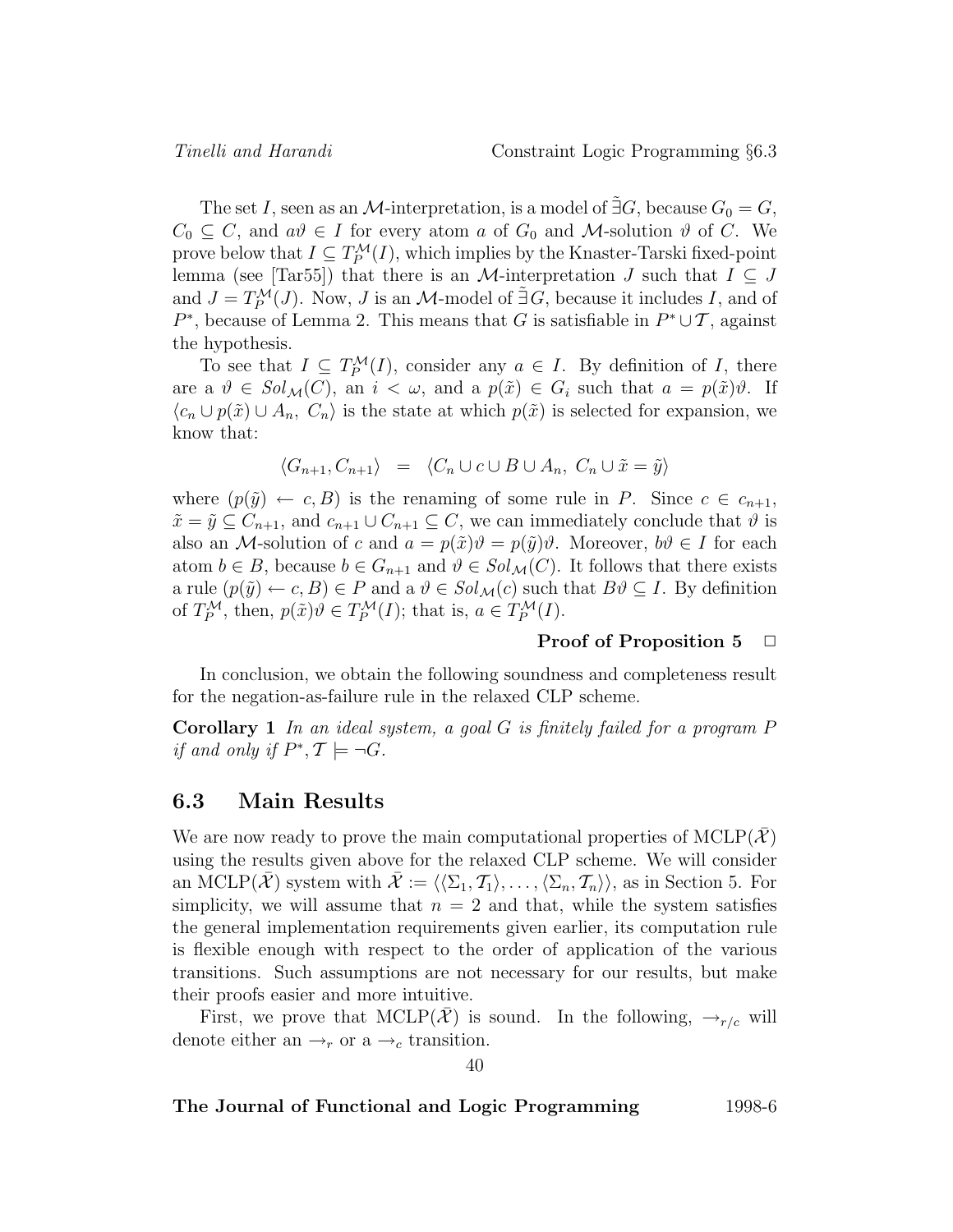**Lemma 3** If goal G has a successful derivation in an  $MCLP(\overline{X})$  program P, then it has a successful derivation with the same answer constraint and such that all of its transitions are  $\rightarrow_{r/c}$  transitions, except the last one, which is a  $\rightarrow_s$  transition.

A similar version of this easily proven lemma actually holds for every CLP scheme we have considered so far. Essentially, the lemma states that a successful derivation can be always rearranged into a derivation of the form  $\langle G,\emptyset,\emptyset\rangle \stackrel{*}{\rightarrow}_{r/c} \langle \emptyset, C_1, C_2\rangle \rightarrow_s \langle \emptyset, C'_1, C'_2\rangle$  by first reducing the goal to the empty set and then testing the consistency of the collected constraints. The lemma also entails that a successful derivation in  $MCLP(\mathcal{X})$  is not just a finite derivation not ending with *fail*, but one whose answer constraint is satisfiable in  $\mathcal{T}_1 \cup \mathcal{T}_2$ . In fact, according to the MCLP( $\overline{\mathcal{X}}$ ) operational model, a necessary condition for the above derivation to be successful is that  $C_i'$ be satisfiable in  $\mathcal{T}_i$  for  $i = 1, 2$ . From Theorem 1 then, we can infer that  $\exists_{\textit{var}(G)} (C'_1 \land C'_2)$ , the answer constraint of the derivation, is satisfiable in  $\mathcal{T}_1 \cup \mathcal{T}_2$ .

**Lemma 4** Let P be an  $MCLP(X)$  program, and G be a goal. Then, for all paths  $\langle G, \emptyset, \emptyset \rangle \stackrel{*}{\rightarrow}_{r/c} \langle \emptyset, C_1, C_2 \rangle$  in the derivation tree of G,

$$
P, \mathcal{T} \models \exists_{-var(G)} (C_1 \land C_2) \rightarrow G
$$

**Proof of Lemma 4** Assume that P is in separate form. In a relaxed CLP system supporting  $X$  directly with a single solver and having the same computation rule, we would have the mirror derivation  $\langle G, \emptyset, \emptyset \rangle \stackrel{*}{\rightarrow}_{r/c} \langle \emptyset, C \rangle$  with C equal to  $C_1 \cup C_2$ . The claim follows then immediately by the soundness of the relaxed CLP scheme.

#### **Proof of Lemma 4**  $\Box$

**Proposition 6 (Soundness of MCLP** $(\bar{\mathbf{X}})$ **)** Given a program P and a goal  $G$ :

- 1. if G has a successful derivation with answer constraint c, then  $P, \mathcal{T} \models$  $c \rightarrow G$ ; and
- 2. when T is satisfaction complete with respect to  $sCNF(\Sigma_1 \cup \Sigma_2)$ , if G has a finite computation tree with answer constraints  $c_1, \ldots, c_n$ , then  $P^*, \mathcal{T} \models G \leftrightarrow c_1 \vee \ldots \vee c_n.$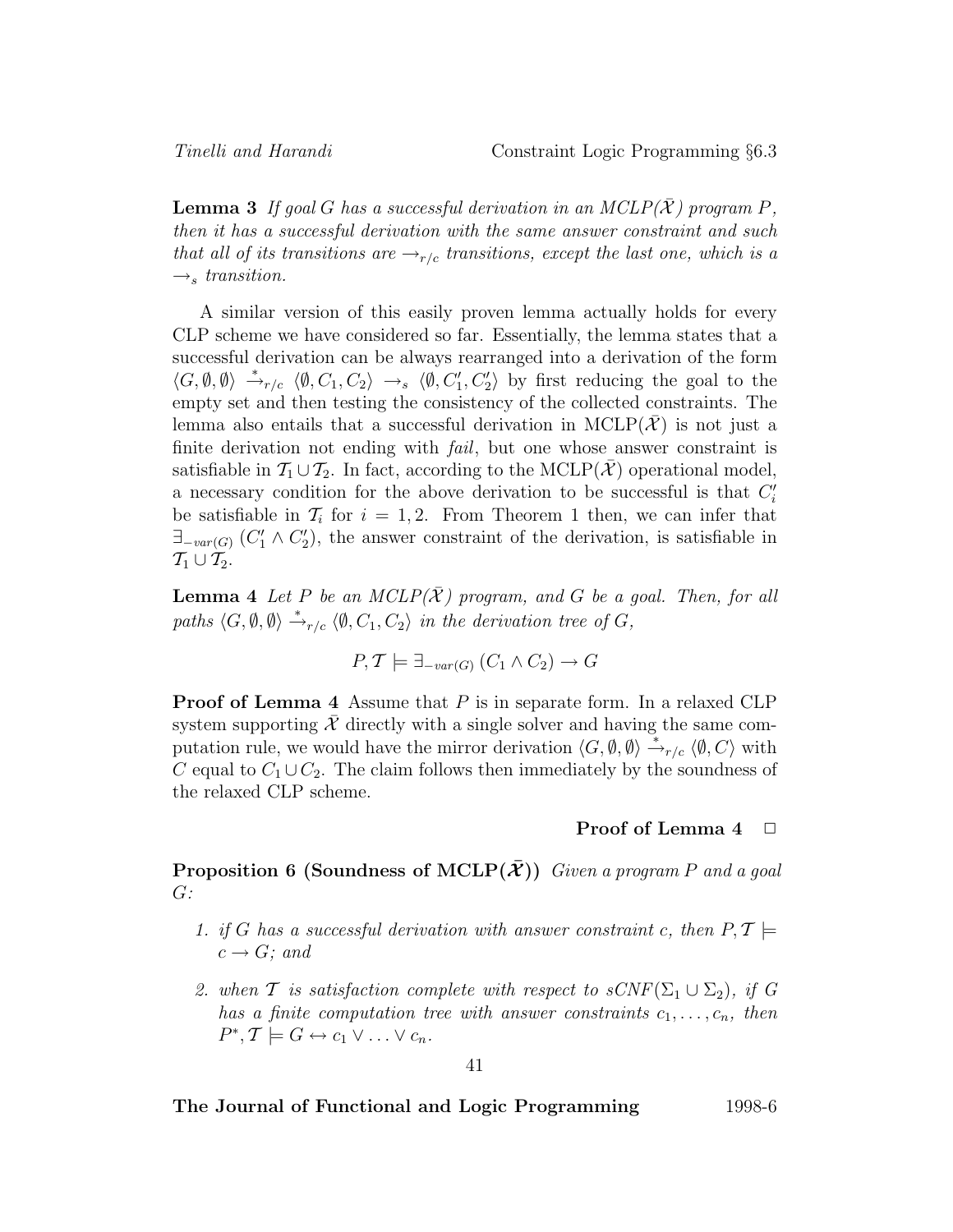#### **Proof of Proposition 6** Let  $\tilde{x} := var(G)$ .

1. By Lemma 3, we can assume that the derivation of  $G$  is of the form  $\langle G, \emptyset, \emptyset \rangle \stackrel{*}{\rightarrow}_{r/c} \langle \emptyset, C_1, C_2 \rangle \rightarrow_s \langle \emptyset, C_1', C_2' \rangle$ , where c is then  $\exists_{-\tilde{x}}(C_1' \wedge C_2')$ . Recalling the definition of  $\rightarrow$ <sub>s</sub> transitions, it is immediate that  $\models c \rightarrow \exists_{-\tilde{x}}(C_1 \wedge C_2)$ . The claim is then a direct consequence of Lemma 4.

2. Let us call the MCLP $(X)$  system S, and assume a corresponding relaxed CLP system  $S_{rel}$ . With no loss of generality, we assume that for each  $i \in \{1, \ldots, n\}$ , the derivation  $\delta_i$  in S, having answer constraint  $c_i$ , is of the form  $\langle G, \emptyset, \emptyset \rangle \stackrel{*}{\rightarrow}_{r/c} \langle \emptyset, C_{1i}, C_{2i} \rangle \rightarrow_s \langle \emptyset, C'_{1i}, C'_{2i} \rangle$ . Since  $S_{rel}$  has the same computational rule as S, for each  $\delta_i$  there is a corresponding derivation  $h(\delta_i)$ in  $S_{rel}$  of the form  $\langle G, \emptyset, \emptyset \rangle \stackrel{*}{\rightarrow}_{r/c} \langle \emptyset, D_i \rangle \rightarrow_s \langle \emptyset, D_i \rangle$ , where  $D_i = C_{1i} \cup C_{2i}$ .

Let  $\sim$  be an equivalence relation over  $\{1,\ldots,n\}$  such that  $i \sim j$  if and only if  $\delta_i$  and  $\delta_j$  coincide up to the last transition. Notice that  $h(\delta_i) = h(\delta_j)$ if  $i \sim j$ . Recalling the definition of  $\rightarrow_s$  transitions, it should not be difficult to see that for each  $j \in \{1, \ldots, n\}$ , if  $[j]$  is the equivalence class of j with respect to ∼, the following chain of logical equivalences holds:

$$
\bigvee_{i \in [j]} c_i \leftrightarrow \bigvee_{i \in [j]} \exists_{-\tilde{x}} (C'_{1i} \wedge C'_{2i}) \leftrightarrow \exists_{-\tilde{x}} (C_{1j} \wedge C_{2j}) \leftrightarrow \exists_{-\tilde{x}} D_j \qquad (9)
$$

By an analog of Lemma 3 for the relaxed CLP scheme, it is possible to show that the tree made by all the  $h(\delta_i)$ s above is indeed the finite-computation tree of G in  $S_{rel}$ . By the soundness of the relaxed CLP scheme, we then have that:

$$
P^*, \mathcal{T} \models G \leftrightarrow \bigvee_{j \in \{1, \dots, n\}} \exists_{-\tilde{x}} D_j \tag{10}
$$

The claim follows then immediately, combining Equations 9 and 10 above.

#### **Proof of Proposition 6**  $\Box$

We now prove that  $MCLP(\overline{\mathcal{X}})$  is complete.

**Lemma 5** Consider a program P, an  $MCLP(\overline{X})$  system S, and a corresponding relaxed CLP system  $S_{rel}$ . Then, for any transition t in  $S_{rel}$  of the form  $\langle A, C \rangle \rightarrow_{r/c} \langle A', C' \rangle$ , there is a transition t' in S of the form  $\langle A, C_1, C_2 \rangle \rightarrow_{r/c} \langle A', C'_1, C'_2 \rangle$  such that  $\mathcal{T} \models C \leftrightarrow C_1 \wedge C_2$  implies  $\mathcal{T} \models$  $C' \leftrightarrow C_1' \wedge C_2'.$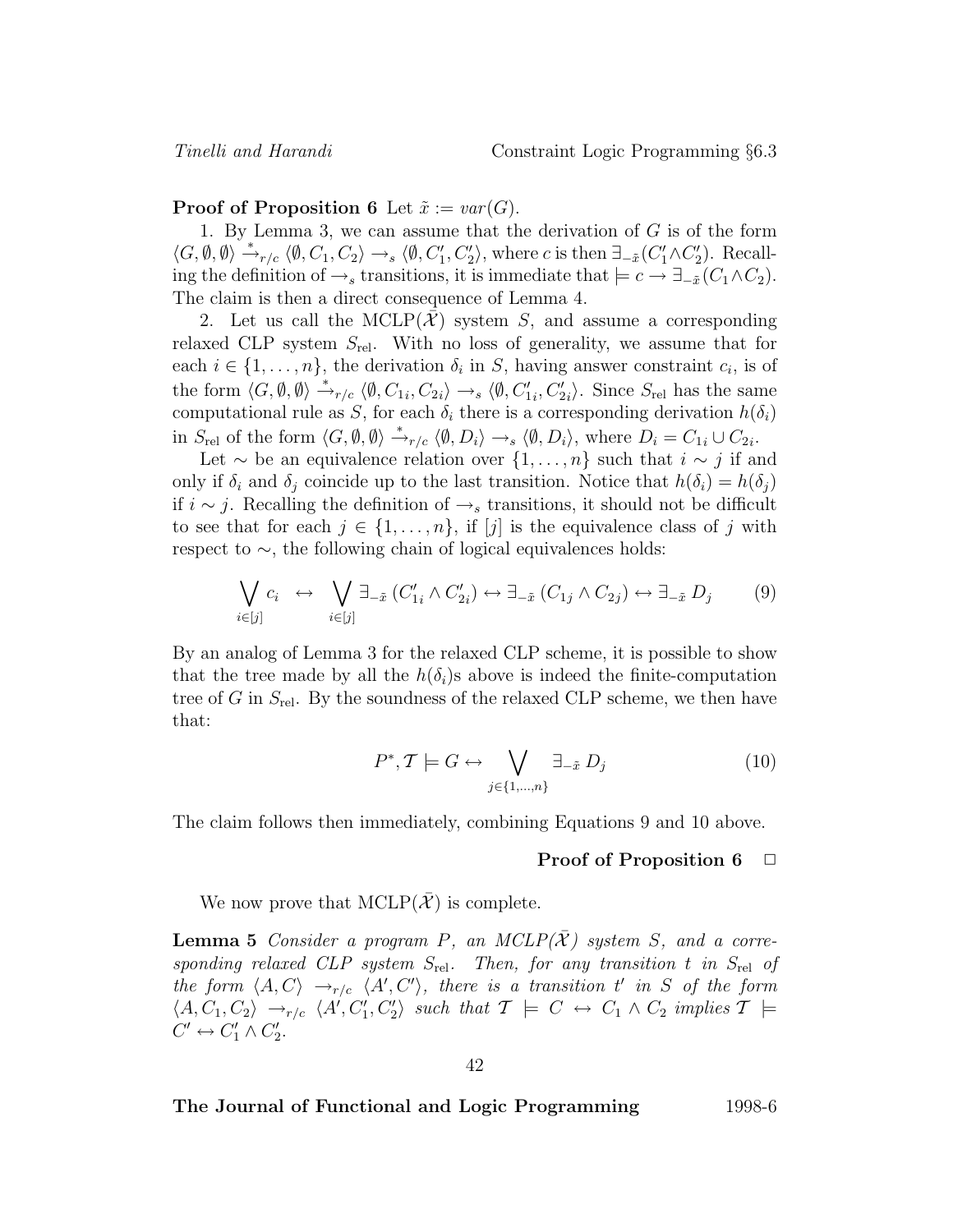**Proof of Lemma 5** If t is a  $\rightarrow_c$  transition, t' is the  $\rightarrow_c$  transition that chooses from  $A$  the same constraint chosen by  $t$  and adds it to the appropriate constraint store.<sup>24</sup> If t is an  $\rightarrow_r$  transition, t' is the  $\rightarrow_r$  transition that chooses from  $A$  the same atom and from  $P$  the same rule chosen by  $t$  and adds the generated unification constraints to both the constraint stores.

### **Proof of Lemma 5**  $\Box$

**Proposition 7 (Completeness of MCLP** $(\bar{\mathbf{X}})$ **)** Consider an MCLP $(\bar{\mathbf{X}})$  system, a program  $P$ , a simple goal  $G$ , and a constraint  $c$ :

- 1. if  $P, \mathcal{T} \models c \rightarrow G$  and c is satisfiable in T, then there are  $n > 0$ derivations of G with respective answer constraint  $c_1, \ldots, c_n$  such that  $\mathcal{T} \models c \rightarrow c_1 \vee \ldots \vee c_n;$
- 2. when T is satisfaction complete with respect to  $sCNF(\Sigma_1 \cup \Sigma_2)$ , if  $P^*, \mathcal{T} \models G \leftrightarrow c_1 \vee \ldots \vee c_n$ , then G has a computation tree with answer constraints  $c'_1, \ldots, c'_m$  such that  $\mathcal{T} \models c_1 \vee \ldots \vee c_n \leftrightarrow c'_1 \vee \ldots \vee c'_m$ .

#### **Proof of Proposition 7**

1. Let us call the MCLP( $\mathcal{X}$ ) system S, and assume a corresponding relaxed CLP system  $S_{rel}$ . Let  $\tilde{x} := var(G)$ . To simplify the notation, if  $\delta$  is a successful derivation, we will denote its answer constraint by  $ans(\delta)$ .

By the completeness of the relaxed CLP scheme, there exists a set D of successful derivations of G in  $S_{rel}$  such that  $\mathcal{T} \models c \to \bigvee_{\delta \in D} ans(\delta)$ . We show that for each  $\delta \in D$ , there is a set  $D_{\delta}$  of successful derivations of G in S such that  $\mathcal{T} \models ans(\delta) \leftrightarrow \bigvee_{\gamma \in D_{\delta}}ans(\gamma)$ . Then, the claim follows immediately by taking  $c_1 \vee \ldots \vee c_n$  as  $\bigvee_{\delta \in D} (\bigvee_{\gamma \in D_{\delta}} ans(\gamma)).$ 

Consider any  $\delta \in D$ . We generate a derivation  $\delta'$  in S with initial state  $\langle G, \emptyset, \emptyset \rangle$  such that  $\delta'$  has an  $\rightarrow_{r/c}$  transition for each  $\rightarrow_{r/c}$  transition of  $\delta$  in the way given in Lemma 5, and an empty transition for each  $\rightarrow_s$  transition of  $\delta$ . Using Lemma 5 and the fact that  $\rightarrow_s$  transitions in  $S_{rel}$  preserve equivalence of the constraint stores, it is easy to show that if  $\langle \emptyset, C \rangle$  is the final state of δ, then the last state of δ' has the form  $\langle \emptyset, C_1, C_2 \rangle$  with  $\mathcal{T} \models C \leftrightarrow C_1 \wedge C_2$ .

We obtain the set  $D_{\delta}$  mentioned above by completing  $\delta'$  with one  $\rightarrow_s$ transition from  $\langle \emptyset, C_1, C_2 \rangle$  for each possible arrangement of  $\tilde{v} := var(C_1) \cap$  $var(C_2)$  that is consistent with both stores. Notice that since  $C_1 \cup C_2$  is

 $^{24}$ Recall that all constraints are pure, as we assume both the program and the goal in separate form.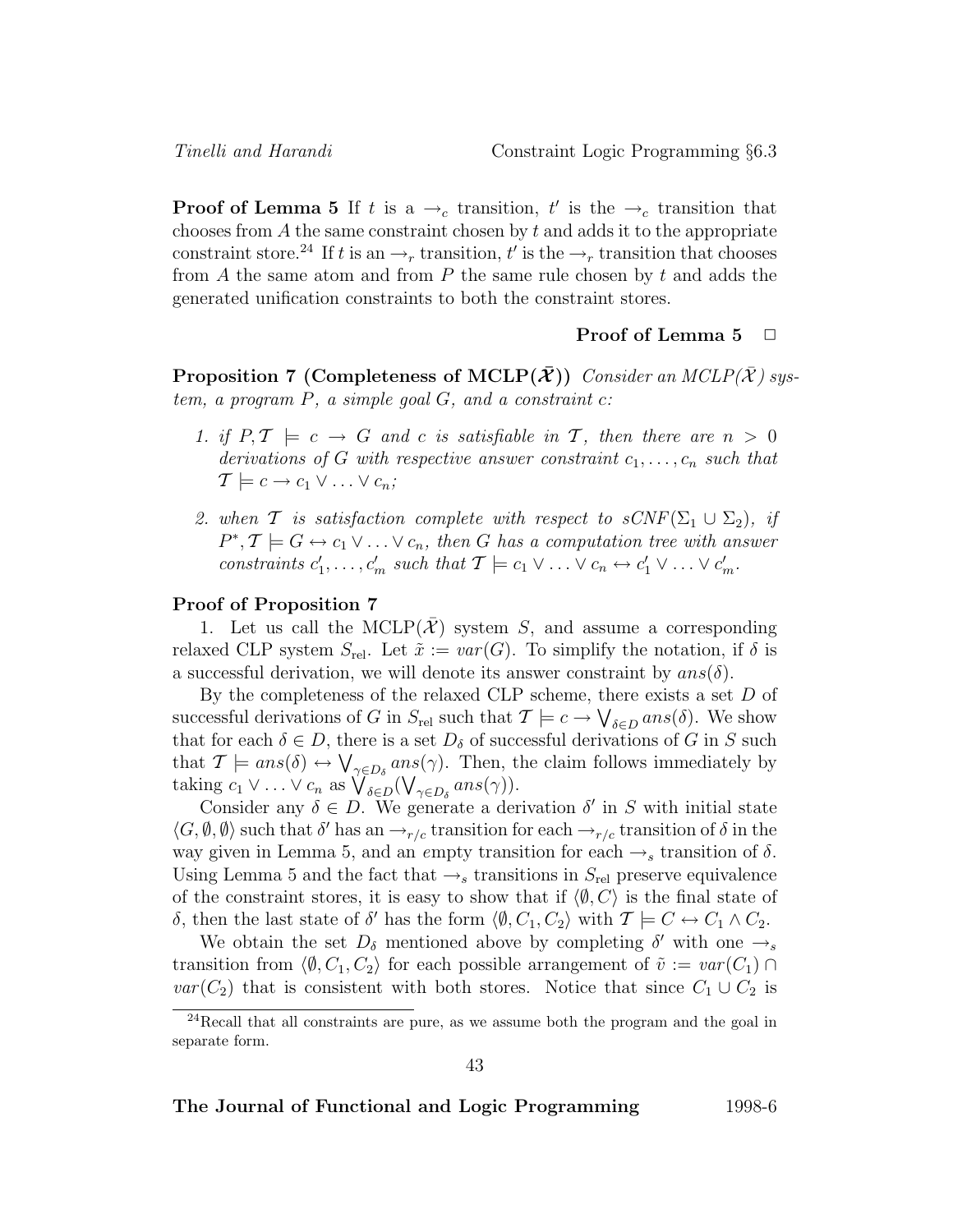satisfiable, for being equivalent to the final constraint store of a successful derivation, we are guaranteed by Theorem 1 that at least one arrangement of  $\tilde{v}$  is consistent with both  $C_1$  and  $C_2$  and, consequently, that  $D_{\delta}$  is nonempty. It follows that for every  $\gamma \in D_{\delta}$  there is an arrangement  $ar(\tilde{v})$  such that  $\mathcal{T} \models ans(\gamma) \leftrightarrow \exists_{-\tilde{x}}(C_1 \wedge C_2 \wedge ar(\tilde{v}))$ . Observing that the disjunction of all the arrangements of  $\tilde{v}$  is a valid formula, it is then easy to deduce the following chain of equivalences in  $\mathcal{T}$ :

$$
\exists_{-\tilde{x}} C \leftrightarrow \exists_{-\tilde{x}} (C_1 \wedge C_2) \leftrightarrow \exists_{-\tilde{x}} (C_1 \wedge C_2 \wedge \mathsf{V}_{ar(\tilde{v})} ar(\tilde{v})) \leftrightarrow \mathsf{V}_{ar(\tilde{v})} \exists_{-\tilde{x}} (C_1 \wedge C_2 \wedge ar(\tilde{v})) \leftrightarrow \mathsf{V}_{\gamma \in D_{\delta}} ans(\gamma)
$$

which concludes our proof.

2. The result follows as a consequence of the corresponding result for relaxed CLP and the construction in the proof of case 1 above.

#### **Proof of Proposition 7**  $\Box$

Notice that considering multiple derivations of an input goal to achieve completeness is already necessary in the CLP scheme itself—and in its relaxed version. Our scheme, however, may increase the number of derivations to consider, because  $\rightarrow$ <sub>s</sub> transitions can generate multiple successful derivations, instead of just one, whenever more than one arrangement of variables is consistent with both constraint stores.

By essentially the same arguments given for the relaxed CLP scheme, it is also possible to prove the soundness and completeness of negation as failure in MCLP $(\mathcal{X})$ .

**Proposition 8** In an ideal MCLP( $\bar{\mathcal{X}}$ ) system, a goal G is finitely failed for a program P if and only if  $P^*, \mathcal{T} \models \neg G$ .

# **7 Conclusions and Further Developments**

In this paper, we described a way of extending the  $CLP(\mathcal{X})$  scheme to admit constraint theories generated as the union of several stably infinite theories with pairwise-disjoint signatures. The main idea of the extension is to incorporate in the scheme a well-known method for obtaining a satisfiability procedure for a union theory as the combination, by means of variable equality sharing, of the satisfiability procedures of each component theory.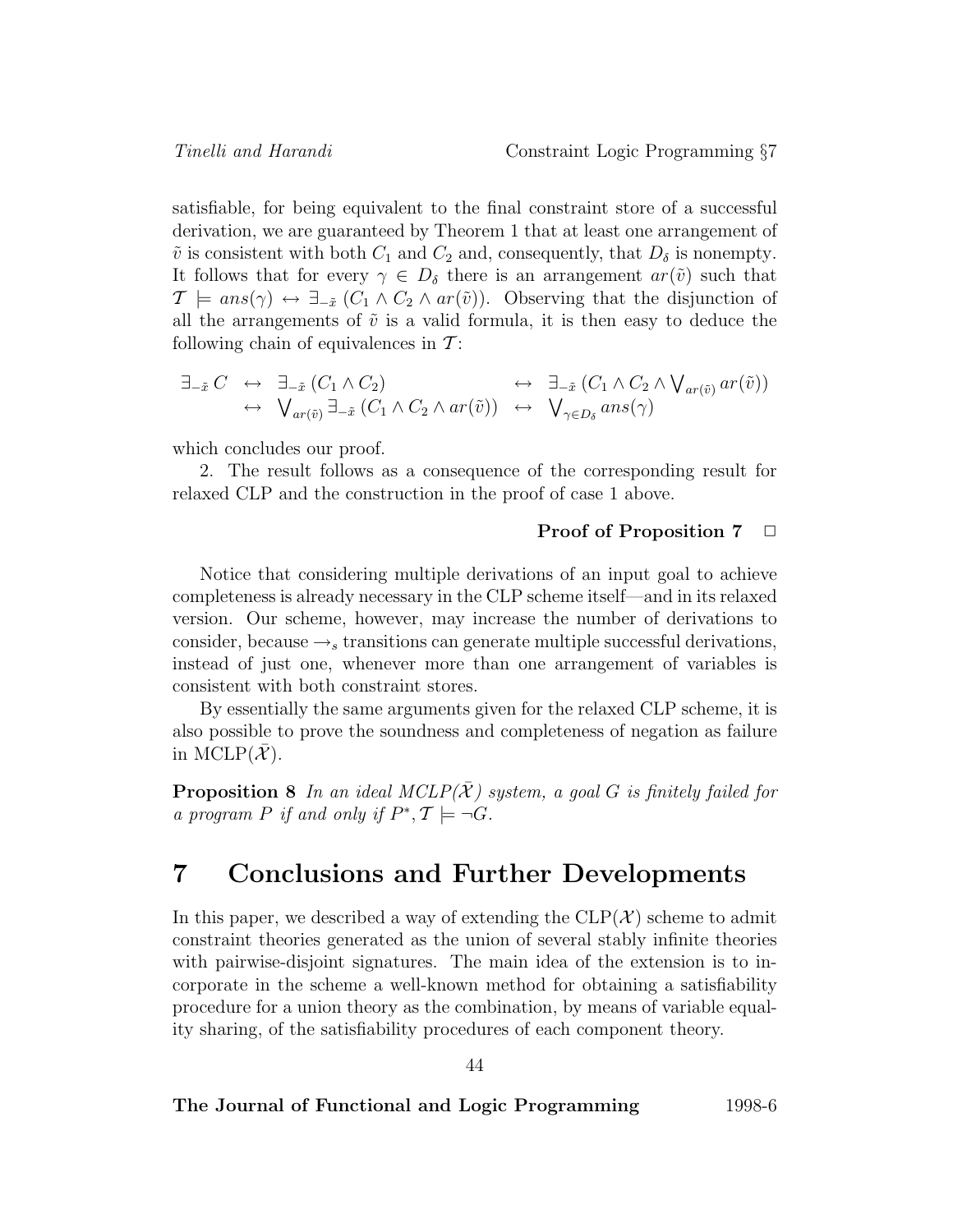By adopting a nondeterministic equality-sharing mechanism, we have been able to prove that the main properties of our extension directly compare to those of the original scheme, provided that the  $CLP(\mathcal{X})$  consistency test on the constraint store is relaxed from satisfiability in a single structure to satisfiability in an axiomatizable class of structures.

Specifically, we have shown that the relaxation of the satisfiability test (which gives rise to what we called a *relaxed CLP scheme*) does not modify the original soundness and completeness properties, even in the case of the negation-as-failure inference rule. Such a result, which is important in its own right, seems to have been overlooked in the CLP literature so far. Then, we have shown how the properties of the relaxed CLP scheme lift to our extension.

We would like to point out the advantages of adopting a nondeterministic version of the original equality-sharing mechanism by Nelson and Oppen [NO79]. On the theoretical side, our version fits rather nicely into the CLP scheme, as it simply adds another level of  $don't know$  nondeterminism (corresponding to the choice of a variable arrangement) into the computational paradigm. On the practical side, where incremental solvers are already available for each constraint theory, not only does this scheme preserve their incrementality, a key computational feature for the implementation of any CLP system, but also allows one to use them as they are, with no modification whatsoever to their code or interface.

There are two issues, among others, that we believe are very significant and deserve further investigation and development. Both of them involve the combination method used in our extension.

The first issue concerns the requirements on the signatures of the component theories. The combination results we appeal to do not allow theories that share function or predicate symbols. An extension of the results to cases in which the theories share (a finite number of) constant symbols is almost trivial and could be used, in principle, to further extend  $MCLP(\mathcal{X})$ . For the more interesting case of component theories sharing predicate and function symbols of nonzero arity, some initial combination results have been recently published by Christophe Ringeissen in [Rin96]. Although promising, these results are somewhat limited on model-theoretic and computational grounds. In [TR98], Tinelli (first author of this paper) and Ringeissen reconsider the problem with a different model-theoretic approach, trying to get more satisfactory results.

The second issue has a much wider scope and is, in fact, not addressed

45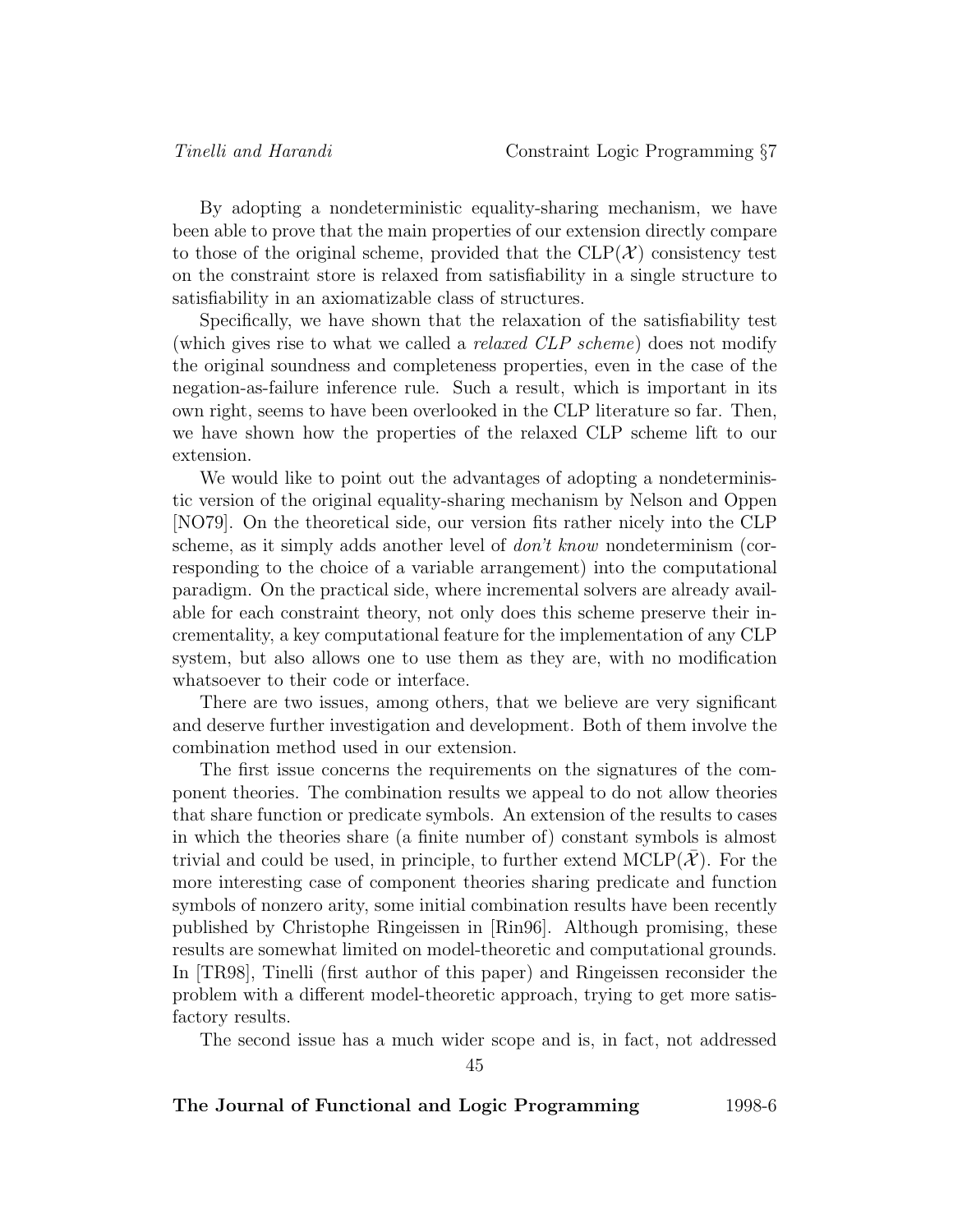by most of the methods found in the literature related to combination methods. The main assumption of  $MCLP(X)$  is that the combined constraint structure  $\mathcal X$  uses exclusively the symbols and the axioms of the component theories. Composite-domain theories, however, often contain functions that are not definable within the theory of any component domains. Immediate examples can be found in several abstract-data-type theories with standard functions, such as  $length, size, \ldots$ , whose inductive definitions can be given only if the theory already includes that of the natural numbers. This means, for instance, that if we have a constraint solver for the theory of lists, say, and another for the theory of natural numbers under addition, our scheme will still be unable to reason about a length function over lists because neither of the individual theories defines it. An interesting approach for enriching constraint domains with new function or predicate symbols and extending their solvers accordingly is given in [MR96]. The focus of that work is on a single domain and solver. It would be interesting to see how the approach described there applies to the combination of multiple domains, so that it can fit into our extension.

**Acknowledgment of support:** We would like to thank Mahmood-Reza Ziaei for his careful proofreading of the paper, and Joshua Caplan and Michele Zito for a number of discussions on some model-theoretic issues related to this work. We would also like to thank the paper's anonymous referees for their invaluable comments and corrections. This work was partially supported by grant DACA88-94-0014 from the US Army Construction Engineering Laboratories.

# **References**

- [Bou93] Alexandre Boudet. Combining unification algorithms. Journal of Symbolic Computation, 16(6):597–626, December 1993.
- [BS92] Franz Baader and Klaus U. Schulz. Unification in the union of disjoint equational theories: Combining decision procedures. In Proceedings of the 11th International Conference on Automated Deduction, volume 607 of Lecture Notes in Artificial Intelligence, pages 50–65, Berlin, 1992. Springer-Verlag.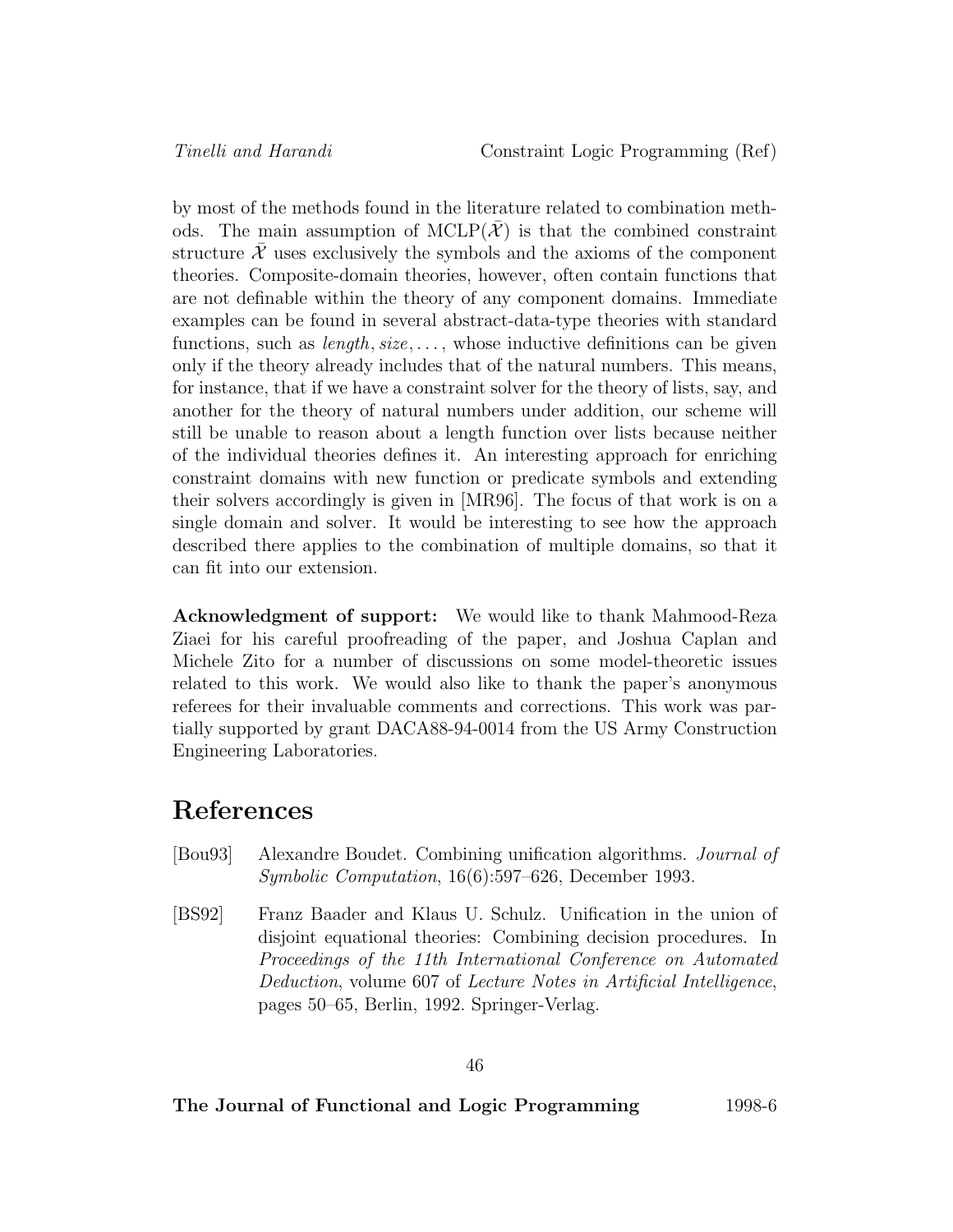- [BS95a] Franz Baader and Klaus U. Schulz. Combination of constraint solving techniques: An algebraic point of view. In *Proceedings* of the 6th International Conference on Rewriting Techniques and Applications, volume 914 of Lecture Notes in Computer Science, pages 50–65, Berlin, 1995. Springer-Verlag.
- [BS95b] Franz Baader and Klaus U. Schulz. On the combination of symbolic constraints, solution domains, and constraint solvers. In Proceedings of the First International Conference on Principles and Practice of Constraint Programming (Cassis France), volume 976 of Lecture Notes in Artificial Intelligence, Berlin, September 1995. Springer-Verlag.
- [BT97] Franz Baader and Cesare Tinelli. A new approach for combining decision procedures for the word problem, and its connection to the Nelson-Oppen combination method. In W. McCune, editor, Proceedings of the 14th International Conference on Automated Deduction (Townsville, Australia), volume 1249 of Lecture Notes in Artificial Intelligence, pages 19–33, Berlin, 1997. Springer-Verlag.
- [CK90] C. C. Chang and H. Jerome Keisler. Model Theory, volume 73 of Studies in Logic and the Foundations of Mathematics. North-Holland. New York, 1990.
- [Col87] Alain Colmerauer. Opening the Prolog III universe. Byte Magazine, 12(9):177–182, August 1987.
- [Col90] Alain Colmerauer. An introduction to Prolog III. Communications of the ACM, 33(7):69–90, July 1990.
- [DKR94] E. Domenjoud, F. Klay, and C. Ringeissen. Combination techniques for non-disjoint equational theories. In A. Bundy, editor, Proceedings of the 12th International Conference on Automated Deduction (Nancy, France), volume 814 of Lecture Notes in Artificial Intelligence, pages 267–281, Berlin, 1994. Springer-Verlag.
- [DVS<sup>+</sup>88] Mehmet Dincbas, P. Van Hentenryck, H. Simonis, A. Aggoun, T. Graf, and F. Berthier. The constraint logic programming language CHIP. In FGCS-88: Proceedings of the International Con-

<sup>47</sup>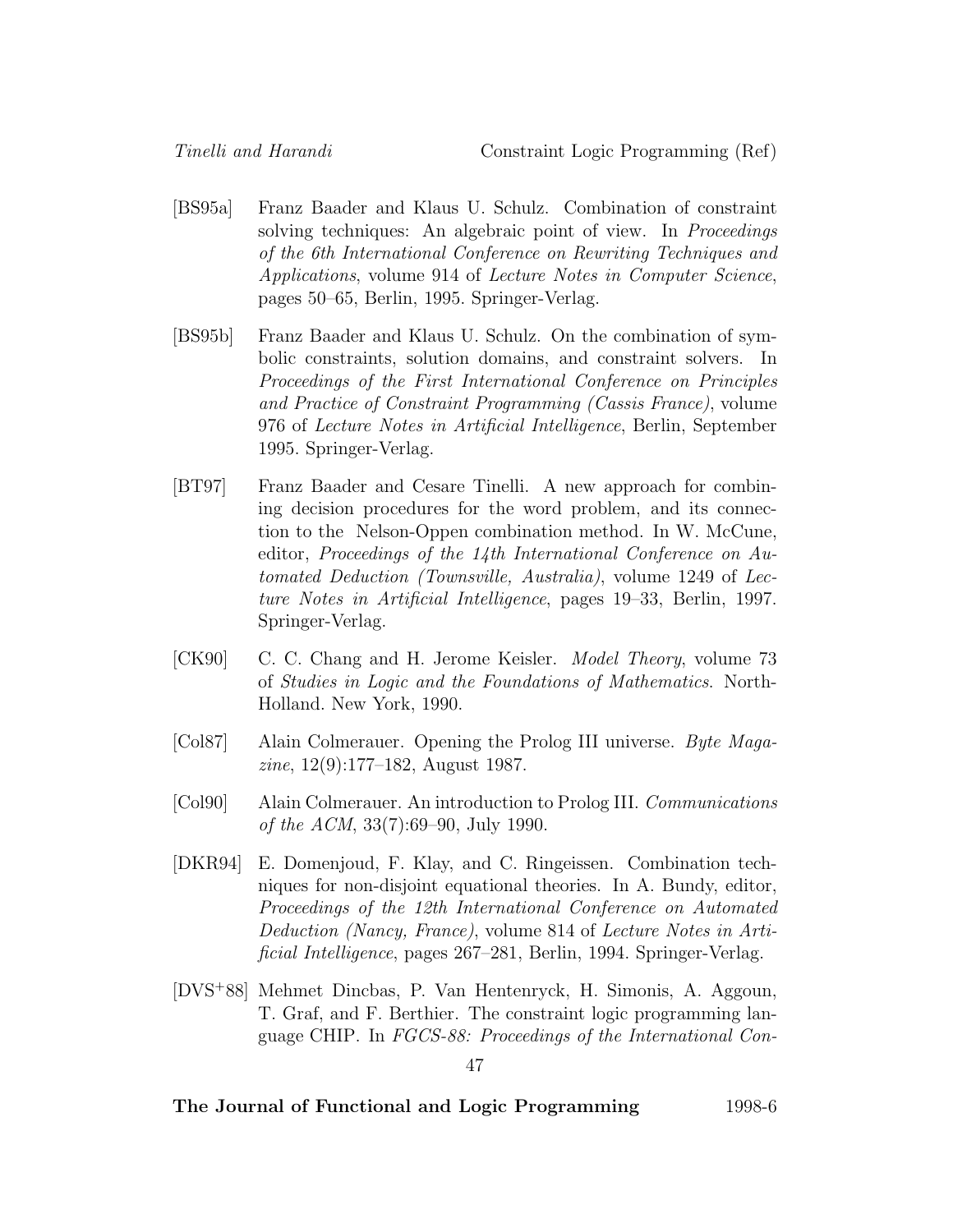ference on Fifth Generation Computer Systems, pages 693–702, Tokyo, December 1988. ICOT.

- [GPT96] Fausto Giunchiglia, Paolo Pecchiari, and Carolyn Talcott. Reasoning theories—towards an architecture for open mechanized reasoning systems. In F. Baader and K. U. Schulz, editors, Frontiers of Combining Systems: Proceedings of the 1st International Workshop, Applied Logic, pages 157–174, Norwell, MA, March 1996. Kluwer.
- [Her86] A. Herold. Combination of unification algorithms. In J. Siekmann, editor, Proceedings of the 8th International Conference on Automated Deduction (Oxford, UK), volume 230 of Lecture Notes in Artificial Intelligence, pages 450–469, Berlin, 1986. Springer-Verlag.
- [HS88] Markus Höhfeld and Gert Smolka. Definite relations over constraint languages. LILOG Report 53, IWBS, IBM Deutschland, Postfach 80 08 80, 7000 Stuttgart 80, Germany, October 1988.
- [JL86] Joxan Jaffar and Jean-Louis Lassez. Constraint logic programming. Technical Report 86/74, Monash University, Victoria, Australia, June 1986.
- [JLM87] Joxan Jaffar, Jean-Louis Lassez, and Michael Maher. Prolog II as an instance of the logic programming language scheme. In M. Wirsing, editor, Formal Description of Programming Concepts III. August 1987. North-Holland.
- [JM94] Joxan Jaffar and Michael Maher. Constraint logic programming: A survey. Journal of Logic Programming, 19/20:503–581, 1994.
- [JMSY92] Joxan Jaffar, Spiro Michayov, Peter Stuckey, and Roland Yap. The  $CLP(\mathcal{R})$  language and system. ACM Transactions on Programming Languages and Systems, 14(3):339–395, July 1992.
- [KR92] Hélène Kirchner and Christophe Ringeissen. A constraint solver in finite algebras and its combination with unification algorithms. In K. Apt, editor, *Proceedings of the Joint International Con*ference and Symposium on Logic Programming, pages 225–239, Cambridge, MA, 1992. MIT Press.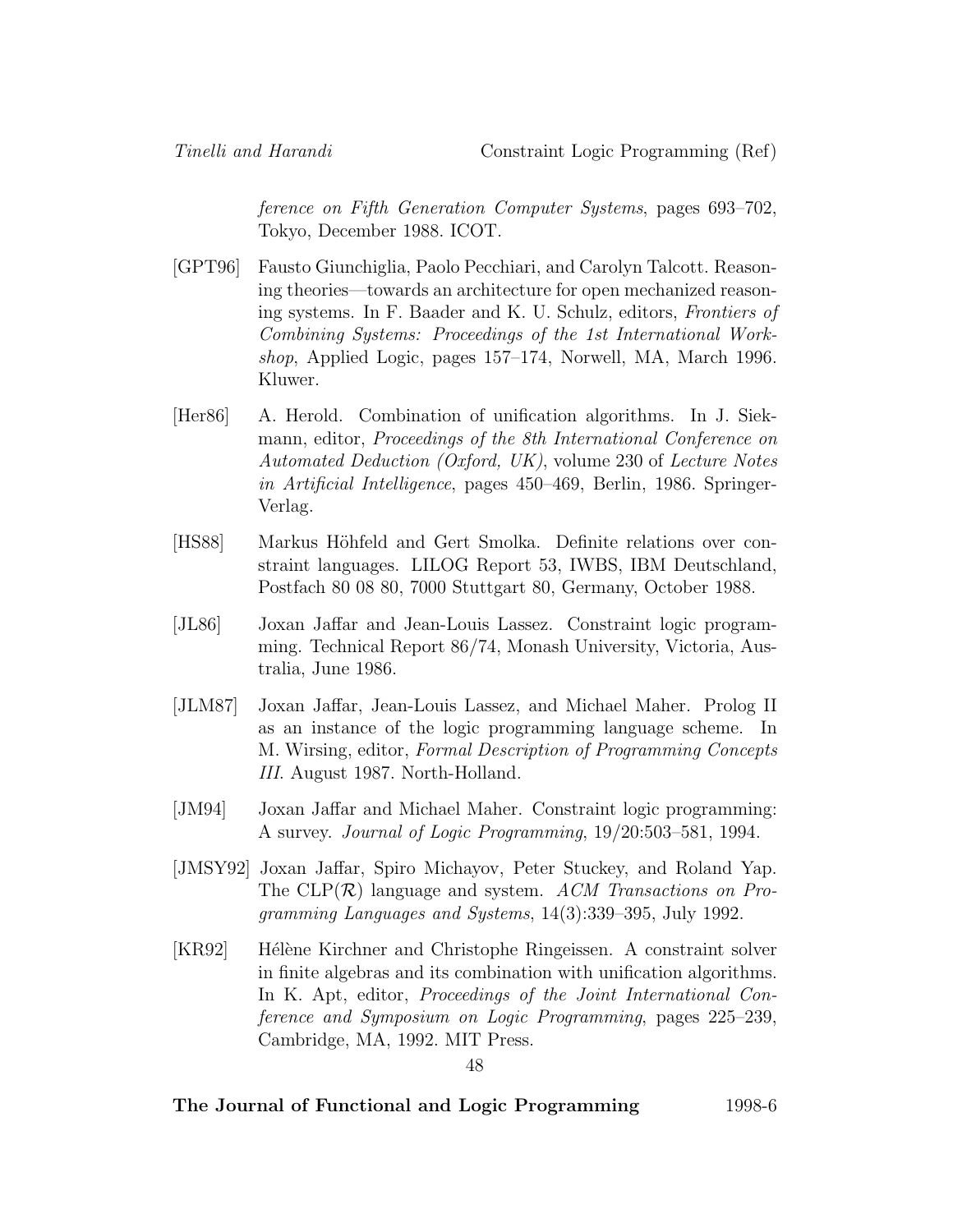- [KS96] Stephan Kepser and Klaus U. Schulz. Combination of constraint systems II: Rational amalgamation. In E. C. Freuder, editor, Proceedings of the 2nd International Conference on Principles and Practice of Constraint Programming (Cambridge, MA), volume 1118 of Lecture Notes in Computer Science, pages 282–296, Berlin, August 1996. Springer-Verlag.
- [Mah87] Michael Maher. Logic semantics for a class of committed-choice programs. In Jean-Louis Lassez, editor, ICLP'87: Proceedings of the 4th International Conference on Logic Programming, pages 858–876, Cambridge, MA, May 1987. MIT Press.
- [Mah88] M. J. Maher. Complete axiomatizations of finite, rational, and infinite trees. In Proceedings of the 3rd Symposium on Logic in Computer Science, pages 348–357, Washington, DC, June 1988. IEEE Computer Society Press.
- [MR96] Eric Monfroy and Christophe Ringeissen. Domain-independent constraint solver extension. Technical Report 96-R-043, Centre de Recherche en Informatique de Nancy, 1996.
- [Nel84] Greg Nelson. Combining satisfiability procedures by equality sharing. Contemporary Mathematics, 29:201–211, 1984.
- [NO79] Greg Nelson and Derek C. Oppen. Simplification by cooperating decision procedures. ACM Transactions on Programming Languages and Systems, 1(2):245–257, October 1979.
- [Opp80] Derek C. Oppen. Complexity, convexity, and combinations of theories. Theoretical Computer Science, 12, 1980.
- [Ric96] Jörn Richts. Optimization for combining unification algorithms. In K. U. Schulz and S. Kepser, editors, *Proceedings of the 10th* International Workshop on Unification, UNIF'96. CIS-Report 96- 9, CIS, Universität München, June 1996. (Extended abstract).
- [Rin96] Christophe Ringeissen. Cooperation of decision procedures for the satisfiability problem. In F. Baader and K. U. Schulz, editors, Frontiers of Combining Systems: Proceedings of the 1st International Workshop, Applied Logic, pages 121–140, Norwell, MA, March 1996. Kluwer.